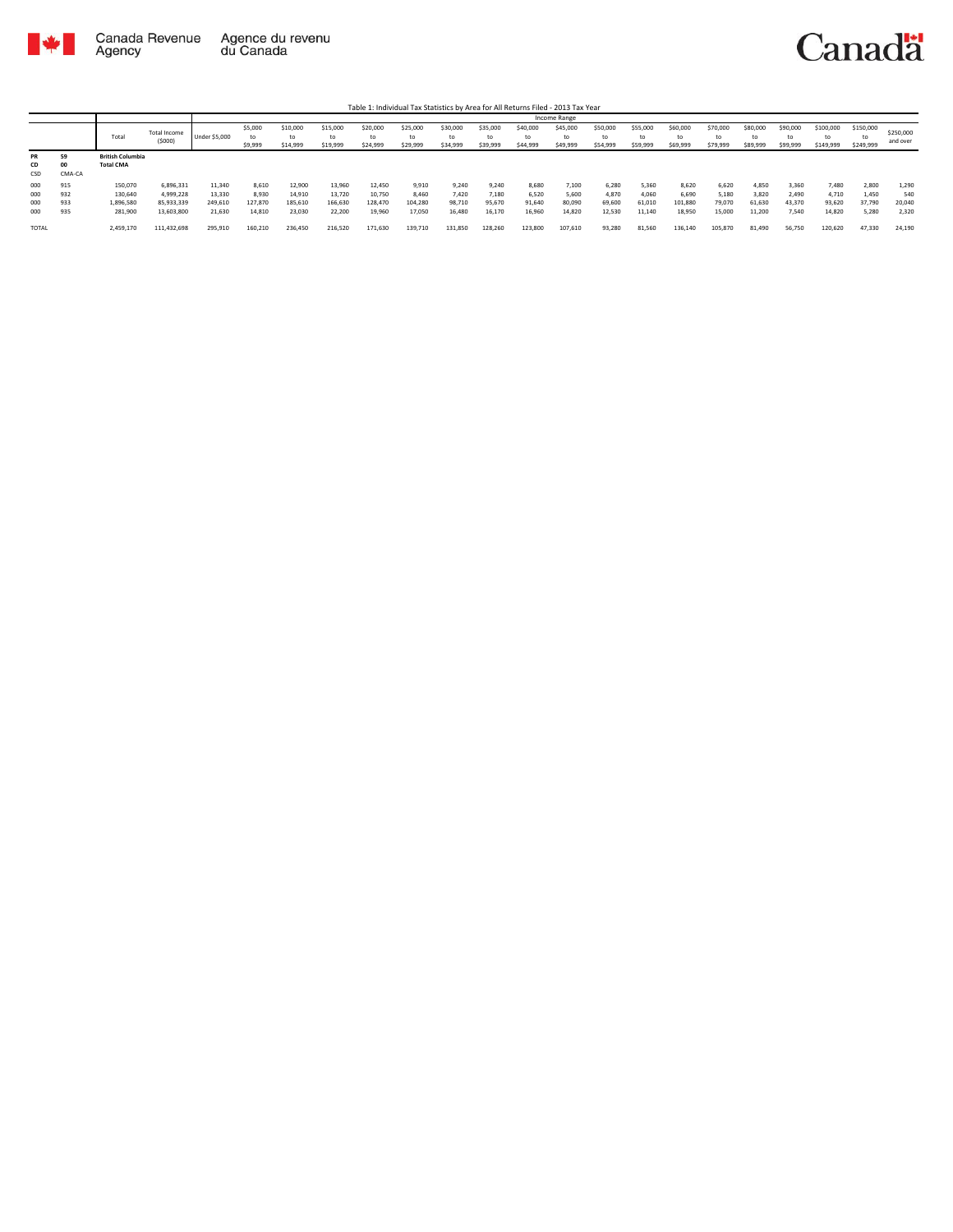

|                 |                    |                                            |                        |                      |                |                |                |                |                |                |                |                | <b>Income Range</b> |              |              |              |              |              |            |              |            |            |
|-----------------|--------------------|--------------------------------------------|------------------------|----------------------|----------------|----------------|----------------|----------------|----------------|----------------|----------------|----------------|---------------------|--------------|--------------|--------------|--------------|--------------|------------|--------------|------------|------------|
|                 |                    |                                            | <b>Total Income</b>    |                      | \$5,000        | \$10,000       | \$15,000       | \$20,000       | \$25,000       | \$30,000       | \$35,000       | \$40,000       | \$45,000            | \$50,000     | \$55,000     | \$60,000     | \$70,000     | \$80,000     | \$90,000   | \$100,000    | \$150,000  | \$250,000  |
|                 |                    | Total                                      | (5000)                 | <b>Under \$5,000</b> | to             | to             | to             | to             | to             | to             | to             | to             | to                  | to           | to           | to           | to           | to           | to         | to           | to         | and over   |
|                 |                    |                                            |                        |                      | \$9,999        | \$14,999       | \$19,999       | \$24,999       | \$29,999       | \$34,999       | \$39,999       | \$44,999       | \$49,999            | \$54,999     | \$59,999     | \$69,999     | \$79,999     | \$89,999     | \$99,999   | \$149,999    | \$249,999  |            |
| PR<br>CD<br>CSD | 59<br>00<br>CMA-CA | <b>British Columbia</b><br><b>Total CA</b> |                        |                      |                |                |                |                |                |                |                |                |                     |              |              |              |              |              |            |              |            |            |
| 000             | 905                | 20.740                                     | 923,878                | 1,470                | 1,220          | 1,750          | 1,870          | 1,660          | 1,390          | 1,320          | 1,230          | 1,150          | 910                 | 820          | 720          | 1,240        | 950          | 740          | 670        | 1,200        | 340        | 100        |
| 000             | 913                | 36,860                                     | 1,469,088              | 2,480                | 2,200          | 3,830          | 4,290          | 3,650          | 2,630          | 2,460          | 2,280          | 2,070          | 1,710               | 1,430        | 1,200        | 1,800        | 1,300        | 990          | 620        | 1,300        | 470        | 170        |
| 000             | 918                | 49,120                                     | 2,097,794              | 3,610                | 2,800          | 4,710          | 5,050          | 4,400          | 3,370          | 3,070          | 2,900          | 2,720          | 2,360               | 1,910        | 1,660        | 2,700        | 2,020        | 1,570        | 1,010      | 2,180        | 770        | 310        |
| 000             | 920                | 14.730                                     | 606,700                | 1,050                | 850            | 1,420          | 1,630          | 1,420          | 1,030          | 960            | 900            | 790            | 660                 | 610          | 500          | 750          | 600          | 440          | 280        | 560          | 210        | 70         |
| 000             | 925                | 81,390                                     | 3,709,701              | 6,760                | 4.630          | 6,970          | 7,160          | 6,170          | 5,130          | 4.750          | 4.820          | 4.430          | 3,840               | 3,240        | 2.880        | 4.760        | 3,820        | 3,000        | 2,280      | 4.850        | 1.460      | 450        |
| 000             | 930                | 74,050                                     | 2,863,720              | 7,260                | 4,780          | 7,260          | 7,560          | 6,520          | 4,870          | 4,550          | 4.370          | 3,910          | 3,330               | 2,790        | 2,380        | 4,020        | 2,990        | 2,320        | 1,600      | 2,540        | 760        | 270        |
| 000             | 934                | 14,370                                     | 652,538                | 1,250                | 930            | 1,080          | 1,040          | 1,000          | 890            | 830            | 820            | 830            | 700                 | 620          | 590          | 930          | 720          | 580          | 430        | 810          | 260        | 70         |
| 000             | 937                | 35,020                                     | 1,353,088              | 3.420                | 2,310          | 3,430          | 3.610          | 3,050          | 2,410          | 2,160          | 2,070          | 1,880          | 1.540               | 1,290        | 1.120        | 1,790        | 1,340        | 1,000        | 730        | 1,320        | 400        | 140        |
| 000             | 938                | 79,980                                     | 3,286,964              | 6,360                | 4,860          | 7,750          | 7,650          | 6,640          | 5,290          | 5,170          | 4,960          | 4,680          | 3,880               | 3,270        | 2,760        | 4,510        | 3,280        | 2.420        | 1,750      | 3,400        | 1,040      | 330        |
| 000             | 939                | 25,370                                     | 1,080,552              | 1,330                | 1,170          | 1,980          | 2,520          | 2,610          | 1,970          | 1.840          | 1,840          | 1,740          | 1,270               | 1,110        | 840          | 1,420        | 1,060        | 700          | 480        | 1,010        | 360        | 130        |
| 000             | 940<br>943         | 20,180<br>45.820                           | 733,509                | 1.800<br>3.070       | 1,310          | 2,300          | 2,090<br>4.390 | 1,820          | 1,400          | 1,370<br>3.050 | 1,230<br>2.950 | 1,070<br>2.850 | 900<br>2.250        | 700<br>1.950 | 650<br>1.610 | 960<br>2.690 | 760<br>2.060 | 530<br>1.470 | 420<br>960 | 680<br>1.900 | 180        | 30         |
| 000<br>000      | 944                | 29,360                                     | 1,930,018<br>1,252,564 | 2,430                | 2,560<br>1,760 | 4,060<br>2,700 | 2,850          | 4,010<br>2,500 | 3,190<br>1,920 | 1,850          | 1,720          | 1,580          | 1,330               | 1,110        | 890          | 1,630        | 1,290        | 980          | 720        | 1,490        | 610<br>520 | 210<br>120 |
| 000             | 945                | 14,260                                     | 541,297                | 990                  | 950            | 1,490          | 1,520          | 1,320          | 1,030          | 960            | 950            | 790            | 670                 | 530          | 440          | 650          | 550          | 420          | 310        | 540          | 130        | 30         |
| 000             | 950                | 14,660                                     | 612,965                | 1.510                | 950            | 1,310          | 1.420          | 1.080          | 890            | 760            | 760            | 680            | 550                 | 510          | 520          | 950          | 720          | 560          | 480        | 810          | 160        | 40         |
| 000             | 952                | 17,460                                     | 725,158                | 1,730                | 1,170          | 1,690          | 1,770          | 1,460          | 1,070          | 980            | 830            | 760            | 600                 | 520          | 600          | 1,090        | 800          | 690          | 550        | 910          | 190        | 60         |
| 000             | 955                | 9,380                                      | 388,603                | 850                  | 730            | 910            | 920            | 790            | 570            | 520            | 480            | 440            | 370                 | 310          | 290          | 460          | 400          | 360          | 250        | 500          | 180        | 30         |
| 000             | 965                | 12.220                                     | 543,007                | 1.040                | 740            | 1,100          | 1.060          | 890            | 790            | 760            | 680            | 630            | 580                 | 440          | 450          | 730          | 530          | 460          | 370        | 760          | 180        | 40         |
| 000             | 970                | 65,090                                     | 3,069,427              | 5.210                | 3.740          | 5.440          | 5.300          | 4.580          | 3,790          | 3,690          | 3.570          | 3,520          | 2,960               | 2,600        | 2.480        | 4.320        | 3,500        | 2.850        | 2,050      | 4.060        | 1.090      | 340        |
| 000             | 975                | 8,690                                      | 428,911                | 590                  | 460            | 700            | 770            | 620            | 530            | 510            | 430            | 440            | 420                 | 350          | 300          | 550          | 440          | 370          | 300        | 650          | 240        | 40         |
| 000             | 977                | 20,150                                     | 1,246,575              | 1,540                | 930            | 1,140          | 1,220          | 1,140          | 1,000          | 930            | 990            | 910            | 860                 | 790          | 750          | 1,400        | 1,180        | 1,080        | 800        | 2,310        | 960        | 230        |
| <b>TOTAL</b>    |                    | 688,910                                    | 29,516,057             | 55,740               | 41,060         | 63,010         | 65,680         | 57,320         | 45,130         | 42,510         | 40.790         | 37,870         | 31,670              | 26,900       | 23,610       | 39,330       | 30,300       | 23,520       | 17,020     | 33,770       | 10,500     | 3,190      |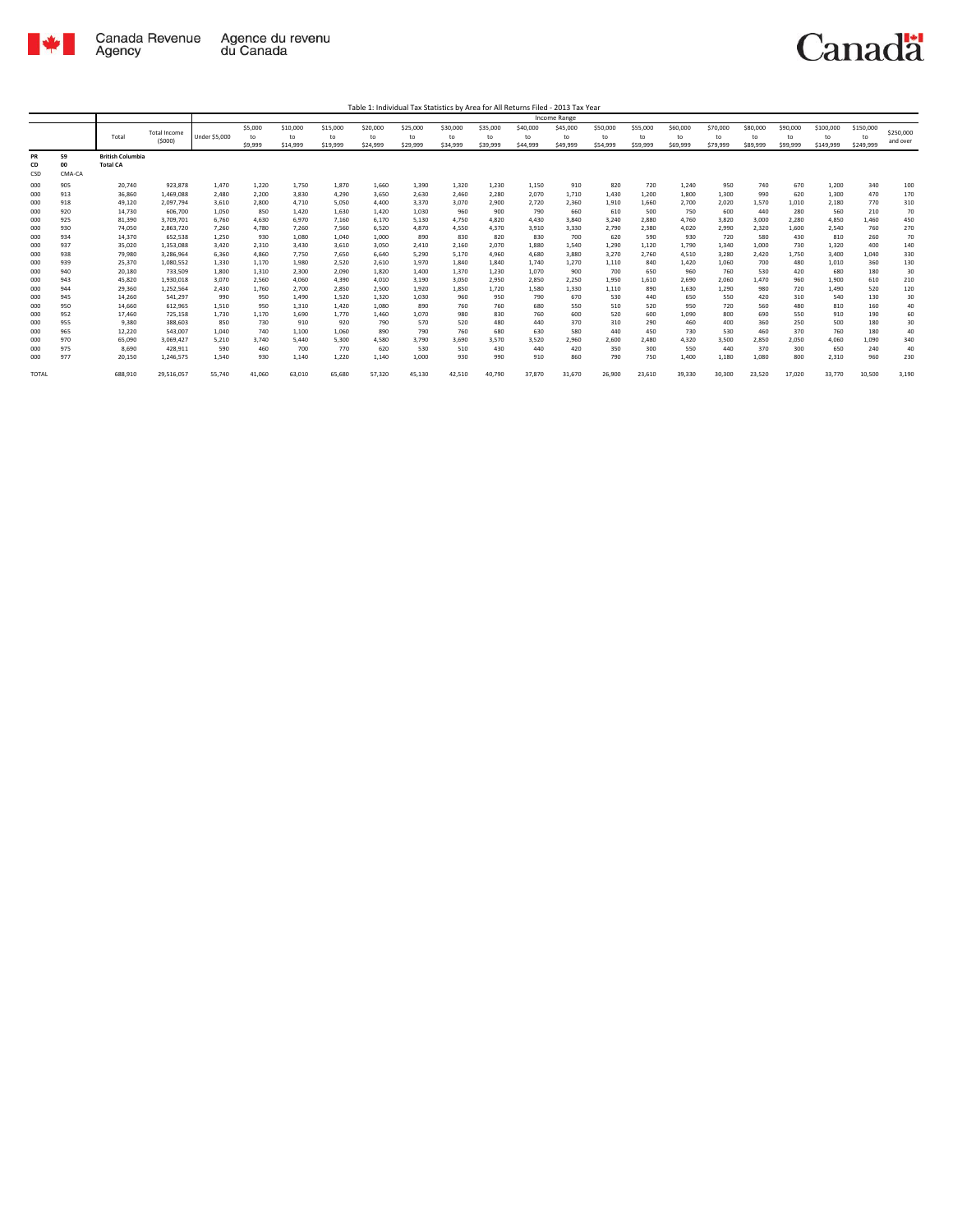

**TOTAL** 

26,750

1.297.095

 $2.140$ 

1,490

1.930

 $2.210$ 

2.060

1,650

Canadä

590

130

|                 |                    |                                                 |                               |                      |                          |                            |                            |                            | Table 1: Individual Tax Statistics by Area for All Returns Filed - 2013 Tax Year |                            |                            |                            |                            |                            |                            |                            |                            |                            |                            |                              |                              |                       |
|-----------------|--------------------|-------------------------------------------------|-------------------------------|----------------------|--------------------------|----------------------------|----------------------------|----------------------------|----------------------------------------------------------------------------------|----------------------------|----------------------------|----------------------------|----------------------------|----------------------------|----------------------------|----------------------------|----------------------------|----------------------------|----------------------------|------------------------------|------------------------------|-----------------------|
|                 |                    |                                                 |                               |                      |                          |                            |                            |                            |                                                                                  |                            |                            |                            | <b>Income Range</b>        |                            |                            |                            |                            |                            |                            |                              |                              |                       |
|                 |                    | Total                                           | <b>Total Income</b><br>(5000) | <b>Under \$5,000</b> | \$5,000<br>to<br>\$9,999 | \$10,000<br>to<br>\$14,999 | \$15,000<br>to<br>\$19,999 | \$20,000<br>to<br>\$24,999 | \$25,000<br>to<br>\$29,999                                                       | \$30,000<br>to<br>\$34,999 | \$35,000<br>to<br>\$39,999 | \$40,000<br>to<br>\$44,999 | \$45,000<br>to<br>\$49,999 | \$50,000<br>to<br>\$54,999 | \$55,000<br>to<br>\$59,999 | \$60,000<br>to<br>\$69,999 | \$70,000<br>to<br>\$79,999 | \$80,000<br>to<br>\$89,999 | \$90,000<br>to<br>\$99,999 | \$100,000<br>to<br>\$149,999 | \$150,000<br>to<br>\$249,999 | \$250,000<br>and over |
| PR<br>CD<br>CSD | 59<br>01<br>CMA-CA | <b>British Columbia</b><br><b>East Kootenav</b> |                               |                      |                          |                            |                            |                            |                                                                                  |                            |                            |                            |                            |                            |                            |                            |                            |                            |                            |                              |                              |                       |
| 003             | 998                | 1,900                                           | 121.361                       | 200                  | 110                      | 110                        | 90                         | 70                         | 80                                                                               | 50                         | 60                         | 80                         | 40                         | 40                         | 30                         | 80                         | 90                         | 80                         | 160                        | 460                          | 70                           |                       |
| 006             | 998                | 3.030                                           | 175.105                       | 290                  | 160                      | 200                        | 220                        | 170                        | 150                                                                              | 140                        | 140                        | 90                         | 80                         | 90                         | 60                         | 130                        | 110                        | 130                        | 220                        | 550                          | 100                          |                       |
| 012             | 998                | 4.490                                           | 232.625                       | 360                  | 260                      | 310                        | 350                        | 360                        | 280                                                                              | 250                        | 230                        | 210                        | 160                        | 140                        | 140                        | 230                        | 210                        | 160                        | 210                        | 480                          | 130                          | 30                    |
| 017             | 998                | 1.240                                           | 66.692                        | 100                  | 80                       | 100                        | 80                         | 70                         | 70                                                                               | 70                         | 70                         | 70                         | 40                         | 40                         | 30                         | 60                         | 60                         | 70                         | 70                         | 140                          | 30                           | 10                    |
| 019             | 997                | 1.470                                           | 66.158                        | 160                  | 110                      | 110                        | 160                        | 110                        | 70                                                                               | 90                         | 70                         | 60                         | 40                         | 50                         | 50                         | 70                         | 60                         | 60                         | 60                         | 120                          | 30                           |                       |
| 028             | 997                | 5.760                                           | 251,086                       | 410                  | 290                      | 450                        | 530                        | 510                        | 400                                                                              | 400                        | 370                        | 360                        | 250                        | 260                        | 200                        | 330                        | 240                        | 210                        | 140                        | 330                          | 90                           | 20                    |
| 037             | 997                | 1.220                                           | 52.142                        | 90                   | 60                       | 110                        | 130                        | 110                        | 70                                                                               | 70                         | 80                         | 70                         | 70                         | 50                         | 40                         | 80                         | 50                         | 40                         | 30                         | 60                           | 30                           |                       |
| 039             | 998                | 2.970                                           | 133.487                       | 210                  | 170                      | 220                        | 250                        | 250                        | 200                                                                              | 220                        | 210                        | 180                        | 150                        | 120                        | 110                        | 200                        | 130                        | 110                        | 70                         | 130                          | 50                           | 30                    |
| 040             | 998                | 670                                             | 30.942                        | 30                   | 30                       | 40                         | 60                         | 60                         | 50                                                                               | 50                         | 60                         | 40                         | 40                         | 30                         | 30                         | 30                         | 40                         | 20                         | 30                         | 40                           | 10                           |                       |
| 043             | 998                | 630                                             | 24.794                        | 60                   | 40                       | 50                         | 70                         | 50                         | 40                                                                               | 40                         | 40                         | 30                         | 30                         | 20                         | 20                         | 40                         | 40                         | 20                         | 10                         | 30                           |                              |                       |
| 046             | 997                | 2.040                                           | 88.565                        | 150                  | 110                      | 150                        | 170                        | 170                        | 160                                                                              | 150                        | 130                        | 140                        | 100                        | 90                         | 80                         | 120                        | 80                         | 80                         | 40                         | 80                           | 30                           | 10                    |
| 048             | 998                | 1,030                                           | 43.457                        | 60                   | 60                       | 70                         | 100                        | 90                         | 70                                                                               | 100                        | 50                         | 50                         | 50                         | 50                         | 30                         | 60                         | 60                         | 40                         | 30                         | 40                           | 10                           |                       |
| 801             | 999                | 40                                              | 1.152                         | 10                   |                          |                            |                            |                            |                                                                                  |                            |                            |                            |                            |                            |                            |                            |                            |                            |                            |                              |                              |                       |
| 803             | 997                | 30                                              | 375                           | 20 <sub>0</sub>      |                          |                            |                            |                            |                                                                                  |                            |                            |                            |                            |                            |                            |                            |                            |                            |                            |                              |                              |                       |
| 804             | 999                | 80                                              | 3,016                         |                      |                          |                            |                            |                            |                                                                                  |                            |                            |                            |                            |                            |                            |                            |                            |                            |                            |                              |                              |                       |
| 806             | 998                | 150                                             | 6,139                         | 20                   |                          | 10                         | 20                         | 20                         |                                                                                  | 10                         | 10                         |                            | 10                         |                            |                            |                            |                            |                            |                            |                              |                              |                       |

1.650

1,530

1.390

 $1,050$ 

990

820

 $1,430$ 

 $1,170$ 

1,020

1.050

2.450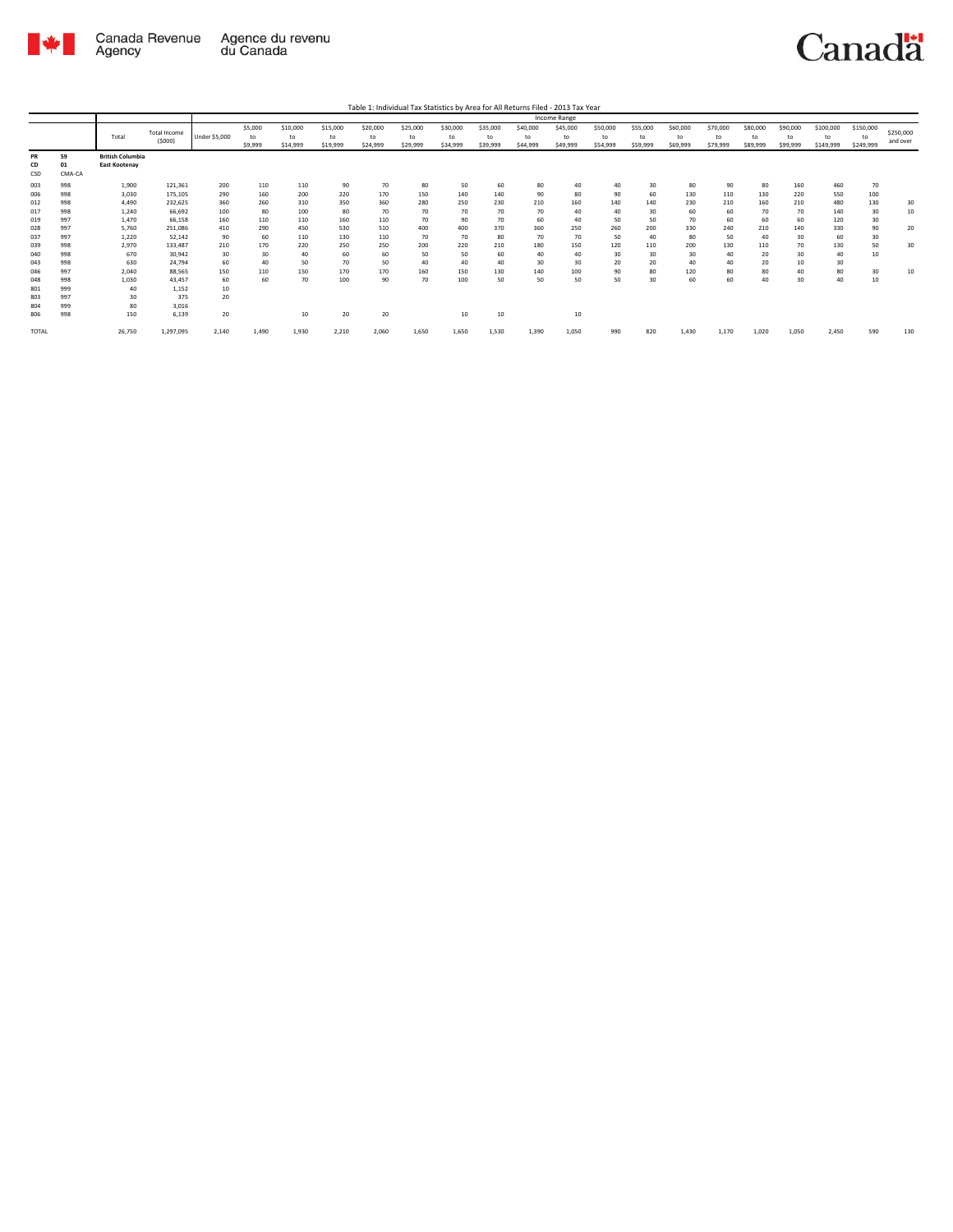

|                 |                    |                                                    |                               |               |               |                |                |                |                |                |                |                | Income Range   |                |                |                |                |                |                |                 |                 |                       |
|-----------------|--------------------|----------------------------------------------------|-------------------------------|---------------|---------------|----------------|----------------|----------------|----------------|----------------|----------------|----------------|----------------|----------------|----------------|----------------|----------------|----------------|----------------|-----------------|-----------------|-----------------------|
|                 |                    | Total                                              | <b>Total Income</b><br>(5000) | Under \$5,000 | \$5,000<br>to | \$10,000<br>to | \$15,000<br>to | \$20,000<br>to | \$25,000<br>to | \$30,000<br>to | \$35,000<br>to | \$40,000<br>to | \$45,000<br>to | \$50,000<br>to | \$55,000<br>to | \$60,000<br>to | \$70,000<br>to | \$80,000<br>to | \$90,000<br>to | \$100,000<br>to | \$150,000<br>to | \$250,000<br>and over |
|                 |                    |                                                    |                               |               | \$9,999       | \$14,999       | \$19,999       | \$24,999       | \$29,999       | \$34,999       | \$39,999       | \$44,999       | \$49,999       | \$54,999       | \$59,999       | \$69,999       | \$79,999       | \$89,999       | \$99,999       | \$149,999       | \$249,999       |                       |
| PR<br>CD<br>CSD | 59<br>03<br>CMA-CA | <b>British Columbia</b><br><b>Central Kootenay</b> |                               |               |               |                |                |                |                |                |                |                |                |                |                |                |                |                |                |                 |                 |                       |
| 004             | 998                | 4,740                                              | 167,449                       | 330           | 300           | 540            | 640            | 560            | 320            | 290            | 260            | 240            | 190            | 170            | 140            | 220            | 180            | 90             | 90             | 120             | 50              | 10                    |
| 010             | 997                | 1,610                                              | 55,826                        | 140           | 140           | 180            | 200            | 170            | 130            | 100            | 90             | 90             | 60             | 50             | 50             | 60             | 50             | 40             | 20             | 40              | 20              |                       |
| 011             | 998                | 870                                                | 29,063                        | 80            | 70            | 110            | 130            | 70             | 60             | 50             | 40             | 40             | 40             | 20             | 20             | 40             | 30             | 20             | 20             | 30              |                 |                       |
| 013             | 998                | 3,450                                              | 115,204                       | 430           | 270           | 370            | 430            | 340            | 230            | 190            | 180            | 180            | 140            | 110            | 100            | 140            | 110            | 70             | 50             | 80              | 30              | 10                    |
| 015             | 998                | 8,730                                              | 338,995                       | 620           | 550           | 970            | 960            | 720            | 640            | 550            | 550            | 460            | 390            | 350            | 280            | 520            | 340            | 240            | 180            | 310             | 90              | 30                    |
| 017             | 998                | 1,090                                              | 39,202                        | 100           | 80            | 100            | 140            | 110            | 90             | 50             | 70             | 50             | 50             | 40             | 20             | 60             | 50             | 20             | 20             | 40              | 10              |                       |
| 019             | 999                | 280                                                | 7,632                         | 50            | 20            | 50             | 40             | 30             | 20             | 10             | 10             |                |                |                |                |                |                |                |                | 10              |                 |                       |
| 023             | 998                | 850                                                | 28,906                        | 70            | 70            | 120            | 100            | 90             | 70             | 60             | 50             | 50             | 30             | 20             | 30             | 30             | 30             | 20             |                | 20              |                 |                       |
| 027             | 999                | 160                                                | 4,937                         | 20            | 10            | 20             | 30             | 20             | 10             |                |                |                |                |                |                |                |                |                |                |                 |                 |                       |
| 032             | 998                | 560                                                | 18,346                        | 40            | 50            | 80             | 80             | 60             | 40             | 30             | 40             | 30             | 20             | 20             | 20             | 20             | 10             |                |                | 20              |                 |                       |
| 039             | 998                | 1,050                                              | 35,037                        | 110           | 80            | 130            | 140            | 90             | 70             | 70             | 60             | 60             | 40             | 30             | 20             | 50             | 20             | 30             | 20             | 20              | 10              |                       |
| 041             | 998                | 2,810                                              | 103,833                       | 220           | 190           | 330            | 300            | 230            | 190            | 180            | 190            | 170            | 110            | 100            | 110            | 130            | 100            | 70             | 60             | 90              | 30              |                       |
| 043             | 998                | 3.040                                              | 135.943                       | 210           | 170           | 250            | 290            | 230            | 190            | 190            | 190            | 180            | 140            | 110            | 120            | 220            | 140            | 120            | 90             | 150             | 50              | 20                    |
| 045             | 998                | 6.770                                              | 294,502                       | 540           | 380           | 560            | 620            | 640            | 440            | 410            | 370            | 320            | 310            | 280            | 210            | 390            | 330            | 280            | 220            | 380             | 100             | 20                    |
| 047             | 998                | 1.090                                              | 34.920                        | 110           | 80            | 150            | 150            | 100            | 70             | 70             | 40             | 50             | 30             | 50             | 30             | 50             | 30             | 20             | 20             | 30              |                 |                       |
| 050             | 998                | 1,280                                              | 46,724                        | 110           | 70            | 130            | 150            | 130            | 90             | 90             | 70             | 60             | 50             | 60             | 40             | 60             | 70             | 50             | 20             | 30              |                 |                       |
| 052             | 998                | 3,500                                              | 113,588                       | 360           | 300           | 460            | 470            | 310            | 260            | 190            | 160            | 150            | 120            | 100            | 80             | 160            | 100            | 80             | 70             | 100             | 20              |                       |
| 056             | 998                | 1,600                                              | 64,757                        | 130           | 130           | 150            | 160            | 160            | 90             | 100            | 80             | 70             | 70             | 50             | 50             | 80             | 80             | 60             | 40             | 80              | 30              |                       |
| 058             | 998                | 2,430                                              | 112,738                       | 190           | 130           | 200            | 210            | 190            | 140            | 150            | 140            | 130            | 100            | 90             | 100            | 140            | 140            | 110            | 60             | 150             | 50              | 10                    |
| 060             | 998                | 1,460                                              | 47.871                        | 130           | 140           | 180            | 190            | 140            | 100            | 90             | 80             | 70             | 60             | 50             | 40             | 60             | 50             | 40             | 20             | 40              | 10              |                       |
| 807             | 998                | 80                                                 | 1,967                         | 10            |               |                |                |                |                |                | 10             |                |                |                |                |                |                |                |                |                 |                 |                       |
| <b>TOTAL</b>    |                    | 47,430                                             | 1,797,442                     | 3,990         | 3,230         | 5,070          | 5,440          | 4,380          | 3,250          | 2,860          | 2,690          | 2,410          | 1,940          | 1,690          | 1,470          | 2,430          | 1,840          | 1,380          | 1,010          | 1,730           | 520             | 130                   |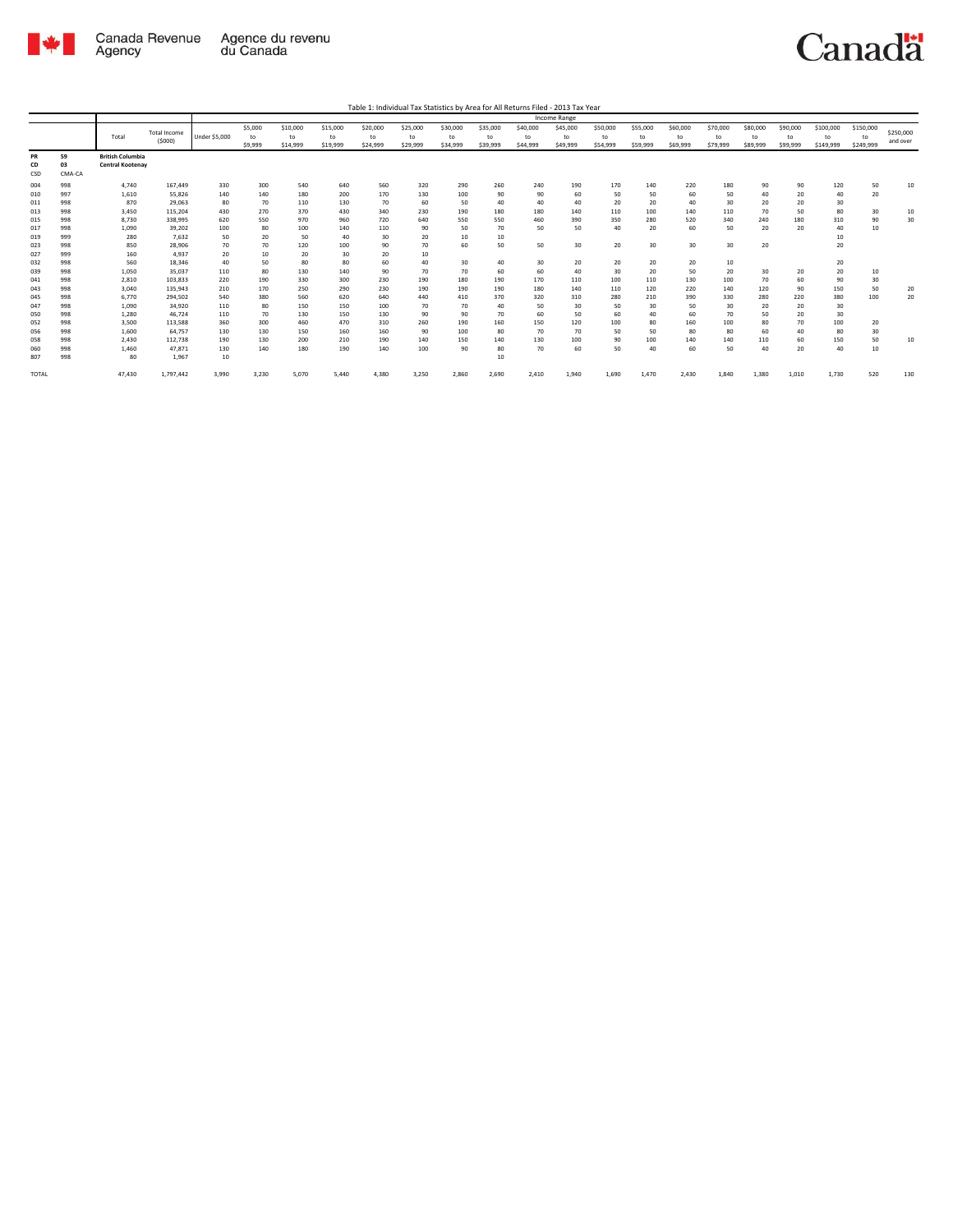

Table 1: Individual Tax Statistics by Area for All Returns Filed - 2013 Tax Year

|              |        |                         |              |                      |         |          |          |          |          |          |          |          | <b>Income Range</b> |          |          |          |          |          |          |           |           |           |
|--------------|--------|-------------------------|--------------|----------------------|---------|----------|----------|----------|----------|----------|----------|----------|---------------------|----------|----------|----------|----------|----------|----------|-----------|-----------|-----------|
|              |        |                         | Total Income |                      | \$5,000 | \$10,000 | \$15,000 | \$20,000 | \$25,000 | \$30,000 | \$35,000 | \$40,000 | \$45,000            | \$50,000 | \$55,000 | \$60,000 | \$70,000 | \$80,000 | \$90,000 | \$100,000 | \$150,000 | \$250,000 |
|              |        | Total                   | (5000)       | <b>Under \$5,000</b> | to      | to       | to       | to       | to       | to       | to       | to       | to                  | to       | to       | to       | to       | to       | to       | to        | to        | and over  |
|              |        |                         |              |                      | \$9,999 | \$14,999 | \$19,999 | \$24,999 | \$29,999 | \$34,999 | \$39,999 | \$44,999 | \$49,999            | \$54,999 | \$59,999 | \$69,999 | \$79,999 | \$89,999 | \$99,999 | \$149,999 | \$249,999 |           |
| PR           | 59     | <b>British Columbia</b> |              |                      |         |          |          |          |          |          |          |          |                     |          |          |          |          |          |          |           |           |           |
| CD           | 05     | Kootenay Boundary       |              |                      |         |          |          |          |          |          |          |          |                     |          |          |          |          |          |          |           |           |           |
| CSD          | CMA-CA |                         |              |                      |         |          |          |          |          |          |          |          |                     |          |          |          |          |          |          |           |           |           |
| 005          | 998    | 2,030                   | 89,746       | 150                  | 140     | 160      | 190      | 170      | 110      | 120      | 110      | 120      | 100                 | 80       | 60       | 110      | 90       | 100      | 80       | 120       | 30        |           |
| 009          | 998    | 920                     | 45,036       | 60                   | 50      | 60       | 60       | 90       | 60       | 70       | 60       | 50       | 50                  | 30       | 40       | 50       | 50       | 60       | 30       | 60        | 20        |           |
| 014          | 998    | 6,380                   | 264,876      | 460                  | 380     | 590      | 590      | 570      | 420      | 450      | 400      | 390      | 280                 | 240      | 190      | 350      | 270      | 230      | 180      | 300       | 80        | 20        |
| 018          | 998    | 1,350                   | 67,207       | 80                   | 80      | 90       | 80       | 100      | 80       | 80       | 90       | 70       | 60                  | 60       | 40       | 100      | 90       | 80       | 50       | 100       | 20        |           |
| 023          | 998    | 3.120                   | 165,525      | 230                  | 180     | 210      | 220      | 190      | 190      | 160      | 170      | 170      | 150                 | 120      | 100      | 180      | 170      | 180      | 120      | 250       | 100       | 30        |
| 026          | 998    | 1,150                   | 55,269       | 80                   | 60      | 90       | 80       | 90       | 80       | 70       | 60       | 50       | 50                  | 40       | 40       | 70       | 60       | 70       | 50       | 80        | 10        |           |
| 030          | 998    | 890                     | 37,746       | 70                   | 50      | 80       | 80       | 80       | 50       | 50       | 70       | 60       | 30                  | 40       | 30       | 30       | 50       | 40       | 30       | 50        | 10        |           |
| 032          | 998    | 3,710                   | 126,445      | 280                  | 250     | 460      | 490      | 370      | 280      | 250      | 180      | 190      | 150                 | 130      | 110      | 190      | 120      | 90       | 60       | 90        | 20        |           |
| 037          | 998    | 530                     | 17,670       | 40                   | 40      | 50       | 80       | 60       | 40       | 30       | 30       | 30       | 20                  | 20       | 20       | 20       | 20       | 10       |          | 20        |           |           |
| 042          | 999    | 800                     | 22,432       | 80                   | 80      | 110      | 130      | 90       | 40       | 50       | 40       | 30       | 30                  | 20       | 20       | 20       | 20       | 10       |          | 20        |           |           |
| 050          | 998    | 1,200                   | 51,251       | 80                   | 70      | 100      | 120      | 120      | 100      | 80       | 80       | 70       | 60                  | 40       | 30       | 60       | 50       | 30       | 20       | 60        | 10        | 10        |
| 052          | 998    | 2,490                   | 88,169       | 230                  | 170     | 250      | 340      | 260      | 160      | 170      | 150      | 110      | 110                 | 90       | 60       | 120      | 90       | 60       | 30       | 60        | 20        |           |
| 054          | 997    | 1.960                   | 54,160       | 330                  | 200     | 260      | 250      | 160      | 130      | 110      | 90       | 80       | 80                  | 50       | 40       | 50       | 30       | 30       | 20       | 40        | 20        |           |
| <b>TOTAL</b> |        | 26,530                  | 1,085,533    | 2,160                | 1,750   | 2,510    | 2,720    | 2,350    | 1,740    | 1.690    | 1,510    | 1,420    | 1,160               | 970      | 780      | 1,350    | 1,090    | 990      | 680      | 1,220     | 340       | 100       |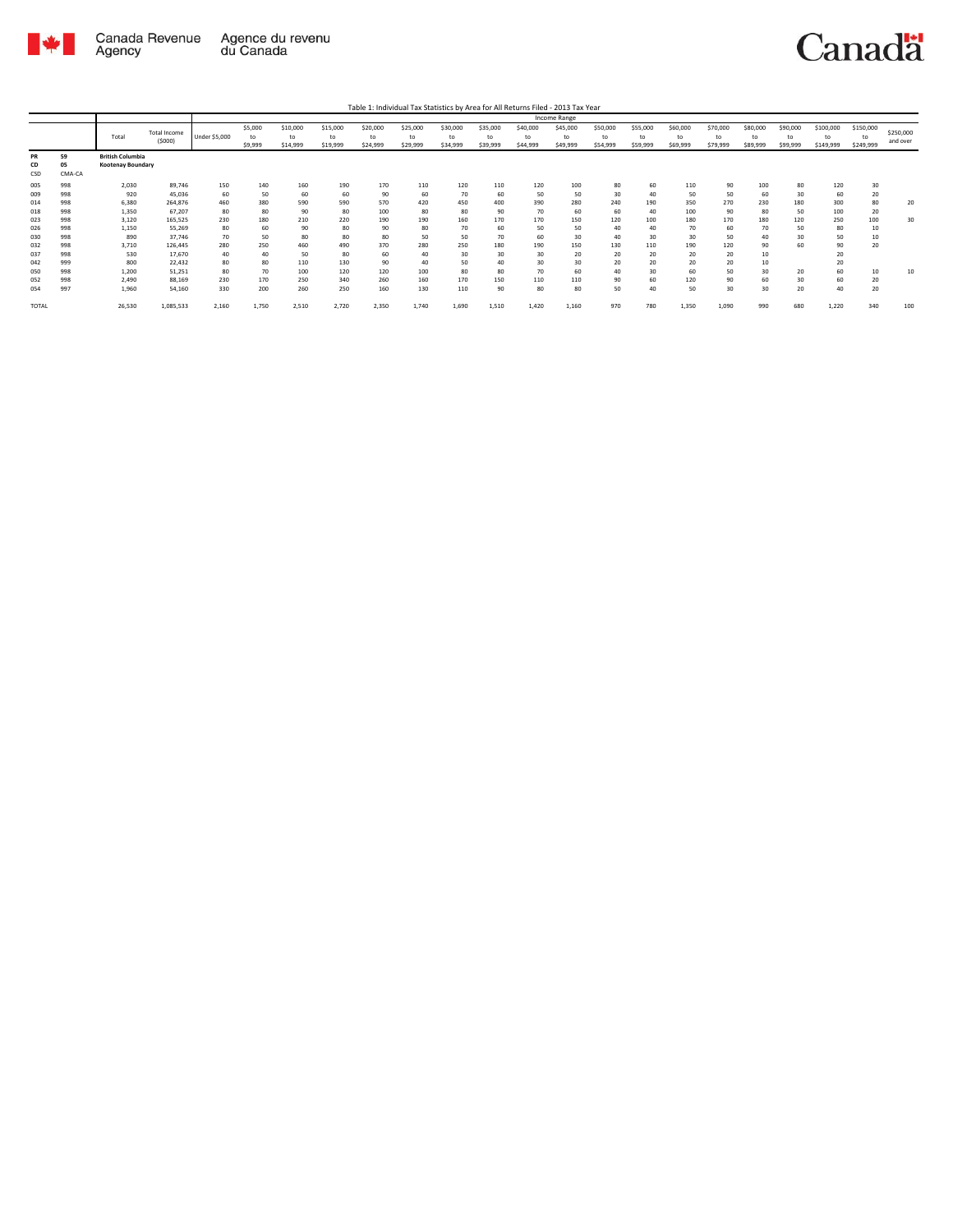

|                 |                    |                                                 |                               |                      |               |                |                |                |                |                |                |                | Income Range   |                |                |                |                |                |                |                 |                 |                       |
|-----------------|--------------------|-------------------------------------------------|-------------------------------|----------------------|---------------|----------------|----------------|----------------|----------------|----------------|----------------|----------------|----------------|----------------|----------------|----------------|----------------|----------------|----------------|-----------------|-----------------|-----------------------|
|                 |                    | Total                                           | <b>Total Income</b><br>(5000) | <b>Under \$5,000</b> | \$5,000<br>to | \$10,000<br>to | \$15,000<br>to | \$20,000<br>to | \$25,000<br>to | \$30,000<br>to | \$35,000<br>to | \$40,000<br>to | \$45,000<br>to | \$50,000<br>to | \$55,000<br>to | \$60,000<br>to | \$70,000<br>to | \$80,000<br>to | \$90,000<br>to | \$100,000<br>to | \$150,000<br>to | \$250,000<br>and over |
|                 |                    |                                                 |                               |                      | \$9,999       | \$14,999       | \$19,999       | \$24,999       | \$29,999       | \$34,999       | \$39,999       | \$44,999       | \$49,999       | \$54,999       | \$59,999       | \$69,999       | \$79,999       | \$89,999       | \$99,999       | \$149,999       | \$249,999       |                       |
| PR<br>CD<br>CSD | 59<br>07<br>CMA-CA | <b>British Columbia</b><br>Okanagan-Similkameen |                               |                      |               |                |                |                |                |                |                |                |                |                |                |                |                |                |                |                 |                 |                       |
| 005             | 998                | 4,790                                           | 175,164                       | 310                  | 270           | 460            | 680            | 560            | 360            | 350            | 310            | 300            | 220            | 140            | 130            | 210            | 140            | 90             | 80             | 130             | 40              | 20                    |
| 009             | 997                | 1,200                                           | 35,303                        | 100                  | 90            | 180            | 190            | 150            | 100            | 70             | 60             | 50             | 60             | 30             | 30             | 30             | 20             | 20             |                | 20              |                 |                       |
| 014             | 997                | 3.170                                           | 106.927                       | 290                  | 210           | 330            | 390            | 350            | 240            | 210            | 220            | 160            | 140            | 110            | 80             | 130            | 110            | 60             | 30             | 70              | 20              | 10                    |
| 022             | 998                | 1,900                                           | 74.244                        | 120                  | 90            | 180            | 240            | 230            | 180            | 120            | 140            | 110            | 80             | 50             | 40             | 90             | 80             | 50             | 20             | 60              | 30              | 10                    |
| 024             | 997                | 2,420                                           | 97,788                        | 200                  | 150           | 290            | 290            | 230            | 160            | 150            | 130            | 100            | 80             | 60             | 60             | 100            | 120            | 70             | 60             | 150             | 30              | 10                    |
| 026             | 997                | 890                                             | 28.609                        | 100                  | 60            | 130            | 150            | 90             | 60             | 40             | 40             | 30             | 30             | 30             | 20             | 30             | 20             | 20             |                | 20              |                 |                       |
| 028             | 998                | 2,320                                           | 77.285                        | 220                  | 160           | 260            | 280            | 230            | 180            | 160            | 150            | 120            | 100            | 70             | 70             | 80             | 80             | 60             | 30             | 60              | 20              |                       |
| 035             | 996                | 9,590                                           | 402.965                       | 630                  | 550           | 810            | 1,010          | 940            | 690            | 570            | 660            | 590            | 460            | 380            | 330            | 520            | 410            | 270            | 200            | 380             | 170             | 50                    |
| 049             | 996                | 1.590                                           | 73.843                        | 120                  | 90            | 120            | 140            | 120            | 100            | 100            | 110            | 100            | 80             | 60             | 60             | 110            | 70             | 60             | 30             | 70              | 30              | 10                    |
| 053             | 997                | 1,930                                           | 56,012                        | 210                  | 130           | 290            | 290            | 230            | 130            | 110            | 120            | 70             | 50             | 50             | 40             | 70             | 50             | 20             | 30             | 30              | 10              |                       |
| 055             | 997                | 1,600                                           | 61,073                        | 140                  | 110           | 180            | 230            | 140            | 110            | 100            | 70             | 50             | 50             | 50             | 50             | 80             | 50             | 60             | 40             | 90              | 10              |                       |
| 801             | 999                | 50                                              | 968                           | 10                   |               |                | 10             |                |                |                |                |                |                |                |                |                |                |                |                |                 |                 |                       |
| 802             | 997                | 1,420                                           | 42,136                        | 130                  | 80            | 160            | 190            | 200            | 140            | 120            | 80             | 70             | 60             | 40             | 30             | 40             | 30             | 20             | 10             | 20              |                 |                       |
| 805             | 999                | 60                                              | 1,114                         | 20                   |               | 10             |                |                |                |                |                |                |                |                |                |                |                |                |                |                 |                 |                       |
| 806             | 999                | 30                                              | 823                           |                      |               |                |                |                |                |                |                |                |                |                |                |                |                |                |                |                 |                 |                       |
| 807             | 999                | 60                                              | 1,462                         |                      |               | 10             | 10             | 10             |                |                |                |                |                |                |                |                |                |                |                |                 |                 |                       |
| 808             | 999                | 20                                              | 399                           |                      |               |                |                |                |                |                |                |                |                |                |                |                |                |                |                |                 |                 |                       |
| 809             | 999                | 50                                              | 1,314                         |                      |               |                |                |                |                |                |                |                |                |                |                |                |                |                |                |                 |                 |                       |
| <b>TOTAL</b>    |                    | 33,090                                          | 1,237,430                     | 2,610                | 2,020         | 3,410          | 4,110          | 3,500          | 2,470          | 2,110          | 2,080          | 1,740          | 1,410          | 1.090          | 930            | 1.490          | 1,170          | 780            | 550            | 1,100           | 380             | 140                   |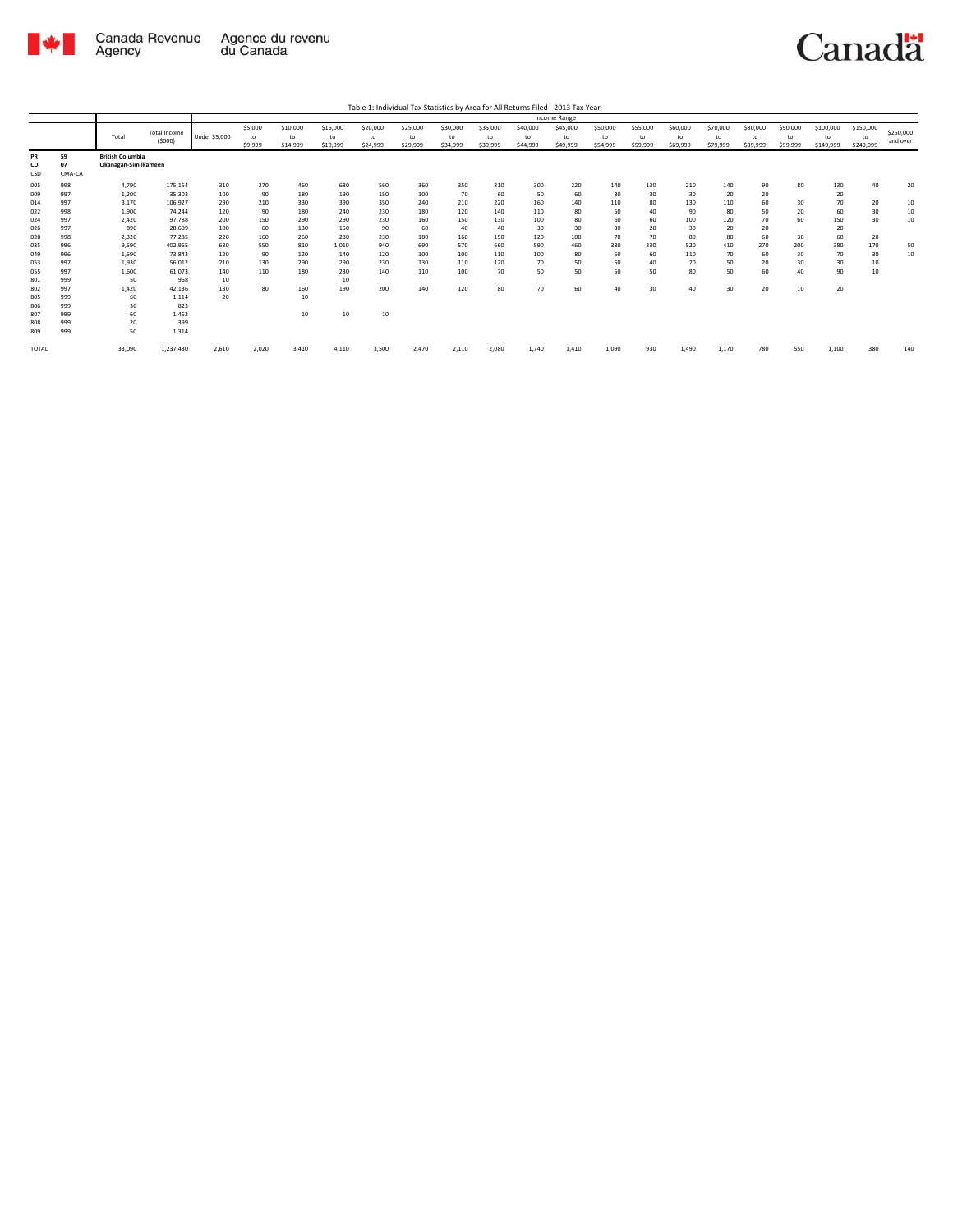

|                 |                    |                                                 |                        |                      |                          |                            |                            |                            |                            |                            |                            |                            | Income Range               |                            |                            |                            |                            |                            |                            |                              |                              |                       |
|-----------------|--------------------|-------------------------------------------------|------------------------|----------------------|--------------------------|----------------------------|----------------------------|----------------------------|----------------------------|----------------------------|----------------------------|----------------------------|----------------------------|----------------------------|----------------------------|----------------------------|----------------------------|----------------------------|----------------------------|------------------------------|------------------------------|-----------------------|
|                 |                    | Total                                           | Total Income<br>(5000) | <b>Under \$5,000</b> | \$5,000<br>to<br>\$9,999 | \$10,000<br>to<br>\$14,999 | \$15,000<br>to<br>\$19,999 | \$20,000<br>to<br>\$24,999 | \$25,000<br>to<br>\$29,999 | \$30,000<br>to<br>\$34,999 | \$35,000<br>to<br>\$39,999 | \$40,000<br>to<br>\$44,999 | \$45,000<br>to<br>\$49,999 | \$50,000<br>to<br>\$54,999 | \$55,000<br>to<br>\$59,999 | \$60,000<br>to<br>\$69,999 | \$70,000<br>to<br>\$79,999 | \$80,000<br>to<br>\$89,999 | \$90,000<br>to<br>\$99,999 | \$100,000<br>to<br>\$149,999 | \$150,000<br>to<br>\$249,999 | \$250,000<br>and over |
| PR<br>CD<br>CSD | 59<br>09<br>CMA-CA | <b>British Columbia</b><br><b>Fraser Valley</b> |                        |                      |                          |                            |                            |                            |                            |                            |                            |                            |                            |                            |                            |                            |                            |                            |                            |                              |                              |                       |
| 009             | 997                | 5,250                                           | 180,865                | 530                  | 410                      | 640                        | 680                        | 480                        | 350                        | 350                        | 220                        | 270                        | 190                        | 170                        | 150                        | 210                        | 170                        | 120                        | 80                         | 150                          | 50                           | 20                    |
| 014             | 997                | 320                                             | 7,960                  | 50                   | 30                       | 40                         | 50                         | 30                         | 30                         | 20                         | 20                         |                            |                            |                            |                            |                            | 10                         |                            |                            |                              |                              |                       |
| 016             | 996                | 540                                             | 15,577                 | 90                   | 50                       | 70                         | 70                         | 50                         | 30                         | 30                         | 20                         | 20                         | 20                         | 20                         | 10                         | 20                         |                            | 10                         |                            |                              |                              |                       |
| 034             | 996                | 690                                             | 26,601                 | 110                  | 50                       | 50                         | 60                         | 60                         | 40                         | 30                         | 40                         | 40                         | 30                         | 20                         | 10                         | 40                         | 30                         | 20                         | 20                         | 50                           |                              |                       |
| 048             | 996                | 410                                             | 12,689                 | 70                   | 30                       | 50                         | 50                         | 30                         | 20                         | 30                         | 20                         | 20                         | 10                         | 10                         | 10                         | 20                         | 10                         | 10                         |                            |                              |                              |                       |
| 060             | 996                | 870                                             | 34,220                 | 100                  | 70                       | 100                        | 90                         | 80                         | 60                         | 50                         | 40                         | 40                         | 30                         | 30                         | 30                         | 40                         | 40                         | 30                         | 20                         | 30                           |                              |                       |
| 062             | 996                | 1,320                                           | 44,826                 | 150                  | 90                       | 170                        | 140                        | 110                        | 90                         | 70                         | 70                         | 80                         | 60                         | 50                         | 40                         | 70                         | 50                         | 30                         | 20                         | 30                           |                              |                       |
| 804             | 997                | 50                                              | 1,353                  | 10                   |                          |                            |                            |                            |                            |                            |                            |                            |                            |                            |                            |                            |                            |                            |                            |                              |                              |                       |
| 806             | 999                | 20                                              | 636                    |                      |                          |                            |                            |                            |                            |                            |                            |                            |                            |                            |                            |                            |                            |                            |                            |                              |                              |                       |
| 807             | 999                | 70                                              | 1,536                  |                      |                          | 10                         | 10                         |                            |                            |                            |                            |                            |                            |                            |                            |                            |                            |                            |                            |                              |                              |                       |
| 810             | 999                | 20                                              | 253                    |                      |                          |                            |                            |                            |                            |                            |                            |                            |                            |                            |                            |                            |                            |                            |                            |                              |                              |                       |
| 812             | 997                | 100                                             | 2,078                  | 20                   | $10\,$                   |                            | 10                         |                            |                            |                            |                            |                            |                            |                            |                            |                            |                            |                            |                            |                              |                              |                       |
| 816             | 999                | 40                                              | 676                    | 10                   |                          |                            |                            |                            |                            |                            |                            |                            |                            |                            |                            |                            |                            |                            |                            |                              |                              |                       |
| 817             | 999                | 20                                              | 397                    |                      |                          |                            |                            |                            |                            |                            |                            |                            |                            |                            |                            |                            |                            |                            |                            |                              |                              |                       |
| 818             | 999                |                                                 |                        |                      |                          |                            |                            |                            |                            |                            |                            |                            |                            |                            |                            |                            |                            |                            |                            |                              |                              |                       |
| 819             | 999                | 60                                              | 1,461                  | 10                   |                          |                            | 20                         |                            |                            |                            |                            |                            |                            |                            |                            |                            |                            |                            |                            |                              |                              |                       |
| 837             | 997                | 140                                             | 4,939                  | 40                   |                          | 20                         |                            | 10                         | 10                         |                            |                            |                            |                            |                            |                            |                            |                            |                            |                            |                              |                              |                       |
| 841             | 999                | 30                                              | 518                    |                      |                          |                            |                            |                            |                            |                            |                            |                            |                            |                            |                            |                            |                            |                            |                            |                              |                              |                       |
| 842             | 999                |                                                 |                        |                      |                          |                            |                            |                            |                            |                            |                            |                            |                            |                            |                            |                            |                            |                            |                            |                              |                              |                       |
| 843             | 999                | 20                                              | 684                    |                      |                          |                            |                            |                            |                            |                            |                            |                            |                            |                            |                            |                            |                            |                            |                            |                              |                              |                       |
| 845             | 999                | 50                                              | 789                    | 20                   |                          |                            |                            |                            |                            |                            |                            |                            |                            |                            |                            |                            |                            |                            |                            |                              |                              |                       |
| 847             | 999                |                                                 |                        |                      |                          |                            |                            |                            |                            |                            |                            |                            |                            |                            |                            |                            |                            |                            |                            |                              |                              |                       |
| 875             | 999                | 50                                              | 760                    | 20                   |                          |                            |                            |                            |                            |                            |                            |                            |                            |                            |                            |                            |                            |                            |                            |                              |                              |                       |
| 876             | 999                | 20                                              | 270                    |                      |                          |                            |                            |                            |                            |                            |                            |                            |                            |                            |                            |                            |                            |                            |                            |                              |                              |                       |
| 879             | 996                | 200                                             | 6,299                  | 30                   | 20                       | 10                         | 30                         | 20                         | 20                         | 20                         | 20                         | 10                         |                            |                            |                            |                            |                            |                            |                            |                              |                              |                       |
| 880             | 996                | 150                                             | 4,676                  | 20                   | $10\,$                   | 10                         | 20                         | 10                         | 10                         | $10\,$                     |                            |                            | 10                         |                            |                            |                            |                            |                            |                            |                              |                              |                       |
| 881             | 996                | 230                                             | 7,137                  | 30                   | 20                       | 30                         | 30                         | 20                         | 10                         | 20                         | 10                         |                            |                            |                            | 10                         |                            |                            |                            |                            |                              |                              |                       |
| TOTAL           |                    | 10,650                                          | 357,723                | 1,330                | 830                      | 1,260                      | 1,320                      | 930                        | 690                        | 650                        | 490                        | 500                        | 400                        | 330                        | 290                        | 450                        | 360                        | 250                        | 170                        | 290                          | 90                           | 30                    |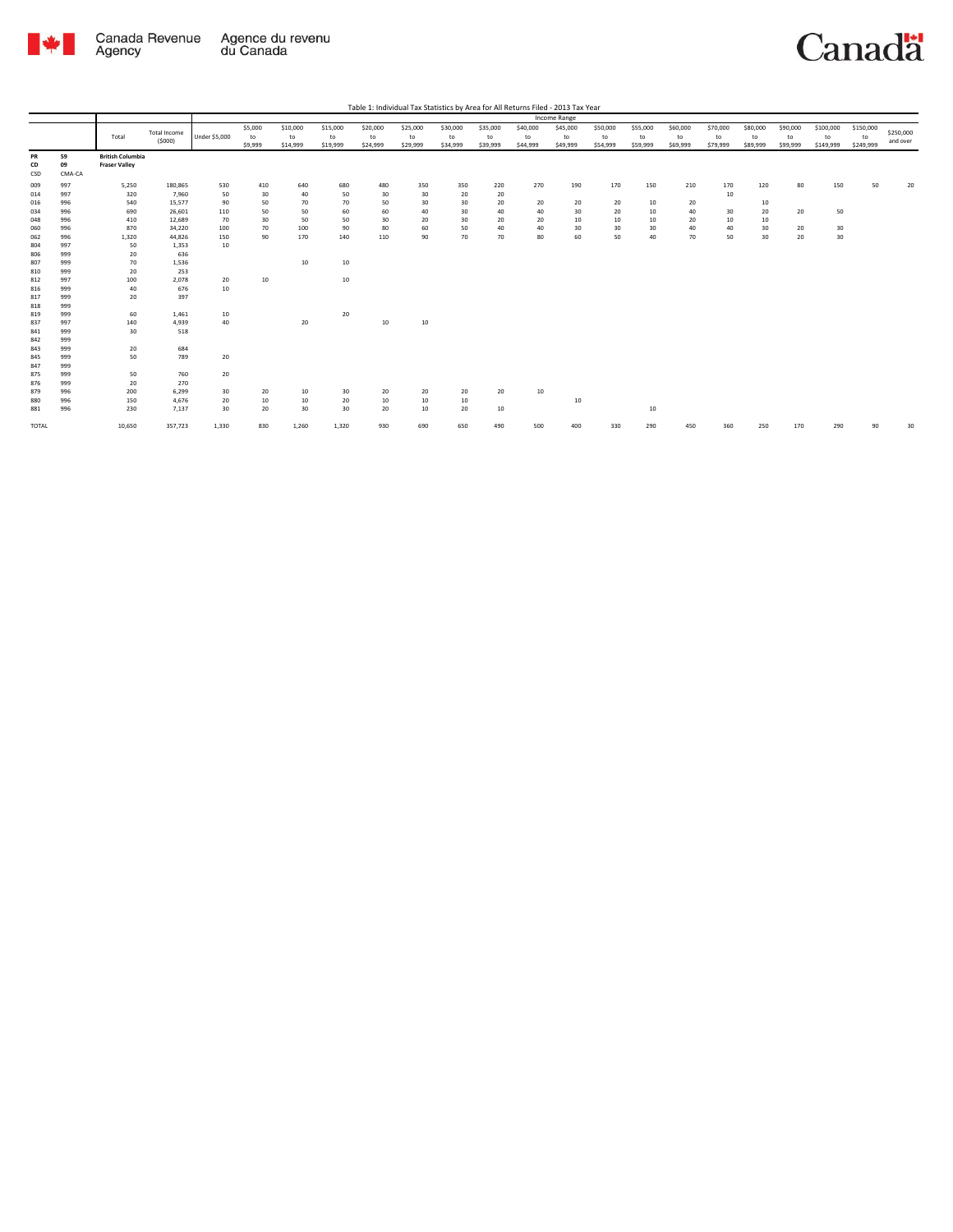

|                          |                          |                                    |                                      |                        |                    |                            |                      |                            | Table 1: Individual Tax Statistics by Area for All Returns Filed - 2013 Tax Year |                            |                            |                            |                      |                            |                            |                            |                            |                            |                            |                              |                              |                       |
|--------------------------|--------------------------|------------------------------------|--------------------------------------|------------------------|--------------------|----------------------------|----------------------|----------------------------|----------------------------------------------------------------------------------|----------------------------|----------------------------|----------------------------|----------------------|----------------------------|----------------------------|----------------------------|----------------------------|----------------------------|----------------------------|------------------------------|------------------------------|-----------------------|
|                          |                          |                                    |                                      |                        |                    |                            |                      |                            |                                                                                  |                            |                            |                            | Income Range         |                            |                            |                            |                            |                            |                            |                              |                              |                       |
|                          |                          | Total                              | Total Income<br>(5000)               | Under \$5,000          | \$5,000<br>\$9,999 | \$10,000<br>to<br>\$14,999 | \$15,000<br>\$19,999 | \$20,000<br>to<br>\$24,999 | \$25,000<br>to<br>\$29,999                                                       | \$30,000<br>to<br>\$34,999 | \$35,000<br>to<br>\$39,999 | \$40,000<br>to<br>\$44,999 | \$45,000<br>\$49,999 | \$50,000<br>to<br>\$54,999 | \$55,000<br>to<br>\$59,999 | \$60,000<br>to<br>\$69,999 | \$70,000<br>to<br>\$79,999 | \$80,000<br>to<br>\$89,999 | \$90,000<br>to<br>\$99,999 | \$100,000<br>to<br>\$149,999 | \$150,000<br>to<br>\$249,999 | \$250,000<br>and over |
| PR<br>CD<br>CSD          | 59<br>17<br>CMA-CA       | <b>British Columbia</b><br>Capital |                                      |                        |                    |                            |                      |                            |                                                                                  |                            |                            |                            |                      |                            |                            |                            |                            |                            |                            |                              |                              |                       |
| 027<br>029<br>056<br>815 | 997<br>997<br>997<br>999 | 8,520<br>4,030<br>160<br>60        | 394,548<br>168,847<br>5,120<br>1,775 | 680<br>260<br>20<br>10 | 620<br>280         | 920<br>400<br>20<br>20     | 880<br>450<br>20     | 730<br>400<br>20           | 580<br>290                                                                       | 530<br>260                 | 490<br>250                 | 450<br>220                 | 360<br>170           | 310<br>150                 | 280<br>130                 | 410<br>190                 | 330<br>150                 | 230<br>100                 | 140<br>70                  | 350<br>170                   | 150<br>50                    | 90<br>50              |
| TOTAL                    |                          | 12,770                             | 570,289                              | 970                    | 910                | 1,360                      | 1,350                | 1,150                      | 870                                                                              | 800                        | 750                        | 680                        | 550                  | 470                        | 410                        | 610                        | 490                        | 330                        | 220                        | 530                          | 200                          | 140                   |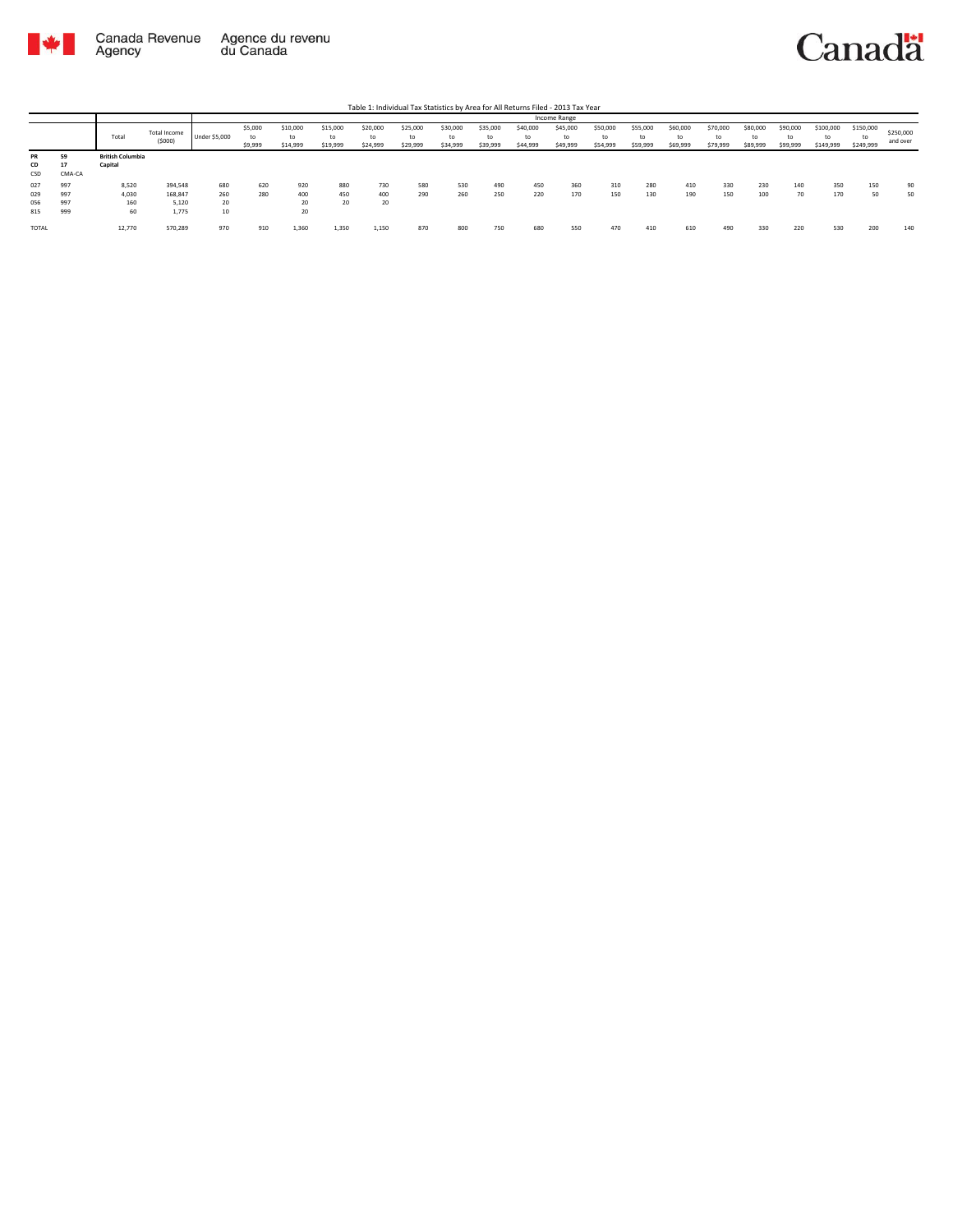

|                                 |                                        |                                             |                                                        |                                       |                               |                            |                                     |                            | Table 1: Individual Tax Statistics by Area for All Returns Filed - 2013 Tax Year |                            |                            |                            |                            |                            |                            |                            |                            |                            |                            |                              |                              |                       |
|---------------------------------|----------------------------------------|---------------------------------------------|--------------------------------------------------------|---------------------------------------|-------------------------------|----------------------------|-------------------------------------|----------------------------|----------------------------------------------------------------------------------|----------------------------|----------------------------|----------------------------|----------------------------|----------------------------|----------------------------|----------------------------|----------------------------|----------------------------|----------------------------|------------------------------|------------------------------|-----------------------|
|                                 |                                        |                                             |                                                        |                                       |                               |                            |                                     |                            |                                                                                  |                            |                            |                            | Income Range               |                            |                            |                            |                            |                            |                            |                              |                              |                       |
|                                 |                                        | Total                                       | <b>Total Income</b><br>(5000)                          | Under \$5,000                         | \$5,000<br>to<br>\$9,999      | \$10,000<br>to<br>\$14,999 | \$15,000<br>to<br>\$19,999          | \$20,000<br>to<br>\$24,999 | \$25,000<br>to<br>\$29,999                                                       | \$30,000<br>to<br>\$34,999 | \$35,000<br>to<br>\$39,999 | \$40,000<br>to<br>\$44,999 | \$45,000<br>to<br>\$49,999 | \$50,000<br>to<br>\$54,999 | \$55,000<br>to<br>\$59,999 | \$60,000<br>to<br>\$69,999 | \$70,000<br>to<br>\$79,999 | \$80,000<br>to<br>\$89,999 | \$90,000<br>to<br>\$99,999 | \$100,000<br>to<br>\$149,999 | \$150,000<br>to<br>\$249,999 | \$250,000<br>and over |
| PR<br>CD<br>CSD                 | 59<br>19<br>CMA-CA                     | <b>British Columbia</b><br>Cowichan Valley  |                                                        |                                       |                               |                            |                                     |                            |                                                                                  |                            |                            |                            |                            |                            |                            |                            |                            |                            |                            |                              |                              |                       |
| 015<br>016<br>017               | 997<br>997<br>996                      | 1,890<br>3,280<br>2.040                     | 84,293<br>114,928<br>84,571                            | 130<br>280<br>190                     | 100<br>220<br>130             | 150<br>410<br>170          | 160<br>390<br>170                   | 180<br>300<br>160          | 130<br>240<br>130                                                                | 120<br>210<br>140          | 110<br>180<br>130          | 120<br>170<br>130          | 90<br>140<br>100           | 80<br>110<br>90            | 70<br>90<br>60             | 120<br>160<br>110          | 100<br>110<br>90           | 60<br>90<br>70             | 50<br>50<br>50             | 80<br>130<br>100             | 30<br>20<br>40               |                       |
| 021<br>033<br>035               | 997<br>997<br>997                      | 7,050<br>900<br>580                         | 290,617<br>32,268<br>23,229                            | 530<br>80<br>50                       | 410<br>60<br>40               | 600<br>90<br>80            | 680<br>100<br>50                    | 620<br>100<br>50           | 480<br>60<br>40                                                                  | 460<br>60<br>40            | 420<br>60<br>30            | 430<br>50<br>40            | 350<br>40<br>30            | 270<br>30<br>20            | 270<br>30<br>20            | 410<br>40<br>20            | 320<br>40<br>10            | 260<br>20<br>10            | 170<br>20<br>10            | 310<br>30<br>30              | 80                           | 20                    |
| 043<br>046<br>049<br>804<br>809 | 996<br>996<br>996<br>997<br>998<br>999 | 3,340<br>6,680<br>4,560<br>260<br>230<br>70 | 163,689<br>307,296<br>224,439<br>2,149<br>856<br>2,875 | 280<br>520<br>270<br>150<br>180<br>10 | 180<br>410<br>210<br>50<br>20 | 240<br>560<br>340<br>20    | 230<br>490<br>380<br>20<br>10<br>10 | 270<br>420<br>350<br>10    | 200<br>410<br>290                                                                | 200<br>390<br>240          | 180<br>390<br>290          | 200<br>400<br>320          | 160<br>340<br>220          | 140<br>290<br>210          | 130<br>280<br>180          | 220<br>440<br>290          | 170<br>370<br>240          | 150<br>280<br>190          | 110<br>210<br>140          | 200<br>360<br>280            | 60<br>100<br>110             | 30<br>20<br>30        |
| 815<br>816<br>TOTAL             | 999                                    | 20<br>30,890                                | 205<br>1,331,415                                       | 2,660                                 | 1,840                         | 2,660                      | 2,690                               | 2.440                      | 1,990                                                                            | 1,860                      | 1,790                      | 1,860                      | 1,470                      | 1.240                      | 1,120                      | 1,790                      | 1,450                      | 1,120                      | 810                        | 1,520                        | 460                          | 120                   |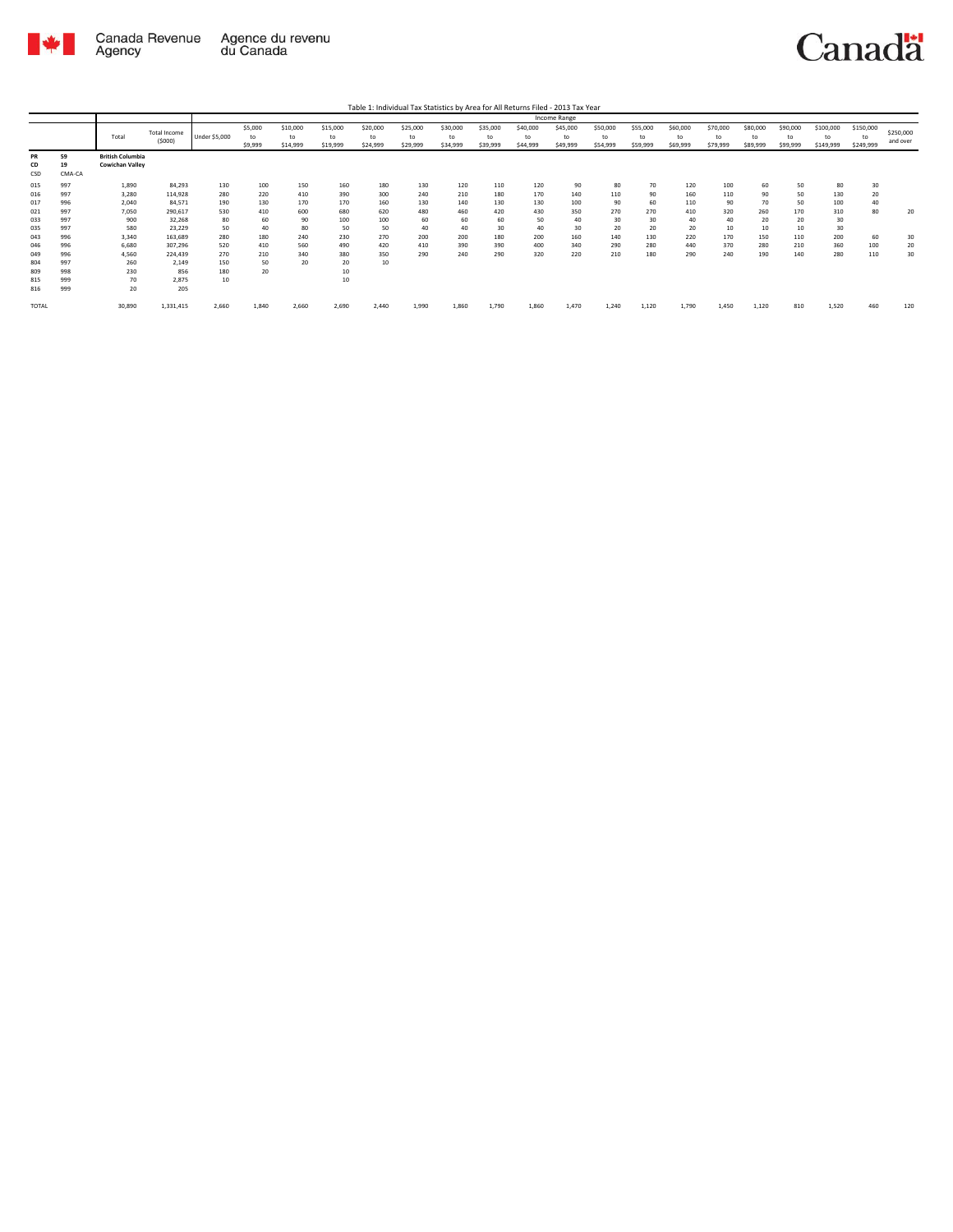

|       |        |                         |              |               |               |                |                |                |                |                |                |                | Income Range   |                |                |                |                |                |                |                 |                 |           |
|-------|--------|-------------------------|--------------|---------------|---------------|----------------|----------------|----------------|----------------|----------------|----------------|----------------|----------------|----------------|----------------|----------------|----------------|----------------|----------------|-----------------|-----------------|-----------|
|       |        | Total                   | Total Income | Under \$5,000 | \$5,000<br>to | \$10,000<br>to | \$15,000<br>to | \$20,000<br>to | \$25,000<br>to | \$30,000<br>to | \$35,000<br>to | \$40,000<br>to | \$45,000<br>to | \$50,000<br>to | \$55,000<br>to | \$60,000<br>to | \$70,000<br>to | \$80,000<br>to | \$90,000<br>to | \$100,000<br>to | \$150,000<br>to | \$250,000 |
|       |        |                         | (5000)       |               | \$9,999       | \$14,999       | \$19,999       | \$24,999       | \$29,999       | \$34,999       | \$39,999       | \$44,999       | \$49,999       | \$54,999       | \$59,999       | \$69,999       | \$79,999       | \$89,999       | \$99,999       | \$149,999       | \$249,999       | and over  |
| PR    | 59     | <b>British Columbia</b> |              |               |               |                |                |                |                |                |                |                |                |                |                |                |                |                |                |                 |                 |           |
| CD    | 21.    | Nanaimo                 |              |               |               |                |                |                |                |                |                |                |                |                |                |                |                |                |                |                 |                 |           |
| CSD   | CMA-CA |                         |              |               |               |                |                |                |                |                |                |                |                |                |                |                |                |                |                |                 |                 |           |
| 014   | 997    | 3.450                   | 134,334      | 280           | 230           | 370            | 420            | 320            | 230            | 200            | 210            | 200            | 150            | 110            | 120            | 150            | 130            | 90             | 60             | 120             | 60              | 20        |
| 030   | 996    | 5,320                   | 280,205      | 310           | 240           | 340            | 450            | 410            | 310            | 330            | 320            | 330            | 280            | 240            | 220            | 320            | 290            | 210            | 160            | 330             | 160             | 70        |
| 032   | 996    | 5,660                   | 200,874      | 520           | 420           | 670            | 660            | 530            | 380            | 350            | 340            | 280            | 250            | 180            | 170            | 250            | 160            | 140            | 80             | 210             | 50              | 20        |
| 036   | 996    | 3,160                   | 112,660      | 270           | 240           | 370            | 380            | 310            | 230            | 200            | 210            | 140            | 140            | 120            | 80             | 170            | 90             | 70             | 50             | 80              |                 | 10        |
| 806   | 999    | 30                      | 904          |               |               |                |                |                |                |                |                |                |                |                |                |                |                |                |                |                 |                 |           |
| TOTAL |        | 17,620                  | 728,977      | 1,390         | 1,130         | 1,760          | 1,910          | 1,570          | 1,160          | 1,070          | 1,070          | 960            | 820            | 650            | 580            | 890            | 680            | 500            | 340            | 730             | 310             | 110       |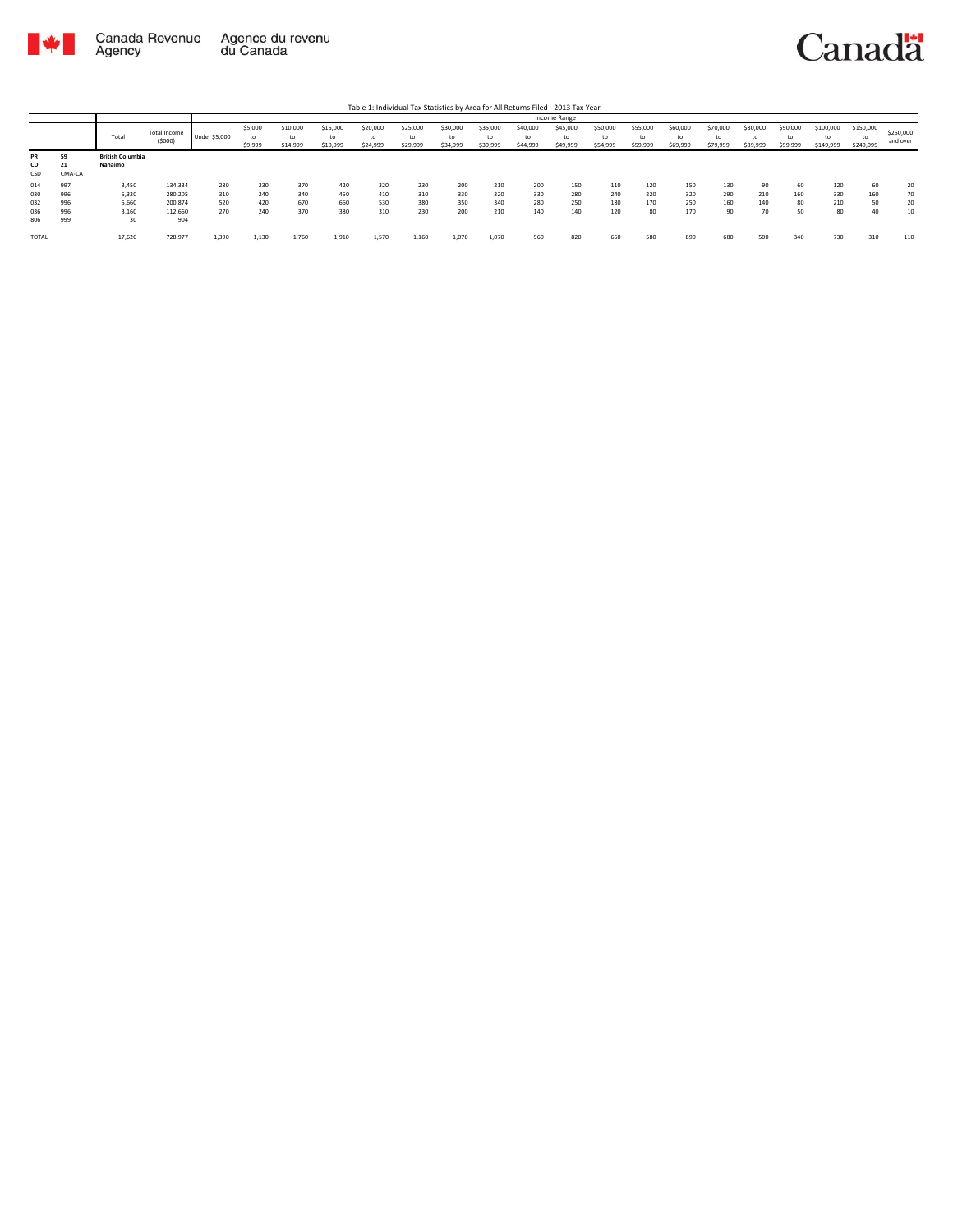

|                 |                    |                                              |              |               |               |                |                |                |                |                |                |                | Income Range   |                |                |                |                |                |                |                 |                 |           |
|-----------------|--------------------|----------------------------------------------|--------------|---------------|---------------|----------------|----------------|----------------|----------------|----------------|----------------|----------------|----------------|----------------|----------------|----------------|----------------|----------------|----------------|-----------------|-----------------|-----------|
|                 |                    |                                              | Total Income |               | \$5,000       | \$10,000       | \$15,000       | \$20,000       | \$25,000       | \$30,000       | \$35,000       | \$40,000       | \$45,000       | \$50,000       | \$55,000       | \$60,000       | \$70,000       | \$80,000       | \$90,000       | \$100,000       | \$150,000       | \$250,000 |
|                 |                    | Total                                        | (5000)       | Under \$5,000 | to<br>\$9,999 | to<br>\$14,999 | to<br>\$19,999 | to<br>\$24,999 | to<br>\$29,999 | to<br>\$34,999 | to<br>\$39,999 | to<br>\$44,999 | to<br>\$49,999 | to<br>\$54,999 | to<br>\$59,999 | to<br>\$69,999 | to<br>\$79,999 | to<br>\$89,999 | to<br>\$99,999 | to<br>\$149,999 | to<br>\$249,999 | and over  |
| PR<br>CD<br>CSD | 59<br>23<br>CMA-CA | <b>British Columbia</b><br>Alberni-Clayoquot |              |               |               |                |                |                |                |                |                |                |                |                |                |                |                |                |                |                 |                 |           |
| 019             | 998                | 1,660                                        | 57,449       | 190           | 140           | 160            | 160            | 140            | 130            | 100            | 90             | 90             | 80             | 80             | 50             | 70             | 60             | 50             | 30             | 40              | 10              |           |
| 025             | 998                | 1,770                                        | 58,380       | 240           | 140           | 160            | 180            | 160            | 120            | 130            | 120            | 80             | 90             | 60             | 50             | 70             | 60             | 30             | 30             | 40              | 10              |           |
| 047             | 998                | 150                                          | 3,893        | 30            | 10            | 10             | 20             | 10             | 10             |                |                |                |                |                |                |                |                |                |                |                 |                 |           |
| 049             | 998                |                                              |              |               |               |                |                |                |                |                |                |                |                |                |                |                |                |                |                |                 |                 |           |
| 803             | 999                | 70                                           | 2,173        | 20            |               |                |                |                |                |                |                |                |                |                |                |                |                |                |                |                 |                 |           |
| 805             | 999                | 20                                           | 493          |               |               |                |                |                |                |                |                |                |                |                |                |                |                |                |                |                 |                 |           |
| 808             | 997                | 340                                          | 2,499        | 250           | 20            | 20             | 10             |                |                |                |                |                |                |                |                |                |                |                |                |                 |                 |           |
| 809             | 999                |                                              |              |               |               |                |                |                |                |                |                |                |                |                |                |                |                |                |                |                 |                 |           |
| <b>TOTAL</b>    |                    | 4,020                                        | 125,143      | 740           | 320           | 360            | 390            | 330            | 270            | 250            | 220            | 190            | 180            | 150            | 100            | 150            | 130            | 80             | 60             | 90              | 30              |           |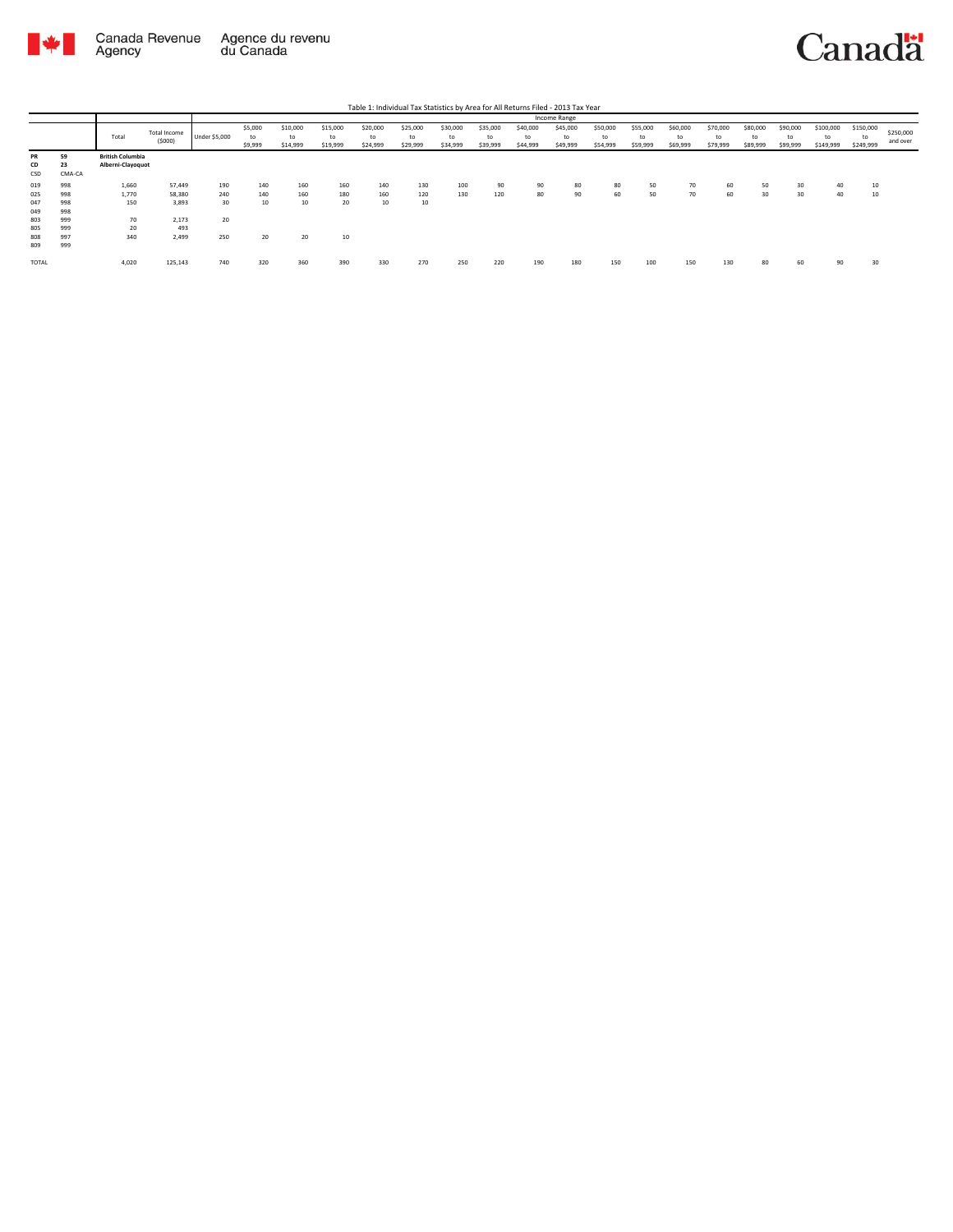

|                 |                    |                                       |                        |               |                          |                            |                            |                            |                            |                            |                            |                            | Income Range               |                            |                            |                            |                            |                            |                            |                              |                              |                       |
|-----------------|--------------------|---------------------------------------|------------------------|---------------|--------------------------|----------------------------|----------------------------|----------------------------|----------------------------|----------------------------|----------------------------|----------------------------|----------------------------|----------------------------|----------------------------|----------------------------|----------------------------|----------------------------|----------------------------|------------------------------|------------------------------|-----------------------|
|                 |                    | Total                                 | Total Income<br>(5000) | Under \$5,000 | \$5,000<br>to<br>\$9,999 | \$10,000<br>to<br>\$14,999 | \$15,000<br>to<br>\$19,999 | \$20,000<br>to<br>\$24,999 | \$25,000<br>to<br>\$29,999 | \$30,000<br>to<br>\$34,999 | \$35,000<br>to<br>\$39,999 | \$40,000<br>to<br>\$44,999 | \$45,000<br>to<br>\$49,999 | \$50,000<br>to<br>\$54,999 | \$55,000<br>to<br>\$59,999 | \$60,000<br>to<br>\$69,999 | \$70,000<br>to<br>\$79,999 | \$80,000<br>to<br>\$89,999 | \$90,000<br>to<br>\$99,999 | \$100,000<br>to<br>\$149,999 | \$150,000<br>to<br>\$249,999 | \$250,000<br>and over |
| PR<br>CD<br>CSD | 59<br>24<br>CMA-CA | <b>British Columbia</b><br>Strathcona |                        |               |                          |                            |                            |                            |                            |                            |                            |                            |                            |                            |                            |                            |                            |                            |                            |                              |                              |                       |
| 025             | 997                | 1,090                                 | 41,347                 | 150           | 90                       | 90                         | 80                         | 90                         | 70                         | 50                         | 50                         | 60                         | 40                         | 50                         | 40                         | 60                         | 60                         | 40                         | 40                         | 40                           | 10                           |                       |
| 029             | 999                | 90                                    | 1,930                  | 30            |                          |                            |                            |                            |                            |                            |                            |                            |                            |                            |                            |                            |                            |                            |                            |                              |                              |                       |
| 030             | 997                | 240                                   | 7,209                  | 20            | 20                       | 50                         | 30                         | 20                         | 10                         | 10                         | 20                         |                            |                            |                            |                            | 10                         |                            |                            |                            |                              |                              |                       |
| 039             | 997                | 250                                   | 8,617                  | 20            | 10                       | 30                         | 40                         | 30                         | 20                         | 10                         | 10                         |                            |                            |                            |                            | 10                         | 10                         |                            |                            |                              |                              |                       |
| 048             | 996                | 1,000                                 | 42,280                 | 90            | 70                       | 100                        | 120                        | 80                         | 70                         | 50                         | 50                         | 50                         | 40                         | 30                         | 30                         | 40                         | 40                         | 30                         | 30                         | 50                           | 20                           |                       |
| 052             | 998                | 820                                   | 22,091                 | 110           | 90                       | 120                        | 110                        | 90                         | 70                         | 40                         | 30                         | 30                         | 30                         | 20                         | 10                         | 20                         | 10                         |                            | 10                         | 10                           |                              |                       |
| 054             | 997                | 2,200                                 | 85,808                 | 240           | 180                      | 250                        | 250                        | 200                        | 140                        | 120                        | 110                        | 120                        | 100                        | 80                         | 60                         | 100                        | 80                         | 40                         | 30                         | 60                           | 20                           | 10                    |
| 806             | 998                | 100                                   | 1,148                  | 50            | $10$                     |                            |                            |                            |                            |                            |                            |                            |                            |                            |                            |                            |                            |                            |                            |                              |                              |                       |
| 814             | 999                |                                       |                        |               |                          |                            |                            |                            |                            |                            |                            |                            |                            |                            |                            |                            |                            |                            |                            |                              |                              |                       |
| 833             | 999                | 20                                    | 430                    |               |                          |                            |                            |                            |                            |                            |                            |                            |                            |                            |                            |                            |                            |                            |                            |                              |                              |                       |
| 836             | 999                | 40                                    | 1,002                  | $10$          |                          |                            |                            |                            |                            |                            |                            |                            |                            |                            |                            |                            |                            |                            |                            |                              |                              |                       |
| <b>TOTAL</b>    |                    | 5,840                                 | 211,863                | 740           | 490                      | 660                        | 630                        | 520                        | 410                        | 300                        | 270                        | 280                        | 230                        | 190                        | 150                        | 240                        | 210                        | 140                        | 120                        | 180                          | 60                           | 20                    |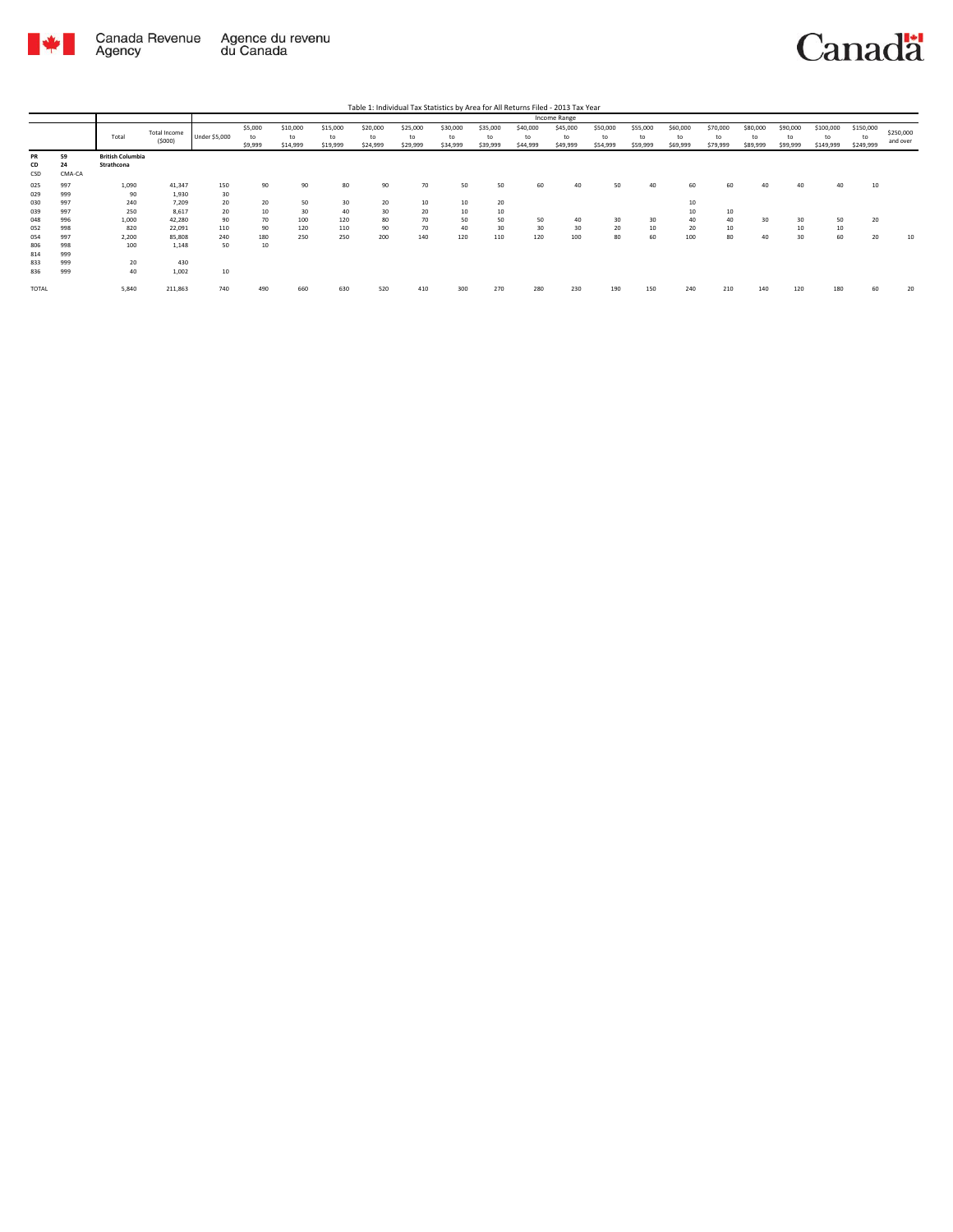

|                 |                            |                                                |                        |                      |                          |                            |                            |                            |                            |                            |                            |                            | Income Range               |                            |                            |                            |                            |                            |                            |                              |                              |                       |
|-----------------|----------------------------|------------------------------------------------|------------------------|----------------------|--------------------------|----------------------------|----------------------------|----------------------------|----------------------------|----------------------------|----------------------------|----------------------------|----------------------------|----------------------------|----------------------------|----------------------------|----------------------------|----------------------------|----------------------------|------------------------------|------------------------------|-----------------------|
|                 |                            | Total                                          | Total Income<br>(5000) | <b>Under \$5,000</b> | \$5,000<br>to<br>\$9,999 | \$10,000<br>to<br>\$14,999 | \$15,000<br>to<br>\$19,999 | \$20,000<br>to<br>\$24,999 | \$25,000<br>to<br>\$29,999 | \$30,000<br>to<br>\$34,999 | \$35,000<br>to<br>\$39,999 | \$40,000<br>to<br>\$44,999 | \$45,000<br>to<br>\$49,999 | \$50,000<br>to<br>\$54,999 | \$55,000<br>to<br>\$59,999 | \$60,000<br>to<br>\$69,999 | \$70,000<br>to<br>\$79,999 | \$80,000<br>to<br>\$89,999 | \$90,000<br>to<br>\$99,999 | \$100,000<br>to<br>\$149,999 | \$150,000<br>to<br>\$249,999 | \$250,000<br>and over |
| PR<br>CD<br>CSD | 59<br>ne.<br>-46<br>CMA-CA | <b>British Columbia</b><br><b>Comox Valley</b> |                        |                      |                          |                            |                            |                            |                            |                            |                            |                            |                            |                            |                            |                            |                            |                            |                            |                              |                              |                       |
| 024             | 996                        | 6,480                                          | 267,688                | 540                  | 420                      | 560                        | 620                        | 520                        | 450                        | 420                        | 400                        | 380                        | 310                        | 250                        | 200                        | 390                        | 250                        | 200                        | 150                        | 300                          | 110                          | 20                    |
| <b>TOTAL</b>    |                            | 6,480                                          | 267,688                | 540                  | 420                      | 560                        | 620                        | 520                        | 450                        | 420                        | 400                        | 380                        | 310                        | 250                        | 200                        | 390                        | 250                        | 200                        | 150                        | 300                          |                              | 20                    |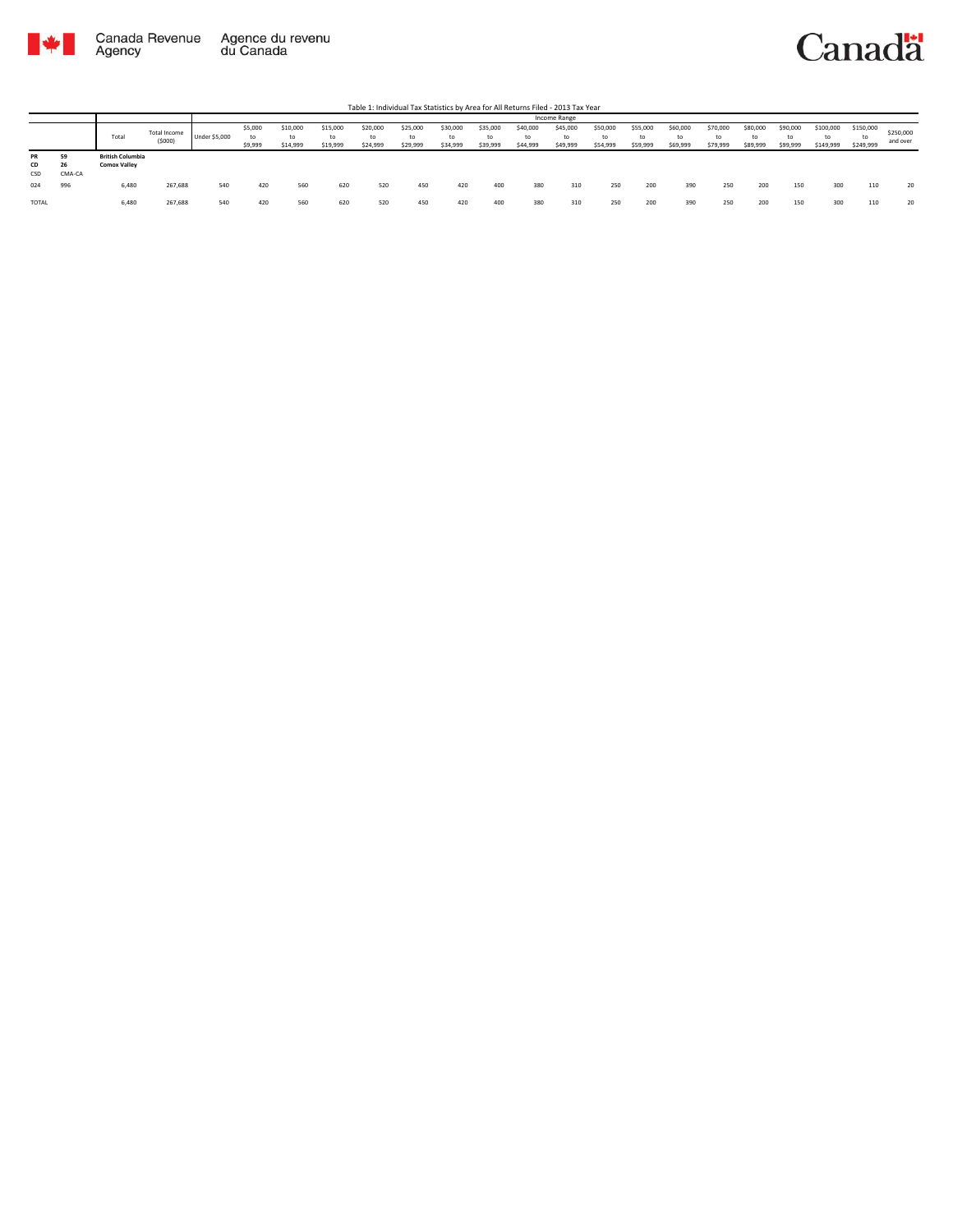

|                 |                    |                                                |                        |                      |                          |                            |                            |                            |                            |                            |                            |                            | Income Range               |                            |                            |                            |                            |                            |                            |                              |                              |                       |
|-----------------|--------------------|------------------------------------------------|------------------------|----------------------|--------------------------|----------------------------|----------------------------|----------------------------|----------------------------|----------------------------|----------------------------|----------------------------|----------------------------|----------------------------|----------------------------|----------------------------|----------------------------|----------------------------|----------------------------|------------------------------|------------------------------|-----------------------|
|                 |                    | Total                                          | Total Income<br>(5000) | <b>Under \$5,000</b> | \$5,000<br>to<br>\$9,999 | \$10,000<br>to<br>\$14,999 | \$15,000<br>to<br>\$19,999 | \$20,000<br>to<br>\$24,999 | \$25,000<br>to<br>\$29,999 | \$30,000<br>to<br>\$34,999 | \$35,000<br>to<br>\$39,999 | \$40,000<br>to<br>\$44,999 | \$45,000<br>to<br>\$49,999 | \$50,000<br>to<br>\$54,999 | \$55,000<br>to<br>\$59,999 | \$60,000<br>to<br>\$69,999 | \$70,000<br>to<br>\$79,999 | \$80,000<br>to<br>\$89,999 | \$90,000<br>to<br>\$99,999 | \$100,000<br>to<br>\$149,999 | \$150,000<br>to<br>\$249,999 | \$250,000<br>and over |
| PR<br>CD<br>CSD | 59<br>27<br>CMA-CA | <b>British Columbia</b><br><b>Powell River</b> |                        |                      |                          |                            |                            |                            |                            |                            |                            |                            |                            |                            |                            |                            |                            |                            |                            |                              |                              |                       |
| 010             | 996                | 720                                            | 23,976                 | 60                   | 70                       | 100                        | 110                        | 60                         | 40                         | 40                         | 40                         | 30                         | 40                         | 30                         | 10                         | 30                         | 20                         | $\sim$<br>-20              | 10                         | 30                           |                              |                       |
| 018             | 997                | 860                                            | 28,483                 | 80                   | 80                       | 110                        | 110                        | 80                         | 60                         | 50                         | 40                         | 30                         | 10                         | 30                         | 20                         | 40                         | 40                         | 20                         | 20                         | 20                           |                              |                       |
| 020             | 997                | 330                                            | 6,962                  | 40                   | 60                       | 70                         | 50                         | 30                         | 20                         | 20                         | 10                         |                            |                            |                            |                            |                            |                            |                            |                            |                              |                              |                       |
| 802             | 996                | 450                                            | 9,601                  | 120                  | 60                       | 50                         | 50                         | 30                         | 20                         | 20                         | 20                         | 10                         |                            |                            |                            | $\sim$<br>w                |                            |                            |                            |                              |                              |                       |
| TOTAL           |                    | 2,370                                          | 69,022                 | 300                  | 270                      | 330                        | 320                        | 210                        | 140                        | 130                        | 110                        | 80                         | 70                         | 70                         | 50                         | or<br>-20                  | 70                         | 40                         | 30                         | 60                           | -14                          |                       |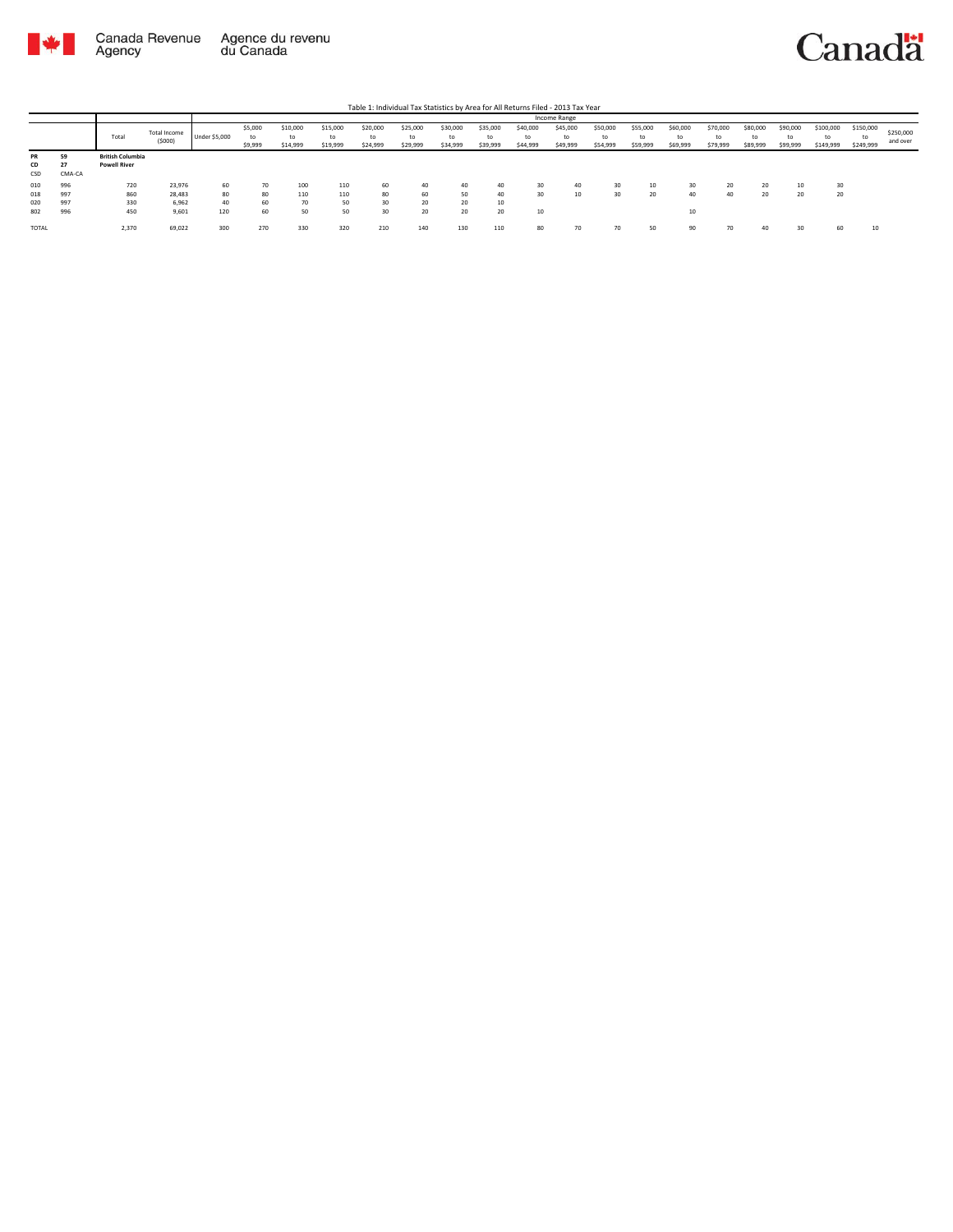

Table 1: Individual Tax Statistics by Area for All Returns Filed - 2013 Tax Year

|              |        |                         |              |               |         |          |          |          |          |          |          |          | <b>Income Range</b> |          |          |          |          |          |          |           |           |           |
|--------------|--------|-------------------------|--------------|---------------|---------|----------|----------|----------|----------|----------|----------|----------|---------------------|----------|----------|----------|----------|----------|----------|-----------|-----------|-----------|
|              |        |                         | Total Income |               | \$5,000 | \$10,000 | \$15,000 | \$20,000 | \$25,000 | \$30,000 | \$35,000 | \$40,000 | \$45,000            | \$50,000 | \$55,000 | \$60,000 | \$70,000 | \$80,000 | \$90,000 | \$100,000 | \$150,000 | \$250,000 |
|              |        | Total                   |              | Under \$5,000 | to      | to       | to       | to       | to       | to       | to       | to       | to                  | to       | to       | to       | to       | to       | to       |           | to        |           |
|              |        |                         | (5000)       |               | \$9,999 | \$14,999 | \$19,999 | \$24,999 | \$29,999 | \$34,999 | \$39,999 | \$44,999 | \$49,999            | \$54,999 | \$59,999 | \$69,999 | \$79,999 | \$89,999 | \$99,999 | \$149,999 | \$249,999 | and over  |
| PR           | 59     | <b>British Columbia</b> |              |               |         |          |          |          |          |          |          |          |                     |          |          |          |          |          |          |           |           |           |
| CD           | 29     | <b>Sunshine Coast</b>   |              |               |         |          |          |          |          |          |          |          |                     |          |          |          |          |          |          |           |           |           |
| CSD          | CMA-CA |                         |              |               |         |          |          |          |          |          |          |          |                     |          |          |          |          |          |          |           |           |           |
| 005          | 997    | 4,660                   | 190,729      | 360           | 290     | 490      | 500      | 400      | 310      | 300      | 300      | 290      | 210                 | 160      | 150      | 200      | 160      | 140      | 130      | 220       | 60        | 20        |
| 011          | 997    | 8,530                   | 346,799      | 710           | 460     | 800      | 920      | 810      | 610      | 590      | 500      | 550      | 400                 | 300      | 260      | 420      | 320      | 220      | 180      | 330       | 110       | 50        |
| 018          | 997    | 2,190                   | 90,180       | 170           | 130     | 230      | 240      | 220      | 170      | 140      | 150      | 110      | 100                 | 80       | 70       | 100      | 80       | 50       | 40       | 80        | 40        | 10        |
| 022          | 997    | 2.020                   | 85,965       | 150           | 140     | 170      | 180      | 170      | 140      | 130      | 120      | 110      | 80                  | 90       | 80       | 130      | 100      | 60       | 50       | 80        | 30        | 10        |
| 024          | 997    | 2,620                   | 117,457      | 230           | 190     | 270      | 240      | 200      | 160      | 150      | 170      | 110      | 110                 | 100      | 100      | 130      | 100      | 70       | 70       | 140       | 50        | 20        |
| 026          | 997    | 2,690                   | 93,439       | 480           | 190     | 250      | 280      | 200      | 140      | 140      | 140      | 130      | 100                 | 90       | 80       | 100      | 80       | 80       | 50       | 130       | 20        | 10        |
| 028          | 997    | 1,750                   | 81,649       | 120           | 100     | 130      | 170      | 130      | 100      | 120      | 120      | 100      | 80                  | 70       | 50       | 120      | 90       | 50       | 50       | 110       | 30        | 20        |
| 803          | 998    | 400                     | 15,523       | 30            | 20      | 40       | 50       | 50       | 30       | 40       | 20       | 20       | 20                  | 20       | 20       | 20       | 10       | 10       |          |           |           |           |
| <b>TOTAL</b> |        | 24,850                  | 1,021,740    | 2,250         | 1,530   | 2,360    | 2,570    | 2,180    | 1,670    | 1,610    | 1,500    | 1,430    | 1,080               | 900      | 810      | 1,210    | 940      | 680      | 570      | 1,090     | 330       | 150       |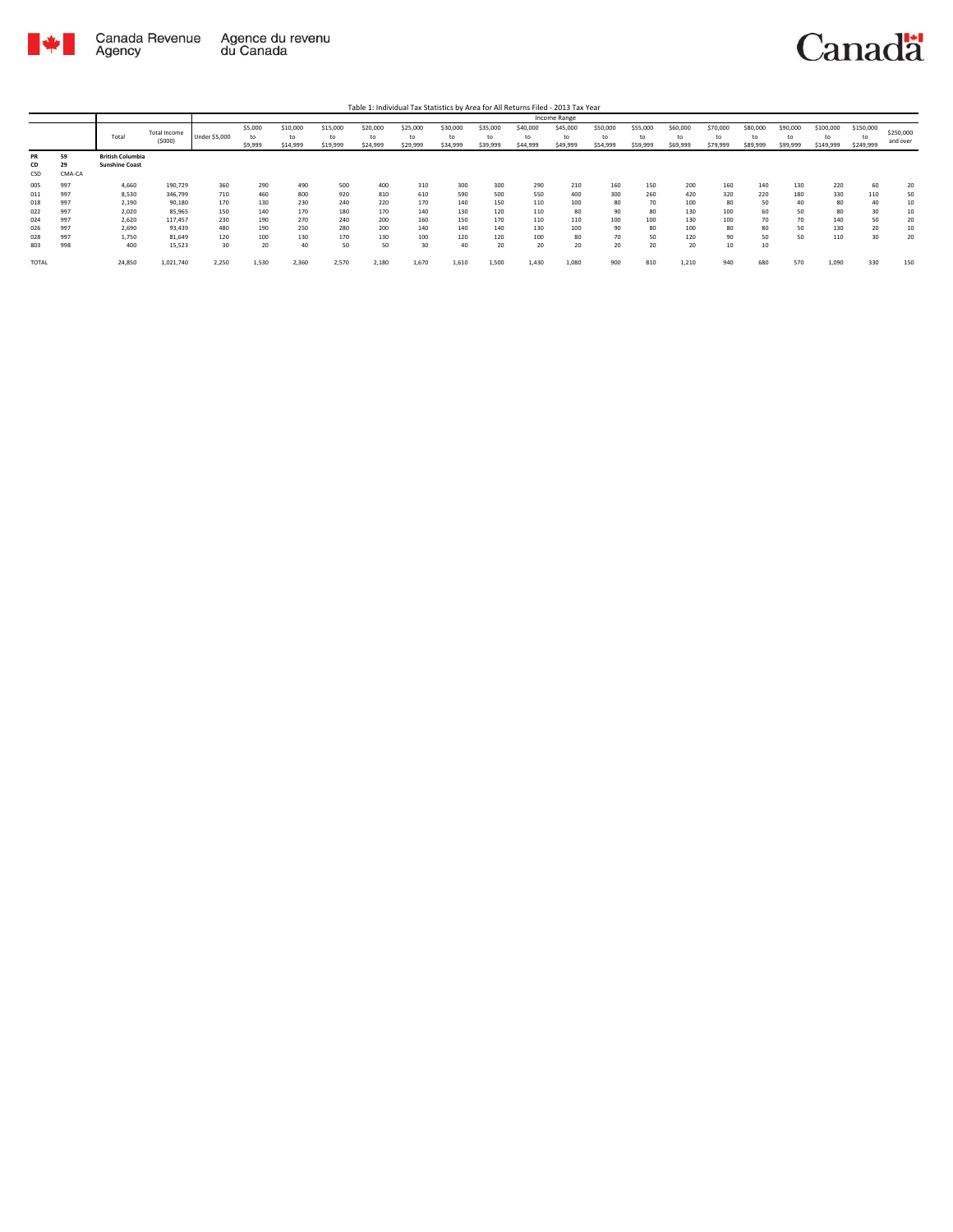

Agency

# Canadä

Total Total Income (\$000) Under \$5,000 \$5,000 to \$9,999 \$10,000 to \$14,999 \$15,000 to \$19,999 \$20,000 to \$24,999 \$25,000 to \$29,999 \$30,000 to \$34,999 \$35,000 to \$39,999 \$40,000 to \$44,999 \$45,000 to \$49,999 \$50,000 to \$54,999 \$55,000 to \$59,999 \$60,000 to \$69,999 \$70,000 to \$79,999 \$80,000 to \$89,999 \$90,000 to \$99,999 \$100,000 to \$149,999 \$150,000 to \$249,999 \$250,000 and over Table 1: Individual Tax Statistics by Area for All Returns Filed - 2013 Tax Year Income Range **PR 59 British Columbia CD 31 Squamish-Lillooet PR** 59<br>CD 31<br>012 998<br>012 998<br>020 998<br>024 998<br>034 998<br>822 9999<br>831<br>829 999 012 998 2,280 95,513 190 120 170 190 160 150 140 150 150 130 110 100 160 100 80 60 90 20 017 998 820 24,199 260 50 70 60 60 40 40 30 30 20 20 20 30 20 10 20 20 020 997 10,250 450,292 1,310 660 830 860 830 720 690 630 570 480 400 310 450 360 250 190 410 180 140 021 996 830 45,908 110 30 40 70 60 40 40 50 50 40 30 30 50 40 40 30 60 30 20 026 998 032 997 140 4,702 10 10 20 10 20 10 034 998 100 2,111 30 10 10  $\begin{array}{cccc} 140 & & & 4,702 & & & 10 \\ 100 & & & 2,111 & & & 30 \\ 70 & & & & 833 & & 30 \end{array}$ 829 999 10 9846 40<br>800 13,933 380 843 998 800 13,933 380 70 50 60 30 30 30 20 20 20 10 10 20 20 844 999 TOTAL 15,370 638,455 2,380 960 1,210 1,280 1,170 1,010 950 900 820 690 590 470 730 540 390 290 590 240 160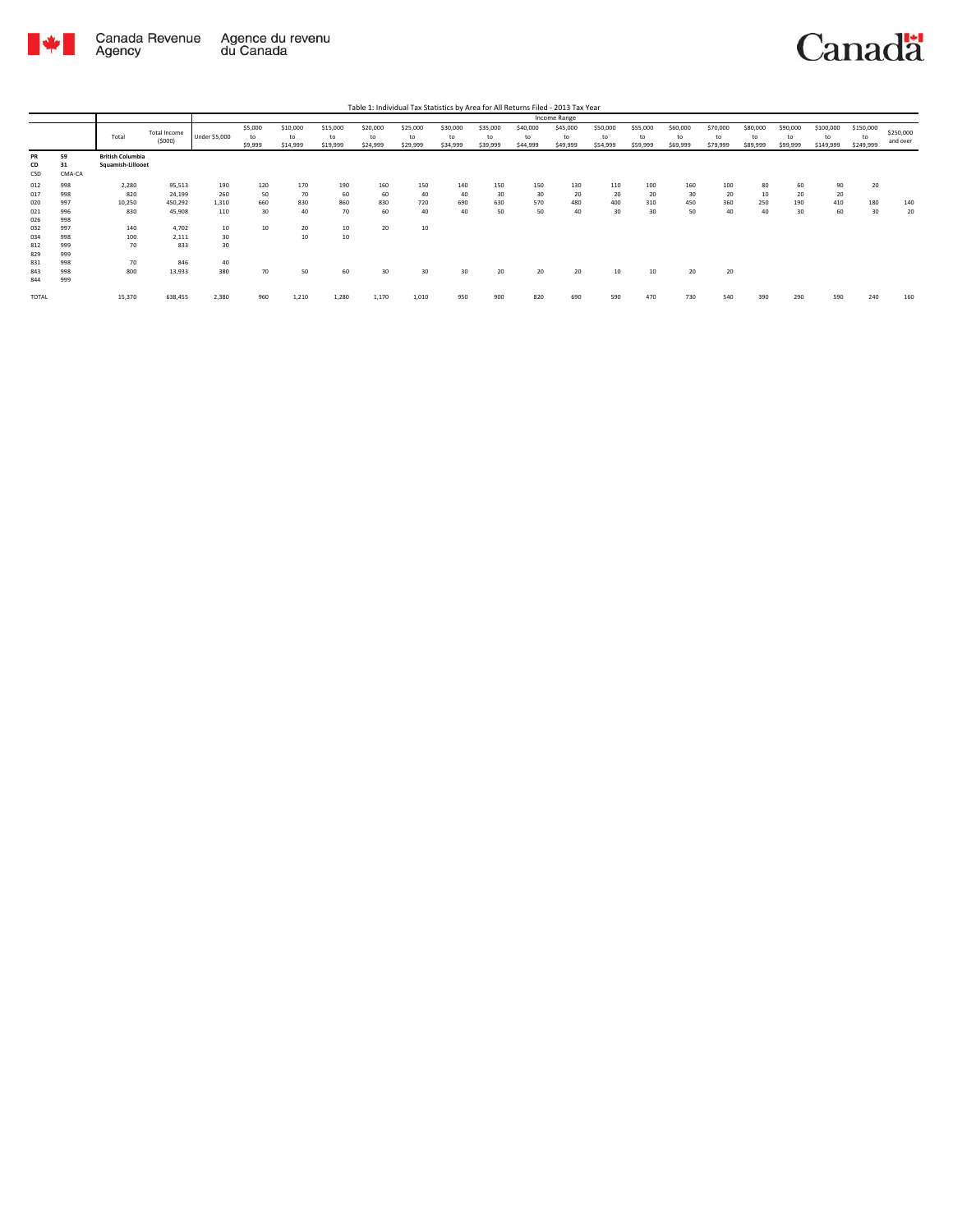

|            |            |                         |                     |               |         |          |          |          |          |          |          |          | <b>Income Range</b> |          |          |          |          |          |          |           |           |           |
|------------|------------|-------------------------|---------------------|---------------|---------|----------|----------|----------|----------|----------|----------|----------|---------------------|----------|----------|----------|----------|----------|----------|-----------|-----------|-----------|
|            |            |                         | <b>Total Income</b> |               | \$5,000 | \$10,000 | \$15,000 | \$20,000 | \$25,000 | \$30,000 | \$35,000 | \$40,000 | \$45,000            | \$50,000 | \$55,000 | \$60,000 | \$70,000 | \$80,000 | \$90,000 | \$100,000 | \$150,000 | \$250,000 |
|            |            | Total                   | (5000)              | Under \$5,000 | to      | to       | to       | to       | to       | to       | to       | to       | to                  | to       | to       | to       | to       | to       | to       | to        | to        | and over  |
|            |            |                         |                     |               | \$9,999 | \$14,999 | \$19,999 | \$24,999 | \$29,999 | \$34,999 | \$39,999 | \$44,999 | \$49,999            | \$54,999 | \$59,999 | \$69,999 | \$79,999 | \$89,999 | \$99,999 | \$149,999 | \$249,999 |           |
| PR         | 59         | <b>British Columbia</b> |                     |               |         |          |          |          |          |          |          |          |                     |          |          |          |          |          |          |           |           |           |
| CD         | 33         | <b>Thompson-Nicola</b>  |                     |               |         |          |          |          |          |          |          |          |                     |          |          |          |          |          |          |           |           |           |
| CSD        | CMA-CA     |                         |                     |               |         |          |          |          |          |          |          |          |                     |          |          |          |          |          |          |           |           |           |
| 006        | 998        | 6,770                   | 249,596             | 780           | 480     | 740      | 760      | 600      | 430      | 380      | 300      | 280      | 260                 | 200      | 190      | 340      | 280      | 230      | 150      | 280       | 70        | 10        |
| 008        | 997        | 1,170                   | 46,627              | 180           | 60      | 110      | 130      | 80       | 70       | 70       | 50       | 50       | 40                  | 40       | 40       | 60       | 50       | 30       | 30       | 60        | 20        |           |
| 012        | 997        | 300                     | 9,120               | 60            | 20      | 20       | 40       | 30       | 20       | 10       | 10       | 10       |                     |          |          | 20       |          | 10       |          |           |           |           |
| 015        | 998        | 970                     | 16,354              | 440           | 70      | 80       | 80       | 60       | 30       | 40       | 20       | 30       | 20                  | 20       | 10       | 20       |          | 10       |          | 10        |           |           |
| 019        | 998        |                         |                     |               |         |          |          |          |          |          |          |          |                     |          |          |          |          |          |          |           |           |           |
| 024        | 998        | 1,220                   | 40,004              | 150           | 100     | 140      | 160      | 120      | 80       | 60       | 70       | 40       | 50                  | 40       | 40       | 50       | 40       | 30       | 20       | 40        |           |           |
| 032        | 997        | 1.410                   | 44.953              | 170           | 100     | 160      | 180      | 150      | 90       | 70       | 80       | 50       | 50                  | 50       | 50       | 60       | 50       | 30       | 20       | 30        |           |           |
| 037        | 998        | 4,930                   | 154.035             | 940           | 370     | 510      | 580      | 430      | 290      | 240      | 210      | 190      | 150                 | 160      | 120      | 180      | 160      | 100      | 80       | 180       | 50        |           |
| 060        | 996        | 2,560                   | 113,018             | 240           | 180     | 250      | 220      | 210      | 170      | 140      | 160      | 140      | 120                 | 80       | 90       | 140      | 100      | 80       | 70       | 120       | 50        | 20        |
| 067        | 998        | 1,920                   | 72,600              | 190           | 150     | 190      | 210      | 180      | 120      | 120      | 100      | 90       | 90                  | 60       | 60       | 100      | 70       | 50       | 40       | 80        | 20        |           |
| 068        | 997        | 1,180                   | 42,788              | 120           | 90      | 120      | 130      | 110      | 80       | 70       | 70       | 60       | 40                  | 40       | 30       | 60       | 60       | 40       | 30       | 40        |           |           |
| 070        | 999        | 210                     | 7,384               | 20            |         | 30       | 20       | 30       | 20       | 20       | 10       | 10       |                     |          |          |          |          |          |          |           |           |           |
| 072        | 997        | 700                     | 24.793              | 80            | 70      | 70       | 90       | 70       | 40       | 40       | 40       | 30       | 30                  | 20       | 20       | 30       | 20       | 10       | 10       | 30        |           |           |
| 074        | 997        | 2,200                   | 72,204              | 260           | 150     | 280      | 290      | 210      | 150      | 130      | 100      | 100      | 70                  | 60       | 60       | 100      | 60       | 60       | 40       | 70        | 20        |           |
| 802        | 998        | 40                      | 1,199               |               |         |          |          |          |          |          |          |          |                     |          |          |          |          |          |          |           |           |           |
| 806        | 997        | 60                      | 9,550               | 20            |         |          |          |          |          |          |          |          |                     |          |          |          |          |          |          |           |           |           |
| 807        | 997        | 250                     | 7,110               | 70            | 10      | 30       | 30       | 20       | 10       | 10       |          |          |                     |          |          | 20       |          |          |          |           |           |           |
| 808        | 998        | 70                      | 1.352               | 30            |         |          |          |          |          |          |          |          |                     |          |          |          |          |          |          |           |           |           |
| 838        | 997        | 20                      | 713                 |               |         |          |          |          |          |          |          |          |                     |          |          |          |          |          |          |           |           |           |
| 859        | 999        | 30                      | 1,901               | 10            |         |          |          |          |          |          |          |          |                     |          |          |          |          |          |          |           |           |           |
| 872        | 999        |                         |                     |               |         |          |          |          |          |          |          |          |                     |          |          |          |          |          |          |           |           |           |
| 888<br>889 | 999<br>999 |                         |                     |               |         |          |          |          |          |          |          |          |                     |          |          |          |          |          |          |           |           |           |
|            |            |                         |                     |               |         |          |          |          |          |          |          |          |                     |          |          |          |          |          |          |           |           |           |
| TOTAL      |            | 26,000                  | 915,853             | 3,760         | 1,880   | 2,760    | 2,940    | 2,310    | 1,600    | 1,410    | 1,230    | 1,080    | 930                 | 790      | 730      | 1,160    | 930      | 710      | 520      | 970       | 240       | 70        |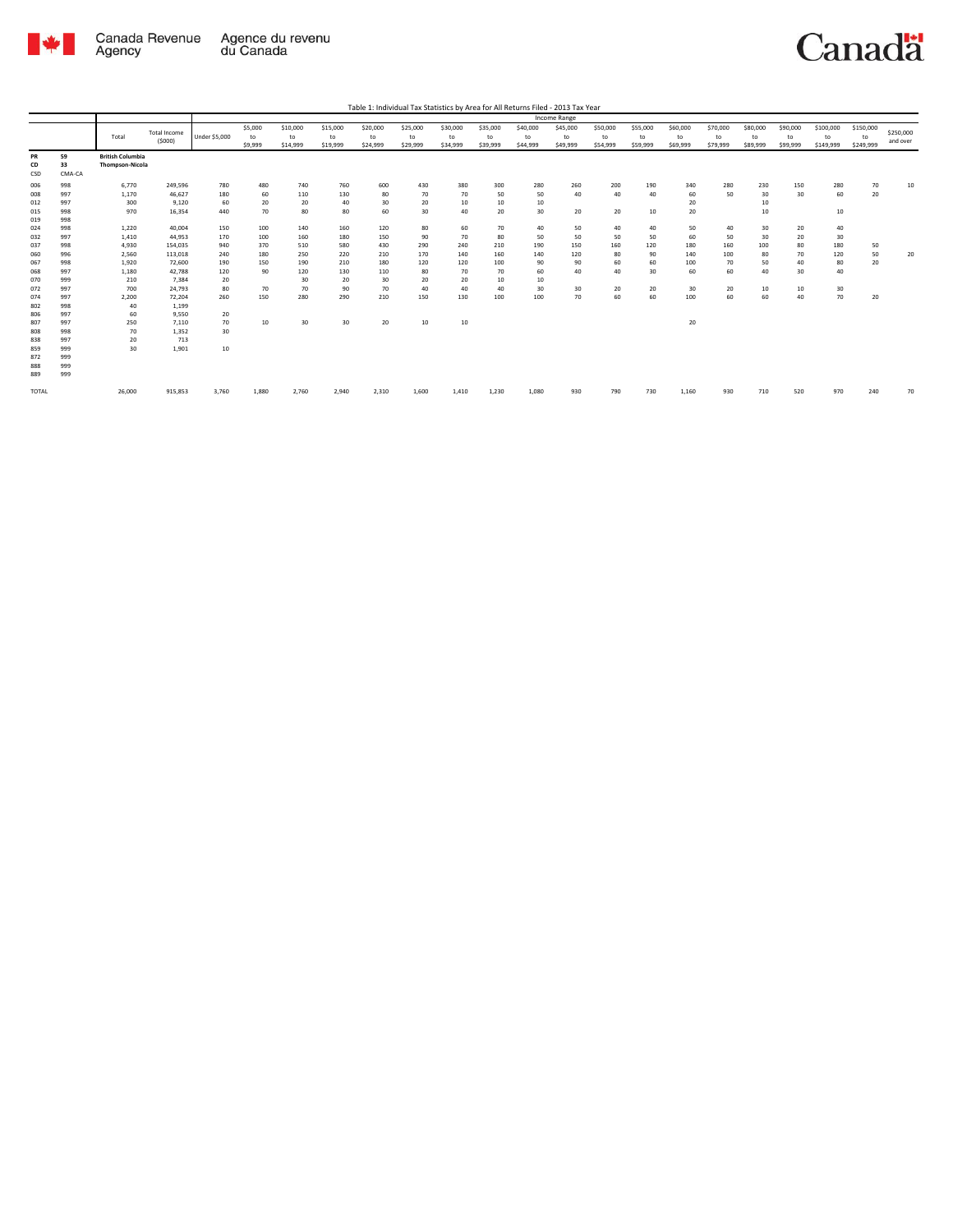

Table 1: Individual Tax Statistics by Area for All Returns Filed - 2013 Tax Year

|       |        |                         |              |                      |         |          |          |          |          |          |          |          | Income Range |          |          |          |          |          |          |           |           |           |
|-------|--------|-------------------------|--------------|----------------------|---------|----------|----------|----------|----------|----------|----------|----------|--------------|----------|----------|----------|----------|----------|----------|-----------|-----------|-----------|
|       |        |                         | Total Income |                      | \$5,000 | \$10,000 | \$15,000 | \$20,000 | \$25,000 | \$30,000 | \$35,000 | \$40,000 | \$45,000     | \$50,000 | \$55,000 | \$60,000 | \$70,000 | \$80,000 | \$90,000 | \$100,000 | \$150,000 | \$250,000 |
|       |        | Total                   |              | <b>Under \$5,000</b> | to      | to       | to       | t٥       | to       | tc       | to       | to       | to           | to       | to       | to       | to       | to       | to       |           | to        |           |
|       |        |                         | (5000)       |                      | \$9,999 | \$14,999 | \$19,999 | \$24,999 | \$29,999 | \$34,999 | \$39,999 | \$44,999 | \$49,999     | \$54,999 | \$59,999 | \$69,999 | \$79,999 | \$89,999 | \$99,999 | \$149,999 | \$249,999 | and over  |
| PR    | 59     | <b>British Columbia</b> |              |                      |         |          |          |          |          |          |          |          |              |          |          |          |          |          |          |           |           |           |
| CD    | 37     | North Okanagan          |              |                      |         |          |          |          |          |          |          |          |              |          |          |          |          |          |          |           |           |           |
| CSD   | CMA-CA |                         |              |                      |         |          |          |          |          |          |          |          |              |          |          |          |          |          |          |           |           |           |
| 005   | 996    | 1,740                   | 61,868       | 180                  | 100     | 200      | 230      | 160      | 110      | 100      | 90       | 90       | 70           | 50       | 40       | 100      | 70       | 40       | 40       | 70        | 10        |           |
| 022   | 997    | 1,980                   | 72,657       | 220                  | 130     | 220      | 240      | 160      | 150      | 120      | 110      | 90       | 80           | 80       | 50       | 120      | 60       | 40       | 20       | 70        | 20        |           |
| 023   | 997    | 730                     | 21,670       | 90                   | 70      | 90       | 100      | 60       | 50       | 50       | 40       | 30       | 20           | 30       | 10       | 30       | 20       | 10       | 10       | 10        |           |           |
| 024   | 997    | 3,660                   | 141,876      | 370                  | 230     | 330      | 370      | 310      | 270      | 220      | 200      | 190      | 180          | 160      | 110      | 190      | 140      | 110      | 70       | 140       | 40        | 20        |
| 028   | 997    | 4.240                   | 162,574      | 350                  | 250     | 370      | 500      | 390      | 320      | 260      | 270      | 240      | 230          | 170      | 160      | 210      | 170      | 90       | 70       | 140       | 40        |           |
| 033   | 997    | 2,660                   | 92,157       | 210                  | 180     | 280      | 410      | 260      | 210      | 160      | 150      | 130      | 100          | 100      | 70       | 120      | 80       | 60       | 40       | 70        | 20        |           |
| 041   | 997    | 3,100                   | 107,519      | 370                  | 250     | 340      | 370      | 230      | 210      | 190      | 160      | 150      | 130          | 100      | 110      | 150      | 110      | 70       | 50       | 100       | 30        |           |
| 802   | 997    | 270                     | 9,273        | 40                   | 20      | 30       | 20       | 20       | 30       | 20       | 20       |          | 20           |          | 10       | 10       |          |          |          |           |           |           |
| TOTAL |        | 18,370                  | 669,593      | 1,820                | 1,210   | 1,860    | 2,240    | 1,600    | 1,350    | 1,120    | 1,040    | 940      | 830          | 690      | 560      | 930      | 650      | 420      | 300      | 620       | 160       | 50        |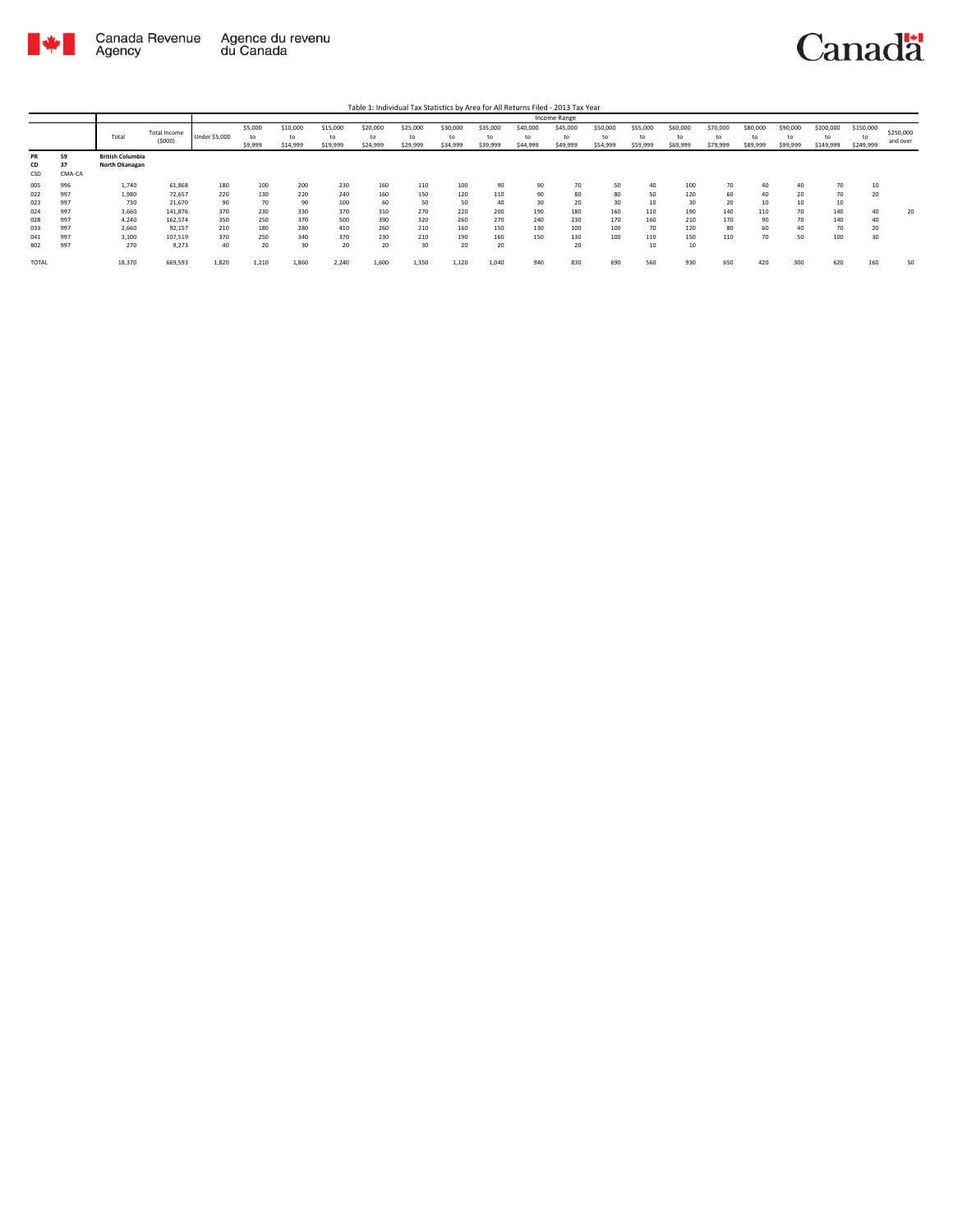

| Table 1: Individual Tax Statistics by Area for All Returns Filed - 2013 Tax Year |  |
|----------------------------------------------------------------------------------|--|

|                 |                    |                                             |                               |               |                          |                            |                            |                            |                            |                            |                            |                            | Income Range               |                            |                            |                            |                            |                            |                            |                              |                              |                       |
|-----------------|--------------------|---------------------------------------------|-------------------------------|---------------|--------------------------|----------------------------|----------------------------|----------------------------|----------------------------|----------------------------|----------------------------|----------------------------|----------------------------|----------------------------|----------------------------|----------------------------|----------------------------|----------------------------|----------------------------|------------------------------|------------------------------|-----------------------|
|                 |                    | Total                                       | <b>Total Income</b><br>(5000) | Under \$5,000 | \$5,000<br>to<br>\$9,999 | \$10,000<br>to<br>\$14,999 | \$15,000<br>to<br>\$19,999 | \$20,000<br>to<br>\$24,999 | \$25,000<br>to<br>\$29,999 | \$30,000<br>to<br>\$34,999 | \$35,000<br>to<br>\$39,999 | \$40,000<br>to<br>\$44,999 | \$45,000<br>to<br>\$49,999 | \$50,000<br>to<br>\$54,999 | \$55,000<br>to<br>\$59,999 | \$60,000<br>to<br>\$69,999 | \$70,000<br>to<br>\$79,999 | \$80,000<br>to<br>\$89,999 | \$90,000<br>to<br>\$99,999 | \$100,000<br>to<br>\$149,999 | \$150,000<br>to<br>\$249,999 | \$250,000<br>and over |
| PR<br>CD<br>CSD | 59<br>39<br>CMA-CA | <b>British Columbia</b><br>Columbia-Shuswap |                               |               |                          |                            |                            |                            |                            |                            |                            |                            |                            |                            |                            |                            |                            |                            |                            |                              |                              |                       |
| 007             | 998                | 3,460                                       | 148,105                       | 250           | 210                      | 290                        | 320                        | 280                        | 250                        | 210                        | 180                        | 150                        | 150                        | 140                        | 120                        | 240                        | 210                        | 140                        | 110                        | 170                          | 40                           |                       |
| 011             | 998                | 1,980                                       | 80,995                        | 160           | 130                      | 190                        | 180                        | 150                        | 160                        | 110                        | 110                        | 100                        | 80                         | 80                         | 50                         | 130                        | 110                        | 80                         | 50                         | 100                          | 20                           |                       |
| 019             | 998                | 6,520                                       | 273,740                       | 510           | 410                      | 550                        | 540                        | 560                        | 440                        | 420                        | 420                        | 370                        | 320                        | 240                        | 220                        | 400                        | 310                        | 210                        | 190                        | 350                          | 70                           | 10                    |
| 023             | 997                | 180                                         | 7,361                         | 20            | 20                       | 20                         |                            | 20                         | 10                         | 10                         | 10                         |                            | 10                         |                            |                            | 10                         |                            |                            |                            |                              |                              |                       |
| 037             | 996                | 6,450                                       | 253,133                       | 520           | 370                      | 580                        | 660                        | 660                        | 480                        | 420                        | 410                        | 420                        | 270                        | 240                        | 200                        | 350                        | 260                        | 160                        | 120                        | 240                          | 80                           | 30                    |
| 039             | 996                | 2,850                                       | 97,388                        | 300           | 220                      | 320                        | 340                        | 240                        | 190                        | 180                        | 180                        | 140                        | 110                        | 80                         | 90                         | 140                        | 100                        | 80                         | 50                         | 80                           | 10                           |                       |
| 043             | 997                | 830                                         | 27,241                        | 100           | 70                       | 110                        | 100                        | 80                         | 60                         | 60                         | 40                         | 30                         | 30                         | 30                         | 20                         | 40                         | 20                         | 10                         | 10                         | 20                           |                              |                       |
| 044             | 997                | 1,910                                       | 69,372                        | 190           | 130                      | 190                        | 210                        | 190                        | 130                        | 120                        | 110                        | 100                        | 90                         | 60                         | 60                         | 90                         | 70                         | 50                         | 20                         | 60                           | 20                           |                       |
| 045             | 997                | 2,280                                       | 81,913                        | 190           | 170                      | 230                        | 280                        | 250                        | 180                        | 140                        | 140                        | 120                        | 90                         | 70                         | 60                         | 110                        | 70                         | 50                         | 30                         | 70                           | 30                           |                       |
| 801             | 999                | 50                                          | 1,481                         |               |                          |                            |                            |                            |                            |                            |                            |                            |                            |                            |                            |                            |                            |                            |                            |                              |                              |                       |
| 802             | 999                | 10                                          | 328                           |               |                          |                            |                            |                            |                            |                            |                            |                            |                            |                            |                            |                            |                            |                            |                            |                              |                              |                       |
| 803             | 999<br>996         | 70<br>80                                    | 2,762                         |               |                          |                            |                            |                            |                            |                            |                            |                            |                            |                            |                            |                            |                            |                            |                            |                              |                              |                       |
| 804<br>805      | 997                | 150                                         | 2,921<br>4.820                | 20<br>20      |                          | 20                         | 20                         | 10<br>10                   |                            | 10                         |                            |                            |                            |                            |                            |                            |                            |                            |                            |                              |                              |                       |
| 806             | 999                | 40                                          | 1,625                         |               |                          |                            |                            |                            |                            |                            |                            |                            |                            |                            |                            |                            |                            |                            |                            |                              |                              |                       |
| 807             | 999                |                                             |                               |               |                          |                            |                            |                            |                            |                            |                            |                            |                            |                            |                            |                            |                            |                            |                            |                              |                              |                       |
| TOTAL           |                    | 26,840                                      | 1,053,185                     | 2,280         | 1,740                    | 2,520                      | 2,670                      | 2,460                      | 1,920                      | 1,690                      | 1,620                      | 1,450                      | 1,160                      | 970                        | 840                        | 1,520                      | 1,160                      | 790                        | 600                        | 1,120                        | 280                          | 70                    |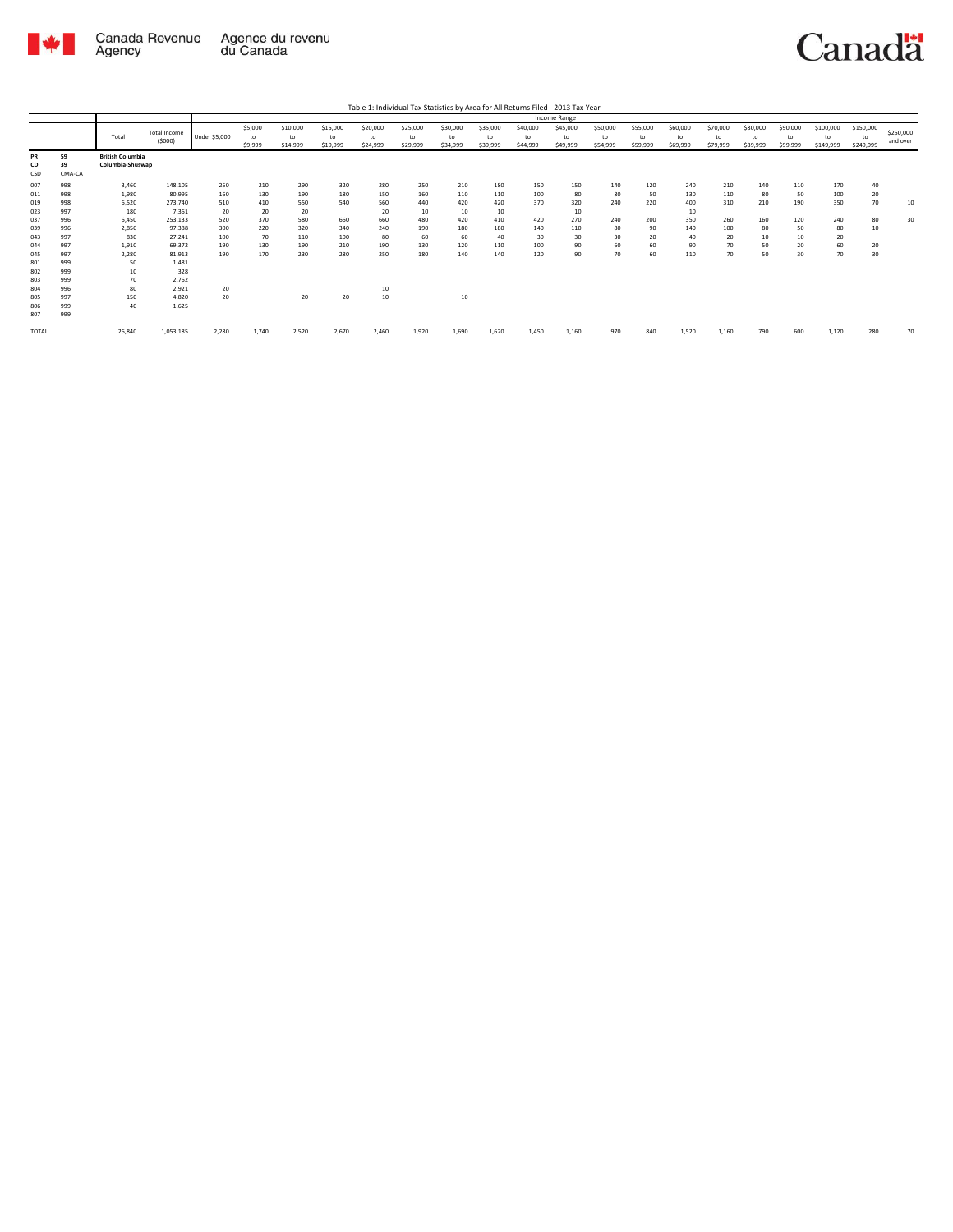

|                        |                    |                                    |                               |                      |                          |                            |                            |                            |                            |                            |                            |                            | Income Range               |                            |                            |                            |                            |                            |                            |                              |                              |                       |
|------------------------|--------------------|------------------------------------|-------------------------------|----------------------|--------------------------|----------------------------|----------------------------|----------------------------|----------------------------|----------------------------|----------------------------|----------------------------|----------------------------|----------------------------|----------------------------|----------------------------|----------------------------|----------------------------|----------------------------|------------------------------|------------------------------|-----------------------|
|                        |                    | Total                              | <b>Total Income</b><br>(5000) | <b>Under \$5,000</b> | \$5,000<br>to<br>\$9,999 | \$10,000<br>to<br>\$14,999 | \$15,000<br>to<br>\$19,999 | \$20,000<br>to<br>\$24,999 | \$25,000<br>to<br>\$29,999 | \$30,000<br>to<br>\$34,999 | \$35,000<br>to<br>\$39,999 | \$40,000<br>to<br>\$44,999 | \$45,000<br>to<br>\$49,999 | \$50,000<br>to<br>\$54,999 | \$55,000<br>to<br>\$59,999 | \$60,000<br>to<br>\$69,999 | \$70,000<br>to<br>\$79,999 | \$80,000<br>to<br>\$89,999 | \$90,000<br>to<br>\$99,999 | \$100,000<br>to<br>\$149,999 | \$150,000<br>to<br>\$249,999 | \$250,000<br>and over |
| <b>PR</b><br>CD<br>CSD | 59<br>41<br>CMA-CA | <b>British Columbia</b><br>Cariboo |                               |                      |                          |                            |                            |                            |                            |                            |                            |                            |                            |                            |                            |                            |                            |                            |                            |                              |                              |                       |
| 005                    | 998                | 2,660                              | 94,223                        | 230                  | 210                      | 300                        | 350                        | 270                        | 190                        | 150                        | 130                        | 100                        | 100                        | 80                         | 90                         | 130                        | 110                        | 70                         | 60                         | 90                           | 20                           |                       |
| 014                    | 996                | 3,650                              | 153,200                       | 390                  | 240                      | 360                        | 330                        | 290                        | 220                        | 180                        | 200                        | 160                        | 130                        | 140                        | 130                        | 210                        | 150                        | 120                        | 100                        | 240                          | 50                           | 10                    |
| 015                    | 998                | 3,800                              | 144.135                       | 330                  | 240                      | 360                        | 450                        | 360                        | 280                        | 240                        | 210                        | 160                        | 160                        | 130                        | 110                        | 210                        | 180                        | 110                        | 100                        | 160                          | 30                           |                       |
| 016                    | 998                | 1,130                              | 30,043                        | 220                  | 80                       | 150                        | 140                        | 110                        | 70                         | 50                         | 60                         | 50                         | 30                         | 20                         | 30                         | 30                         | 30                         | 20                         | 20                         | 30                           |                              |                       |
| 017                    | 998                | 3,360                              | 115,362                       | 330                  | 250                      | 380                        | 430                        | 340                        | 250                        | 210                        | 170                        | 170                        | 120                        | 100                        | 100                        | 160                        | 100                        | 70                         | 50                         | 100                          | 30                           | 10                    |
| 025                    | 997                | 180                                | 5.347                         | 20                   | 20                       | 20                         | 40                         | 20                         | 10                         |                            |                            |                            | 10                         |                            |                            |                            |                            |                            |                            |                              |                              |                       |
| 026                    | 996                | 820                                | 31,433                        | 70                   | 50                       | 80                         | 90                         | 70                         | 70                         | 50                         | 40                         | 40                         | 20                         | 30                         | 30                         | 50                         | 40                         | 40                         | 30                         | 30                           |                              |                       |
| 039                    | 998                | 780                                | 14,810                        | 310                  | 60                       | 90                         | 110                        | 50                         | 30                         | 30                         | 30                         | 10                         | 10                         | 10                         |                            | 20                         |                            |                            |                            |                              |                              |                       |
| 041                    | 997                | 680                                | 12,978                        | 290                  | 60                       | 60                         | 70                         | 40                         | 20                         | 20                         | 20                         | 20                         | 20                         |                            |                            | 10                         | 20                         |                            |                            |                              |                              |                       |
| 805                    | 996                | 20                                 | 380                           | 20                   |                          |                            |                            |                            |                            |                            |                            |                            |                            |                            |                            |                            |                            |                            |                            |                              |                              |                       |
| 812                    | 997                | 160                                | 2,592                         | 80                   |                          | 20                         | 20                         |                            |                            |                            |                            |                            |                            |                            |                            |                            |                            |                            |                            |                              |                              |                       |
| 821                    | 998                | 20                                 | 172                           |                      |                          |                            |                            |                            |                            |                            |                            |                            |                            |                            |                            |                            |                            |                            |                            |                              |                              |                       |
| 840                    | 998                | 130                                | 1,969                         | 70                   |                          |                            | 20                         |                            |                            |                            |                            |                            |                            |                            |                            |                            |                            |                            |                            |                              |                              |                       |
| 841                    | 999                | 190                                | 2,158                         | 100                  | 20                       | 20                         | 20                         |                            |                            |                            |                            |                            |                            |                            |                            |                            |                            |                            |                            |                              |                              |                       |
| 845                    | 999                | 10                                 | 212                           |                      |                          |                            |                            |                            |                            |                            |                            |                            |                            |                            |                            |                            |                            |                            |                            |                              |                              |                       |
| 849                    | 999                |                                    |                               |                      |                          |                            |                            |                            |                            |                            |                            |                            |                            |                            |                            |                            |                            |                            |                            |                              |                              |                       |
| 850                    | 999                | 80                                 | 978                           | 40                   |                          | 10                         |                            |                            |                            |                            |                            |                            |                            |                            |                            |                            |                            |                            |                            |                              |                              |                       |
| 880                    | 998                | 120                                | 2,324                         | 50                   |                          |                            | 20                         |                            |                            |                            |                            |                            |                            |                            |                            |                            |                            |                            |                            |                              |                              |                       |
| TOTAL                  |                    | 17,800                             | 612,316                       | 2,560                | 1,260                    | 1,850                      | 2,080                      | 1,560                      | 1,160                      | 960                        | 870                        | 740                        | 610                        | 520                        | 510                        | 830                        | 640                        | 450                        | 370                        | 670                          | 140                          | 40                    |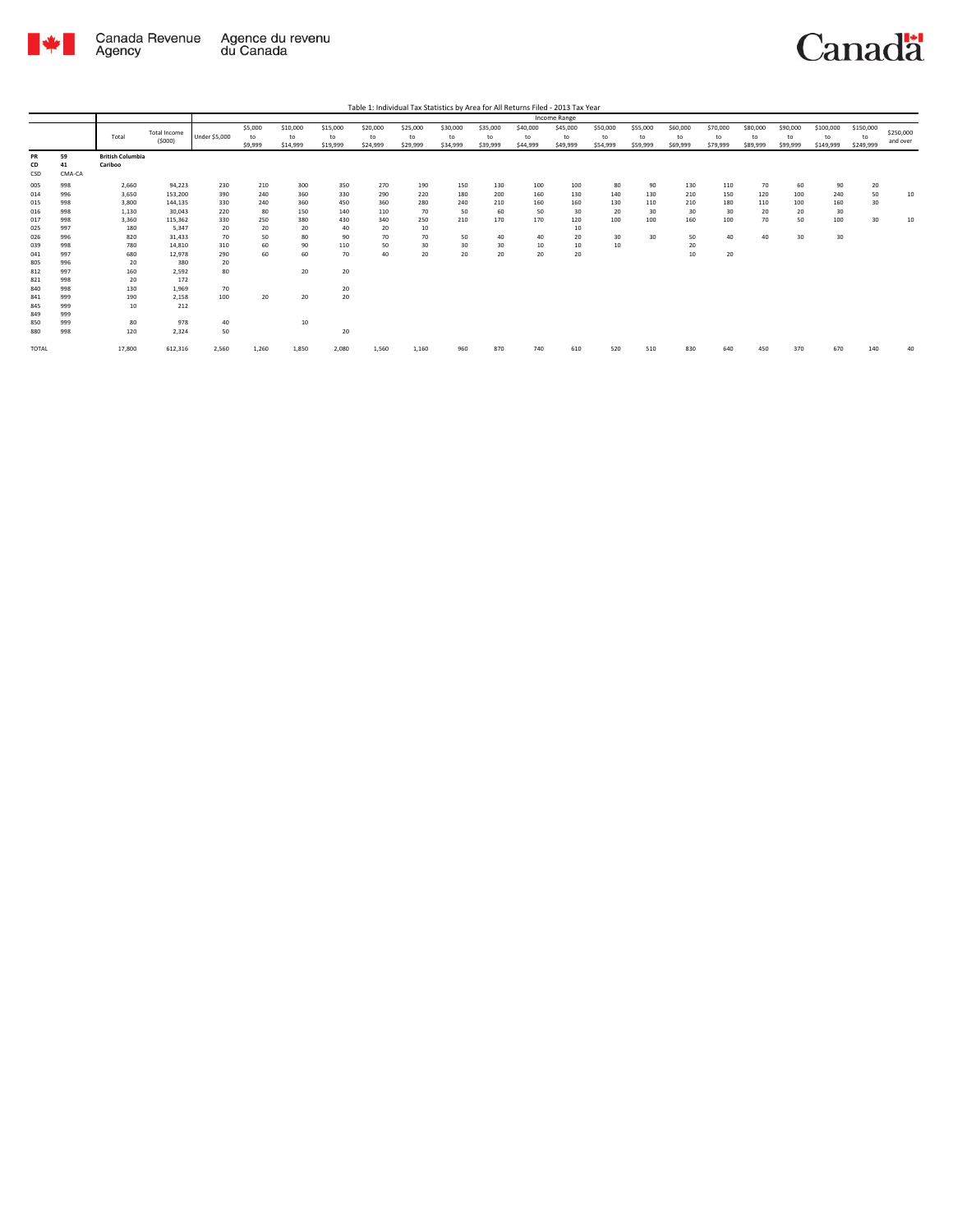

| Table 1: Individual Tax Statistics by Area for All Returns Filed - 2013 Tax Year |
|----------------------------------------------------------------------------------|
|----------------------------------------------------------------------------------|

|                 |                    |                                                    |                        |               |                          |                            |                            |                            |                            |                            |                            |                            | Income Range               |                            |                            |                            |                            |                            |                            |                              |                              |                       |
|-----------------|--------------------|----------------------------------------------------|------------------------|---------------|--------------------------|----------------------------|----------------------------|----------------------------|----------------------------|----------------------------|----------------------------|----------------------------|----------------------------|----------------------------|----------------------------|----------------------------|----------------------------|----------------------------|----------------------------|------------------------------|------------------------------|-----------------------|
|                 |                    | Total                                              | Total Income<br>(5000) | Under \$5,000 | \$5,000<br>to<br>\$9,999 | \$10,000<br>to<br>\$14,999 | \$15,000<br>to<br>\$19,999 | \$20,000<br>to<br>\$24,999 | \$25,000<br>to<br>\$29,999 | \$30,000<br>to<br>\$34,999 | \$35,000<br>to<br>\$39,999 | \$40,000<br>to<br>\$44,999 | \$45,000<br>to<br>\$49,999 | \$50,000<br>to<br>\$54,999 | \$55,000<br>to<br>\$59,999 | \$60,000<br>to<br>\$69,999 | \$70,000<br>to<br>\$79,999 | \$80,000<br>to<br>\$89,999 | \$90,000<br>to<br>\$99,999 | \$100,000<br>to<br>\$149,999 | \$150,000<br>to<br>\$249,999 | \$250,000<br>and over |
| PR<br>CD<br>CSD | 59<br>43<br>CMA-CA | <b>British Columbia</b><br><b>Mount Waddington</b> |                        |               |                          |                            |                            |                            |                            |                            |                            |                            |                            |                            |                            |                            |                            |                            |                            |                              |                              |                       |
| 008             | 998                |                                                    |                        |               |                          |                            |                            |                            |                            |                            |                            |                            |                            |                            |                            |                            |                            |                            |                            |                              |                              |                       |
| 012             | 998                | 1,820                                              | 88,886                 | 150           | 110                      | 130                        | 130                        | 110                        | 110                        | 110                        | 90                         | 90                         | 80                         | 60                         | 70                         | 110                        | 100                        | 80                         | 100                        | 160                          | 30                           |                       |
| 017             | 998                | 670                                                | 35,278                 | 50            | 30                       | 40                         | 40                         | 40                         | 40                         | 40                         | 30                         | 40                         | 20                         | 20                         | 30                         | 60                         | 60                         | 60                         | 40                         | 40                           |                              |                       |
| 023             | 998                | 3.470                                              | 128,505                | 430           | 280                      | 370                        | 320                        | 260                        | 210                        | 180                        | 190                        | 170                        | 140                        | 110                        | 110                        | 180                        | 140                        | 130                        | 80                         | 140                          | 20                           |                       |
| 027             | 999                | 70                                                 | 3,501                  |               |                          |                            |                            |                            |                            |                            |                            |                            |                            |                            |                            |                            |                            |                            |                            |                              |                              |                       |
| 031             | 998                | 540                                                | 22,609                 | 70            | 40                       | 40                         | 40                         | 40                         | 30                         | 30                         | 30                         | 20                         | 30                         | 30                         | 20                         | 30                         | 30                         | 20                         | 20                         | 30                           |                              |                       |
| 033             | 998                | 210                                                | 9.770                  | 20            |                          | 20                         | 20                         | 20                         |                            | 10                         | 10                         |                            |                            |                            |                            | 10                         |                            | 20                         | 10                         | 30                           |                              |                       |
| 037             | 997                | 570                                                | 17,721                 | 50            | 50                       | 70                         | 80                         | 50                         | 40                         | 40                         | 40                         | 30                         | 20                         | 20                         | 10                         | 20                         | 10                         | 10                         |                            | 10                           |                              |                       |
| 808             | 999                | 20                                                 | 391                    |               |                          |                            |                            |                            |                            |                            |                            |                            |                            |                            |                            |                            |                            |                            |                            |                              |                              |                       |
| 813             | 999                | 40                                                 | 312                    | 30            |                          |                            |                            |                            |                            |                            |                            |                            |                            |                            |                            |                            |                            |                            |                            |                              |                              |                       |
| 816             | 999                | 130                                                | 3,218                  | 40            | 20                       |                            |                            |                            |                            |                            |                            |                            |                            |                            |                            |                            |                            |                            |                            |                              |                              |                       |
| TOTAL           |                    | 7,540                                              | 310,191                | 870           | 540                      | 690                        | 650                        | 530                        | 430                        | 410                        | 380                        | 360                        | 300                        | 240                        | 250                        | 420                        | 370                        | 330                        | 270                        | 410                          | 70                           | 20                    |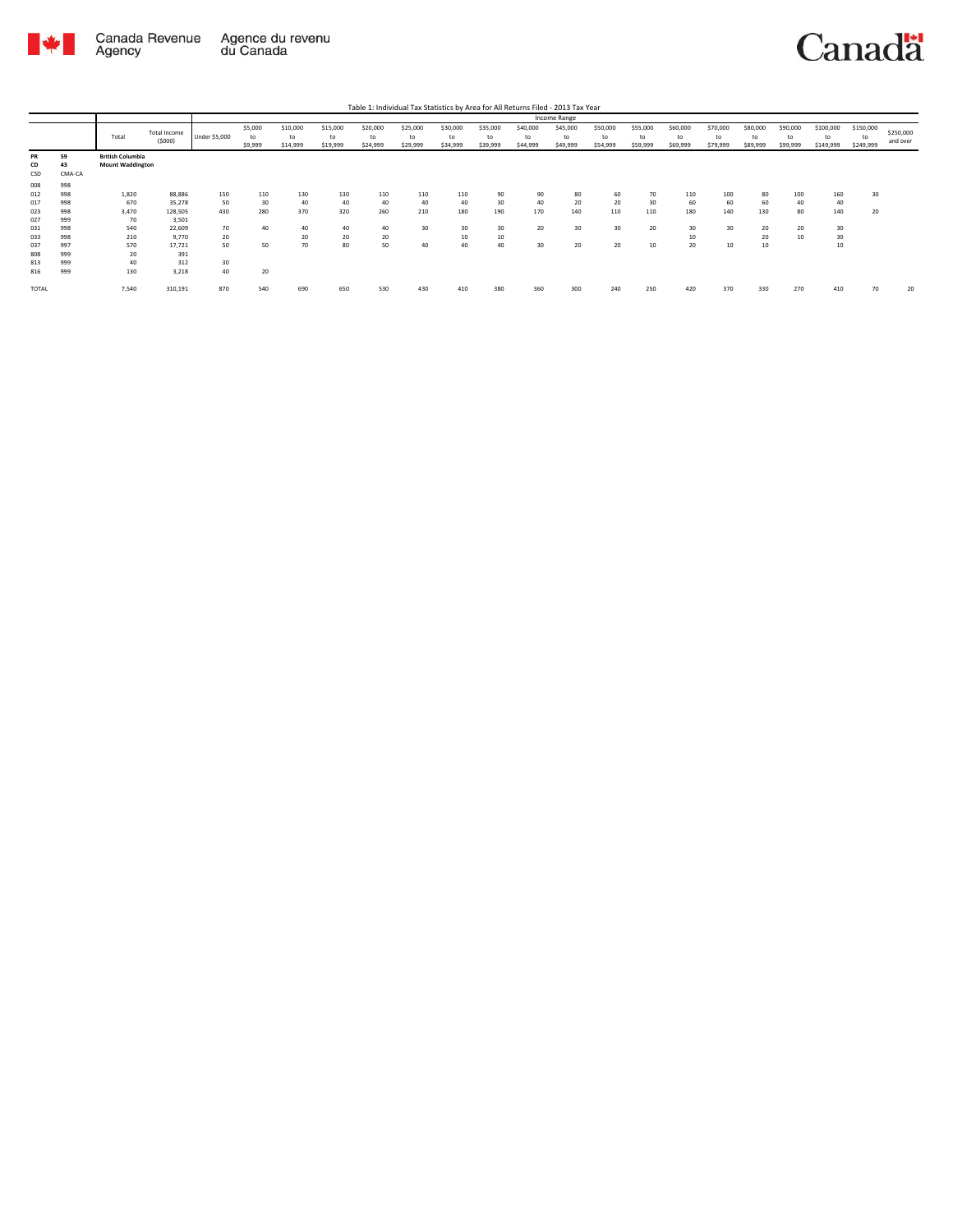

|       |        |                         |                        |                      |                          |                            |                            |                            |                            |                            |                            |                            | Income Range               |                            |                            |                            |                            |                            |                            |                              |                              |                       |
|-------|--------|-------------------------|------------------------|----------------------|--------------------------|----------------------------|----------------------------|----------------------------|----------------------------|----------------------------|----------------------------|----------------------------|----------------------------|----------------------------|----------------------------|----------------------------|----------------------------|----------------------------|----------------------------|------------------------------|------------------------------|-----------------------|
|       |        | Total                   | Total Income<br>(5000) | <b>Under \$5,000</b> | \$5,000<br>to<br>\$9,999 | \$10,000<br>to<br>\$14,999 | \$15,000<br>to<br>\$19,999 | \$20,000<br>to<br>\$24,999 | \$25,000<br>to<br>\$29,999 | \$30,000<br>to<br>\$34,999 | \$35,000<br>to<br>\$39,999 | \$40,000<br>to<br>\$44,999 | \$45,000<br>to<br>\$49,999 | \$50,000<br>to<br>\$54,999 | \$55,000<br>to<br>\$59,999 | \$60,000<br>to<br>\$69,999 | \$70,000<br>to<br>\$79,999 | \$80,000<br>to<br>\$89,999 | \$90,000<br>to<br>\$99,999 | \$100,000<br>to<br>\$149,999 | \$150,000<br>to<br>\$249,999 | \$250,000<br>and over |
| PR    | 59     | <b>British Columbia</b> |                        |                      |                          |                            |                            |                            |                            |                            |                            |                            |                            |                            |                            |                            |                            |                            |                            |                              |                              |                       |
| CD    | 45     | <b>Central Coast</b>    |                        |                      |                          |                            |                            |                            |                            |                            |                            |                            |                            |                            |                            |                            |                            |                            |                            |                              |                              |                       |
| CSD   | CMA-CA |                         |                        |                      |                          |                            |                            |                            |                            |                            |                            |                            |                            |                            |                            |                            |                            |                            |                            |                              |                              |                       |
| 006   | 999    | 110                     | 3,917                  |                      |                          | 10                         | 20                         | 10                         | 10                         |                            |                            |                            |                            |                            |                            |                            |                            |                            |                            |                              |                              |                       |
| 010   | 998    | 410                     | 14,083                 | 60                   | 30                       | 50                         | 50                         | 30                         | 20                         | 30                         | 20                         | 20                         | 10                         | 20                         |                            | 20                         | 10                         | 10                         | 10                         |                              |                              |                       |
| 012   | 998    | 290                     | 8,042                  | 70                   | 20                       | 40                         | 20                         | 20                         | 20                         | 10                         |                            | 20                         |                            |                            | 10                         | 10                         |                            |                            |                            |                              |                              |                       |
| 014   | 999    | 70                      | 1,534                  | 30                   |                          |                            |                            |                            |                            |                            |                            |                            |                            |                            |                            |                            |                            |                            |                            |                              |                              |                       |
| 801   | 999    | 660                     | 7,015                  | 400                  | 50                       | 40                         | 60                         | 30                         | 20                         |                            |                            |                            |                            |                            |                            |                            |                            |                            |                            |                              |                              |                       |
| 802   | 999    | 640                     | 12,173                 | 260                  | 40                       | 60                         | 60                         | 30                         | 30                         | 30                         | 30                         |                            |                            | 10                         | 10                         | 20                         | 10                         |                            |                            |                              |                              |                       |
| TOTAL |        | 2,170                   | 46,763                 | 830                  | 160                      | 200                        | 210                        | 120                        | 120                        | 90                         | 80                         | 50                         | 30                         | 40                         | 50                         | 60                         | 40                         | 20                         | 30                         | 30                           |                              |                       |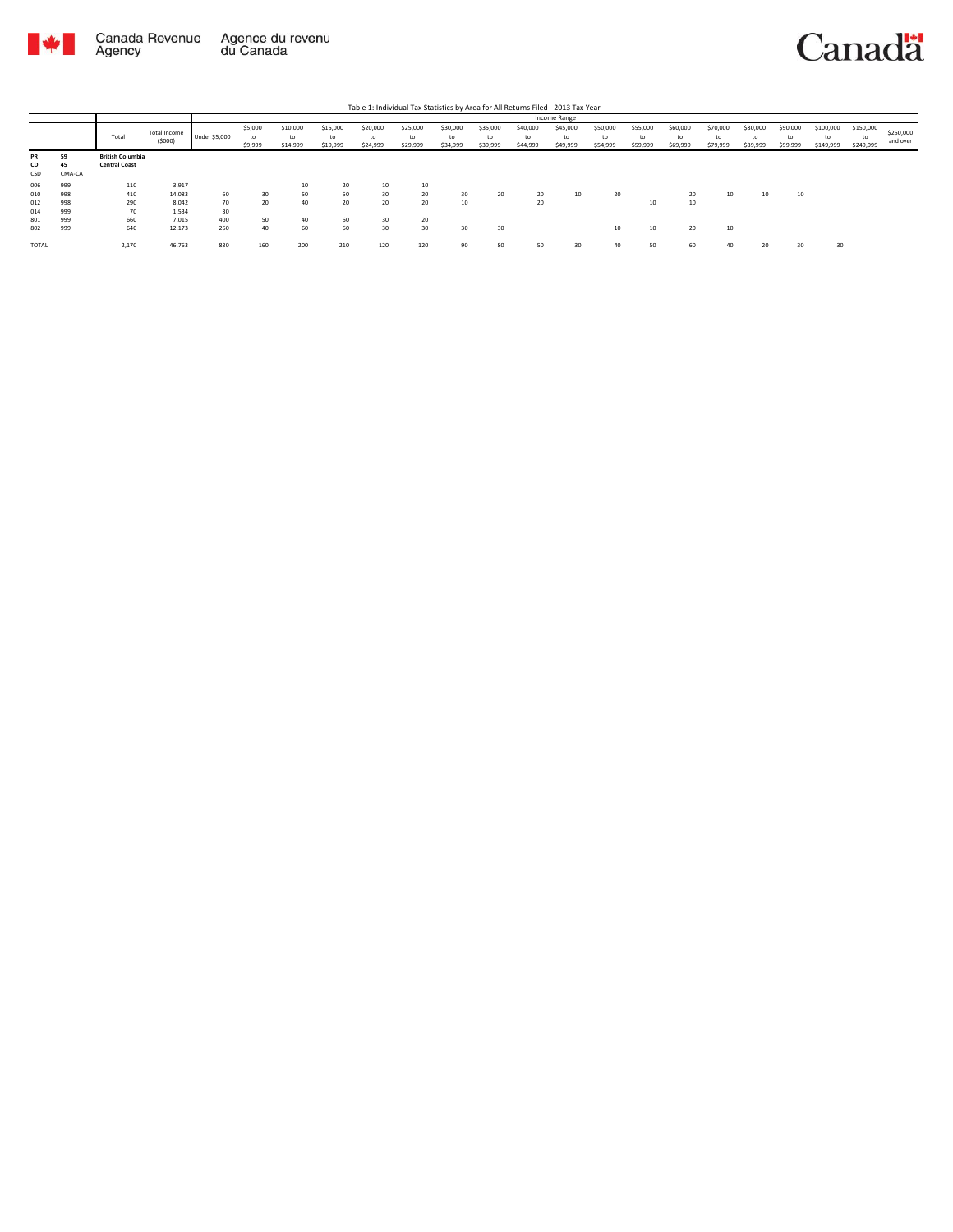

|                 |                    |                                                   |                               |               |                          |                            |                            |                            |                            |                            |                            |                            | Income Range               |                            |                            |                            |                            |                            |                            |                              |                              |                       |
|-----------------|--------------------|---------------------------------------------------|-------------------------------|---------------|--------------------------|----------------------------|----------------------------|----------------------------|----------------------------|----------------------------|----------------------------|----------------------------|----------------------------|----------------------------|----------------------------|----------------------------|----------------------------|----------------------------|----------------------------|------------------------------|------------------------------|-----------------------|
|                 |                    | Total                                             | <b>Total Income</b><br>(5000) | Under \$5,000 | \$5,000<br>to<br>\$9,999 | \$10,000<br>to<br>\$14,999 | \$15,000<br>to<br>\$19,999 | \$20,000<br>to<br>\$24,999 | \$25,000<br>to<br>\$29,999 | \$30,000<br>to<br>\$34,999 | \$35,000<br>to<br>\$39,999 | \$40,000<br>to<br>\$44,999 | \$45,000<br>to<br>\$49,999 | \$50,000<br>to<br>\$54,999 | \$55,000<br>to<br>\$59,999 | \$60,000<br>to<br>\$69,999 | \$70,000<br>to<br>\$79,999 | \$80,000<br>to<br>\$89,999 | \$90,000<br>to<br>\$99,999 | \$100,000<br>to<br>\$149,999 | \$150,000<br>to<br>\$249,999 | \$250,000<br>and over |
| PR<br>CD<br>CSD | 59<br>47<br>CMA-CA | <b>British Columbia</b><br>Skeena-Queen Charlotte |                               |               |                          |                            |                            |                            |                            |                            |                            |                            |                            |                            |                            |                            |                            |                            |                            |                              |                              |                       |
| 016<br>021      | 999<br>999         | 140<br>20                                         | 6,676<br>583                  | 10            |                          | 10                         | 20                         | 10                         |                            |                            |                            |                            |                            |                            |                            |                            |                            |                            |                            |                              |                              |                       |
| 023<br>026      | 998<br>999         | 620<br>10                                         | 16,378<br>187                 | 170           | 40                       | 50                         | 50                         | 40                         | 40                         | 40                         | 30                         | 30                         | 30                         | 20                         |                            | 20                         | 20                         | 10                         |                            | 10                           |                              |                       |
| 027<br>030      | 997<br>998         | 1,060<br>210                                      | 40,751<br>7,838               | 110<br>20     | 70                       | 100<br>20                  | 90<br>20                   | 100<br>20                  | 50<br>30                   | 70<br>20                   | 90                         | 40                         | 50<br>10                   | 30<br>10                   | 40                         | 50<br>10                   | 50<br>10                   | 40                         | 20                         | 50                           |                              |                       |
| 032<br>803      | 997<br>998         | 200<br>420                                        | 8.441<br>11,803               | 10<br>100     | 10<br>50                 | 20<br>50                   | 20<br>40                   | 10<br>20                   | 20<br>20                   | 20<br>20                   | 20                         | 20<br>30                   | 10                         |                            | 10                         | 10<br>10                   | 20                         | 10                         | 10                         | 10<br>10                     |                              |                       |
| 804<br>806      | 998<br>997         | 460<br>80                                         | 9,324<br>673                  | 150<br>50     | 50                       | 40                         | 40                         | 40                         | 20                         | 20                         | 20                         | 20                         |                            |                            |                            |                            |                            |                            |                            |                              |                              |                       |
| 807             | 997                | 240                                               | 1,929                         | 150           | 20                       | 30                         | 20                         |                            |                            |                            |                            |                            |                            |                            |                            |                            |                            |                            |                            |                              |                              |                       |
| 809<br>810      | 997<br>999         | 410<br>120                                        | 3,869<br>4.229                | 240<br>20     | 40<br>10                 | 30<br>10                   | 50<br>$10\,$               | 10<br>10                   |                            |                            |                            |                            |                            |                            |                            |                            |                            |                            |                            |                              |                              |                       |
| TOTAL           |                    | 3,960                                             | 112,680                       | 1,030         | 320                      | 350                        | 380                        | 270                        | 210                        | 210                        | 180                        | 150                        | 130                        | 100                        | 90                         | 140                        | 140                        | 100                        | 50                         | 100                          | 20                           |                       |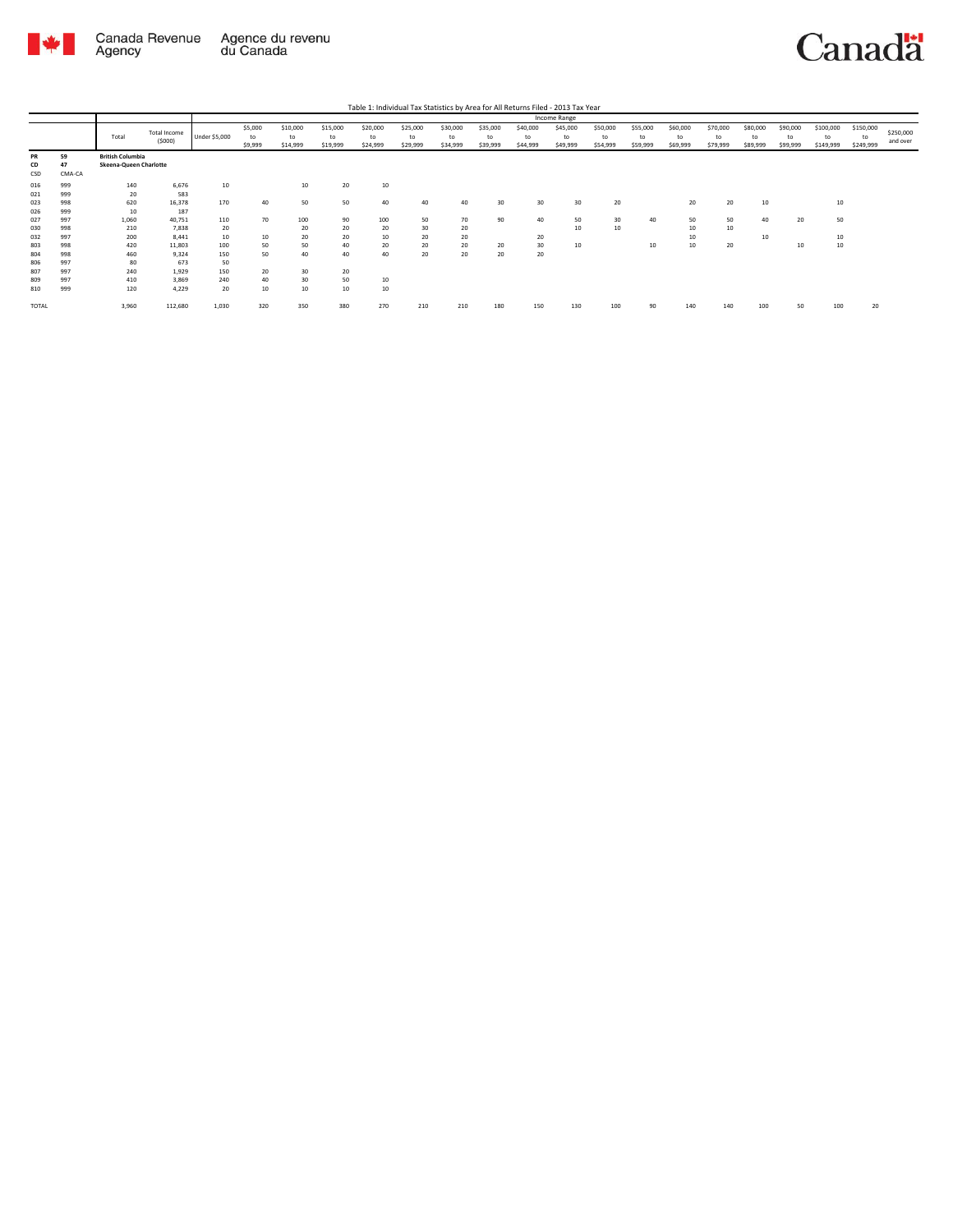

|                 |                    |                                            |                     |                      |               |                |                |                |                |                |                |                | <b>Income Range</b> |                |                |                |                |                |                |                 |                 |           |
|-----------------|--------------------|--------------------------------------------|---------------------|----------------------|---------------|----------------|----------------|----------------|----------------|----------------|----------------|----------------|---------------------|----------------|----------------|----------------|----------------|----------------|----------------|-----------------|-----------------|-----------|
|                 |                    | Total                                      | <b>Total Income</b> | <b>Under \$5,000</b> | \$5,000       | \$10,000       | \$15,000       | \$20,000       | \$25,000       | \$30,000       | \$35,000       | \$40,000       | \$45,000            | \$50,000       | \$55,000       | \$60,000       | \$70,000       | \$80,000       | \$90,000       | \$100,000       | \$150,000       | \$250,000 |
|                 |                    |                                            | (5000)              |                      | to<br>\$9,999 | to<br>\$14,999 | to<br>\$19,999 | to<br>\$24,999 | to<br>\$29,999 | to<br>\$34,999 | to<br>\$39,999 | to<br>\$44,999 | to<br>\$49,999      | to<br>\$54,999 | to<br>\$59,999 | to<br>\$69,999 | to<br>\$79,999 | to<br>\$89,999 | to<br>\$99,999 | to<br>\$149,999 | to<br>\$249,999 | and over  |
| PR<br>CD<br>CSD | 59<br>49<br>CMA-CA | <b>British Columbia</b><br>Kitimat-Stikine |                     |                      |               |                |                |                |                |                |                |                |                     |                |                |                |                |                |                |                 |                 |           |
| 005             | 998                | 6,550                                      | 371,861             | 560                  | 310           | 390            | 390            | 410            | 330            | 310            | 340            | 350            | 300                 | 260            | 220            | 370            | 310            | 320            | 320            | 800             | 230             | 50        |
| 013             | 996                | 1,930                                      | 88,152              | 160                  | 110           | 140            | 150            | 140            | 100            | 130            | 120            | 90             | 70                  | 80             | 80             | 150            | 100            | 90             | 70             | 120             | 30              |           |
| 022             | 997                | 600                                        | 13,196              | 250                  | 40            | 40             | 50             | 40             | 30             | 20             | 20             | 20             |                     | 10             |                | 20             | 20             |                |                | 10              |                 |           |
| 024             | 998                | 760                                        | 20,670              | 180                  | 70            | 70             | 90             | 50             | 40             | 40             | 20             | 20             | 30                  | 20             | 20             | 30             | 30             | 20             | 10             | 20              |                 |           |
| 028             | 998                | 910                                        | 25.977              | 190                  | 90            | 80             | 100            | 70             | 50             | 50             | 30             | 30             | 50                  | 30             | 20             | 40             | 20             | 20             | 20             | 10              |                 |           |
| 032             | 999                | 370                                        | 17,875              | 40                   | 20            | 20             | 30             | 30             | 20             | 20             | 20             | 20             | 10                  | 20             | 10             | 20             | 20             | 20             | 10             | 40              |                 |           |
| 035             | 998                | 1,210                                      | 33,875              | 260                  | 120           | 120            | 140            | 90             | 50             | 60             | 60             | 60             | 50                  | 40             | 20             | 60             | 20             | 30             | 10             | 30              |                 |           |
| 039             | 999                |                                            |                     |                      |               |                |                |                |                |                |                |                |                     |                |                |                |                |                |                |                 |                 |           |
| 041             | 998                | 180                                        | 3,248               | 80                   | 20            | 20             | 10             |                |                |                |                |                |                     |                |                |                |                |                |                |                 |                 |           |
| 802             | 997                | 180                                        | 1,472               | 120                  |               |                | 20             |                |                |                |                |                |                     |                |                |                |                |                |                |                 |                 |           |
| 803             | 997                | 330                                        | 8,307               | 100                  | 30            | 20             | 40             | 20             | 20             | 20             | 20             | 10             | 20                  |                |                | 10             | 10             |                |                |                 |                 |           |
| 804             | 997                | 170                                        | 2,864               | 70                   | 20            | 20             | 30             |                |                |                |                |                |                     |                |                |                |                |                |                |                 |                 |           |
| 810             | 998                | 60                                         | 1,654               | 20                   |               |                |                |                |                |                |                |                |                     |                |                |                |                |                |                |                 |                 |           |
| 812             | 998                | 200                                        | 2,746               | 110                  | 20            | 20             | 10             |                |                |                |                |                |                     |                |                |                |                |                |                |                 |                 |           |
| 813             | 998                | 370                                        | 3,745               | 220                  | 30            | 40             | 30             | 20             |                | 10             |                |                |                     |                |                |                |                |                |                |                 |                 |           |
| 814             | 998                | 320                                        | 2,980               | 190                  | 30            | 20             | 30             | 20             |                |                |                |                |                     |                |                |                |                |                |                |                 |                 |           |
| 815             | 998                | 310                                        | 4,447               | 160                  | 30            | 30             | 30             | 20             |                |                |                |                |                     |                |                |                |                |                |                |                 |                 |           |
| 816             | 998                | 360                                        | 4,740               | 180                  | 30            | 30             | 40             | 20             | 10             | 10             |                |                |                     |                |                |                |                |                |                |                 |                 |           |
| 817             | 998                | 180                                        | 4,633               | 60                   | 20            | 10             | 10             |                | 10             |                |                | 10             |                     |                |                |                |                |                |                |                 |                 |           |
| 818             | 998                | 140                                        | 1,467               | 80                   | 10            |                | 10             |                |                |                |                |                |                     |                |                |                |                |                |                |                 |                 |           |
| 819             | 999                | 110                                        | 2,408               | 40                   |               |                | 10             | 10             |                |                |                |                |                     |                |                |                |                |                |                |                 |                 |           |
| 820             | 999                | 30                                         | 728                 |                      |               |                |                |                |                |                |                |                |                     |                |                |                |                |                |                |                 |                 |           |
| 832             | 999                | 160                                        | 2,592               | 80                   | 20            |                | 20             |                |                |                |                |                |                     |                |                |                |                |                |                |                 |                 |           |
| 843             | 999                | 90                                         | 2,093               | 40                   |               | 10             | 10             |                |                |                |                |                |                     |                |                |                |                |                |                |                 |                 |           |
| 844             | 999                | 150                                        | 2,549               | 60                   | 10            | 10             | 10             | 10             |                |                |                |                |                     |                |                |                |                |                |                |                 |                 |           |
| <b>TOTAL</b>    |                    | 15,660                                     | 624,278             | 3,260                | 1,020         | 1,110          | 1,270          | 1,000          | 730            | 730            | 690            | 650            | 590                 | 510            | 410            | 720            | 560            | 550            | 470            | 1,070           | 280             | 60        |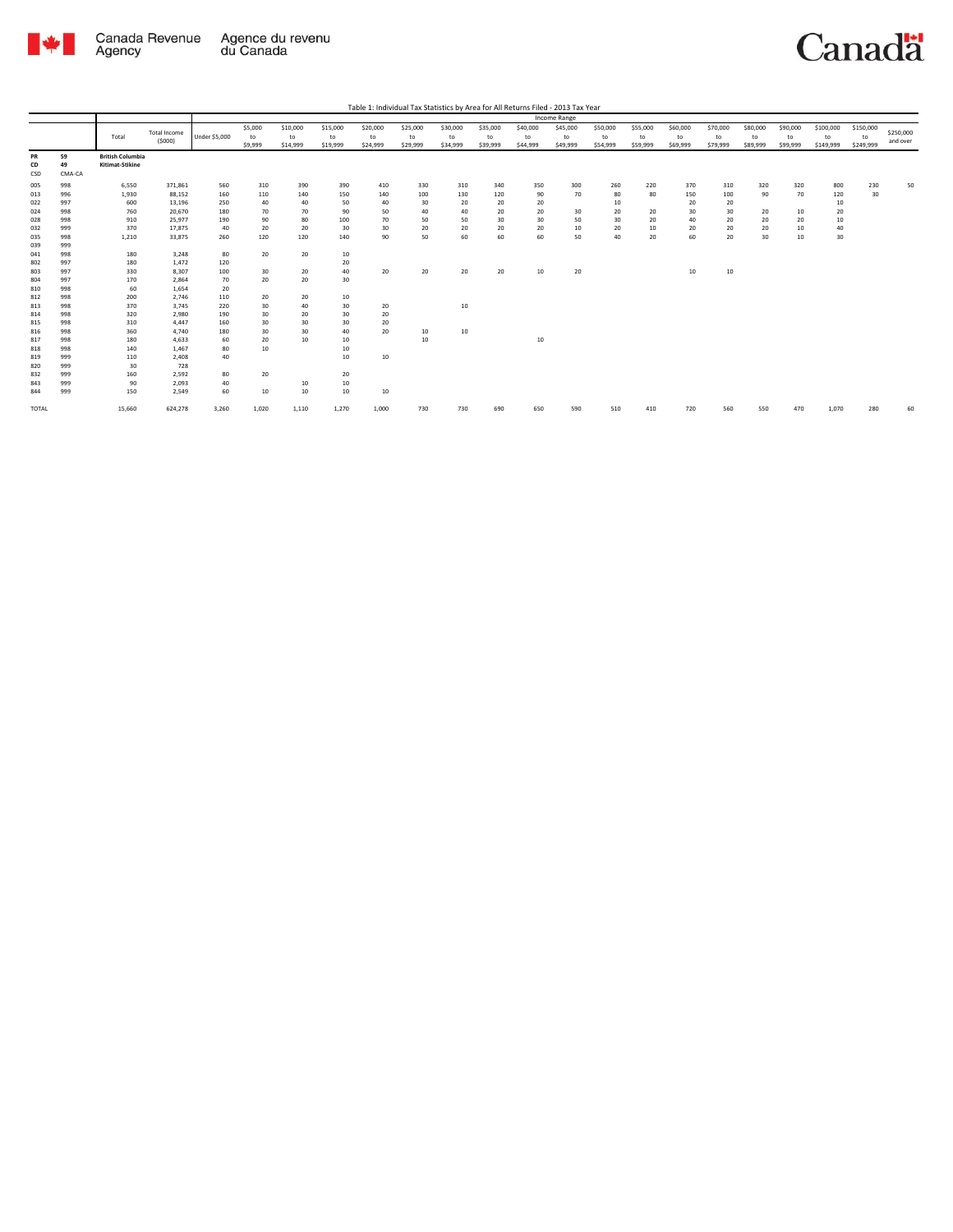

|           |        |                         |                     |                      |         |          |          |          |          |          |          |          | Income Range |          |          |          |          |          |          |           |           |           |
|-----------|--------|-------------------------|---------------------|----------------------|---------|----------|----------|----------|----------|----------|----------|----------|--------------|----------|----------|----------|----------|----------|----------|-----------|-----------|-----------|
|           |        |                         | <b>Total Income</b> |                      | \$5,000 | \$10,000 | \$15,000 | \$20,000 | \$25,000 | \$30,000 | \$35,000 | \$40,000 | \$45,000     | \$50,000 | \$55,000 | \$60,000 | \$70,000 | \$80,000 | \$90,000 | \$100,000 | \$150,000 | \$250,000 |
|           |        | Total                   | (5000)              | <b>Under \$5,000</b> | to      | to       | to       | to       | to       | to       | to       | to       | to           | to       | to       | to       | to       | to       | to       | to        | to        | and over  |
|           |        |                         |                     |                      | \$9,999 | \$14,999 | \$19,999 | \$24,999 | \$29,999 | \$34,999 | \$39,999 | \$44,999 | \$49,999     | \$54,999 | \$59,999 | \$69,999 | \$79,999 | \$89,999 | \$99,999 | \$149,999 | \$249,999 |           |
| <b>PR</b> | 59     | <b>British Columbia</b> |                     |                      |         |          |          |          |          |          |          |          |              |          |          |          |          |          |          |           |           |           |
| CD        | 51     | <b>Bulkley-Nechako</b>  |                     |                      |         |          |          |          |          |          |          |          |              |          |          |          |          |          |          |           |           |           |
| CSD       | CMA-CA |                         |                     |                      |         |          |          |          |          |          |          |          |              |          |          |          |          |          |          |           |           |           |
| 007       | 998    | 4,510                   | 201,074             | 530                  | 280     | 330      | 360      | 360      | 270      | 230      | 200      | 200      | 150          | 150      | 170      | 320      | 220      | 240      | 180      | 240       | 60        | 20        |
| 013       | 998    |                         |                     |                      |         |          |          |          |          |          |          |          |              |          |          |          |          |          |          |           |           |           |
| 015       | 998    | 3,180                   | 119,018             | 740                  | 200     | 210      | 280      | 180      | 150      | 140      | 100      | 120      | 90           | 80       | 90       | 200      | 150      | 160      | 110      | 140       | 30        | 10        |
| 017       | 998    | 2.230                   | 90.751              | 310                  | 150     | 180      | 210      | 170      | 130      | 100      | 90       | 80       | 60           | 50       | 60       | 160      | 140      | 130      | 80       | 130       | 20        |           |
| 019       | 997    | 1,510                   | 60,620              | 230                  | 90      | 170      | 120      | 100      | 80       | 70       | 70       | 60       | 40           | 40       | 40       | 90       | 80       | 80       | 50       | 90        | 20        |           |
| 022       | 998    | 2,150                   | 72,063              | 440                  | 150     | 170      | 210      | 140      | 140      | 100      | 90       | 90       | 80           | 60       | 70       | 120      | 90       | 70       | 40       | 60        | 20        |           |
| 028       | 998    | 1,140                   | 51,747              | 120                  | 70      | 80       | 100      | 80       | 70       | 70       | 70       | 50       | 50           | 40       | 40       | 90       | 60       | 60       | 40       | 50        | 10        |           |
| 031       | 998    | 1,040                   | 37,387              | 180                  | 70      | 70       | 90       | 80       | 70       | 60       | 50       | 40       | 40           | 40       | 30       | 60       | 40       | 30       | 30       | 40        |           |           |
| 032       | 999    | 380                     | 12,717              | 60                   | 20      | 40       | 40       | 50       | 20       | 30       | 20       | 20       |              | 10       | 10       | 10       | 10       |          |          | 20        |           |           |
| 034       | 998    | 600                     | 28,427              | 50                   | 40      | 50       | 60       | 40       | 40       | 30       | 30       | 20       | 20           | 20       | 20       | 50       | 40       | 40       | 30       | 40        |           |           |
| 038       | 998    | 890                     | 40,566              | 70                   | 50      | 80       | 60       | 50       | 50       | 50       | 50       | 60       | 30           | 40       | 30       | 60       | 60       | 40       | 30       | 60        | 10        |           |
| 043       | 998    | 5,390                   | 252,203             | 430                  | 310     | 400      | 450      | 390      | 330      | 290      | 310      | 280      | 280          | 260      | 200      | 390      | 280      | 200      | 160      | 300       | 90        | 40        |
| 051       | 998    | 5,090                   | 232,378             | 440                  | 310     | 420      | 410      | 380      | 310      | 280      | 270      | 240      | 210          | 180      | 170      | 300      | 310      | 250      | 180      | 310       | 70        | 30        |
| 053       | 999    | 590                     | 27.082              | 60                   | 40      | 40       | 50       | 50       | 30       | 30       | 20       | 30       | 20           | 20       | 30       | 40       | 40       | 30       | 20       | 50        |           |           |
| 802       | 999    | 130                     | 3,956               | 30                   | 10      |          |          |          |          |          |          |          |              |          |          | 10       |          |          |          |           |           |           |
| 809       | 999    | 140                     | 6,233               | 20                   |         | 10       |          | 10       | 10       | $10\,$   |          |          |              |          |          |          | $10\,$   |          |          |           |           |           |
| 813       | 999    |                         |                     |                      |         |          |          |          |          |          |          |          |              |          |          |          |          |          |          |           |           |           |
| 818       | 999    | 20                      | 630                 |                      |         |          |          |          |          |          |          |          |              |          |          |          |          |          |          |           |           |           |
| 819       | 999    |                         |                     |                      |         |          |          |          |          |          |          |          |              |          |          |          |          |          |          |           |           |           |
| 821       | 999    |                         |                     |                      |         |          |          |          |          |          |          |          |              |          |          |          |          |          |          |           |           |           |
| 822       | 999    |                         |                     |                      |         |          |          |          |          |          |          |          |              |          |          |          |          |          |          |           |           |           |
| 828       | 999    |                         |                     |                      |         |          |          |          |          |          |          |          |              |          |          |          |          |          |          |           |           |           |
| 848       | 999    | 110                     | 1,156               | 70                   | 10      |          |          |          |          |          |          |          |              |          |          |          |          |          |          |           |           |           |
| TOTAL     |        | 29,120                  | 1,239,000           | 3,790                | 1,800   | 2,270    | 2,450    | 2,090    | 1,710    | 1,490    | 1,390    | 1,280    | 1,080        | 1,000    | 990      | 1,920    | 1,550    | 1,330    | 970      | 1,530     | 360       | 120       |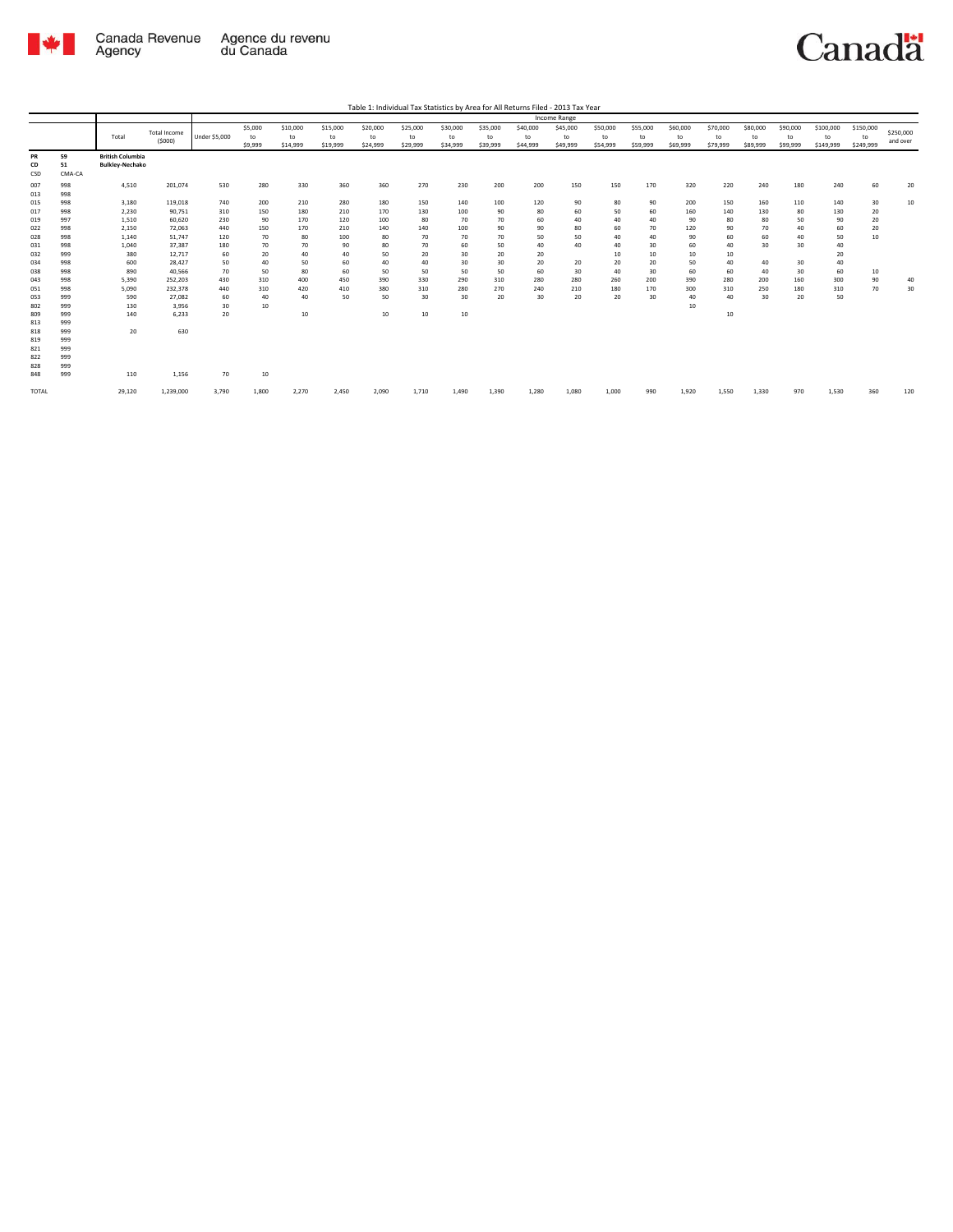

|       |        |                           |              |               |         |          |          |          |          |          |          |          | Income Range |          |          |          |          |          |          |           |           |           |
|-------|--------|---------------------------|--------------|---------------|---------|----------|----------|----------|----------|----------|----------|----------|--------------|----------|----------|----------|----------|----------|----------|-----------|-----------|-----------|
|       |        |                           | Total Income |               | \$5,000 | \$10,000 | \$15,000 | \$20,000 | \$25,000 | \$30,000 | \$35,000 | \$40,000 | \$45,000     | \$50,000 | \$55,000 | \$60,000 | \$70,000 | \$80,000 | \$90,000 | \$100,000 | \$150,000 | \$250,000 |
|       |        | Total                     | (5000)       | Under \$5,000 | to      | to       | to       | to       | to       | to       | to       | to       | to           | to       | to       | to       | to       | to       | to       |           |           | and over  |
|       |        |                           |              |               | \$9,999 | \$14,999 | \$19,999 | \$24,999 | \$29,999 | \$34,999 | \$39,999 | \$44,999 | \$49,999     | \$54,999 | \$59,999 | \$69,999 | \$79,999 | \$89,999 | \$99,999 | \$149,999 | \$249,999 |           |
| PR    | 59     | <b>British Columbia</b>   |              |               |         |          |          |          |          |          |          |          |              |          |          |          |          |          |          |           |           |           |
| CD    | 53     | <b>Fraser-Fort George</b> |              |               |         |          |          |          |          |          |          |          |              |          |          |          |          |          |          |           |           |           |
| CSD   | CMA-CA |                           |              |               |         |          |          |          |          |          |          |          |              |          |          |          |          |          |          |           |           |           |
| 007   | 998    | 1,300                     | 49,117       | 110           | 80      | 130      | 150      | 120      | 110      | 90       | 90       | 70       | 50           | 30       | 40       | 50       | 50       | 40       | 30       | 60        |           |           |
| 012   | 997    | 1,060                     | 38,877       | 120           | 100     | 130      | 110      | 100      | 70       | 50       | 50       | 50       | 40           | 40       | 20       | 50       | 30       | 30       | 20       | 50        | 20        |           |
| 019   | 998    | 200                       | 5,653        | 40            | 20      | 20       | 30       | 20       | 10       | 10       |          | 10       |              |          |          |          |          |          |          |           |           |           |
| 033   | 998    | 2,820                     | 141,562      | 210           | 150     | 210      | 170      | 180      | 160      | 130      | 140      | 140      | 110          | 100      | 120      | 210      | 160      | 180      | 150      | 260       | 30        |           |
| 046   | 996    | 390                       | 12,543       | 40            | 30      | 50       | 60       | 30       | 20       | 20       | 20       |          | 10           |          | 10       | 30       | 20       |          |          | 10        |           |           |
| 050   | 997    | 170                       | 6,539        | 10            | 10      | 20       | 20       | 10       | 10       | 10       |          | 20       |              |          |          | 10       |          |          |          |           |           |           |
| 802   | 998    | 100                       | 2,255        | 40            | 10      | 10       | 10       |          |          |          |          |          |              |          |          |          |          |          |          |           |           |           |
| TOTAL |        | 6,040                     | 256,546      | 570           | 400     | 560      | 550      | 470      | 380      | 310      | 310      | 290      | 220          | 200      | 200      | 360      | 270      | 270      | 210      | 400       | 60        | 10        |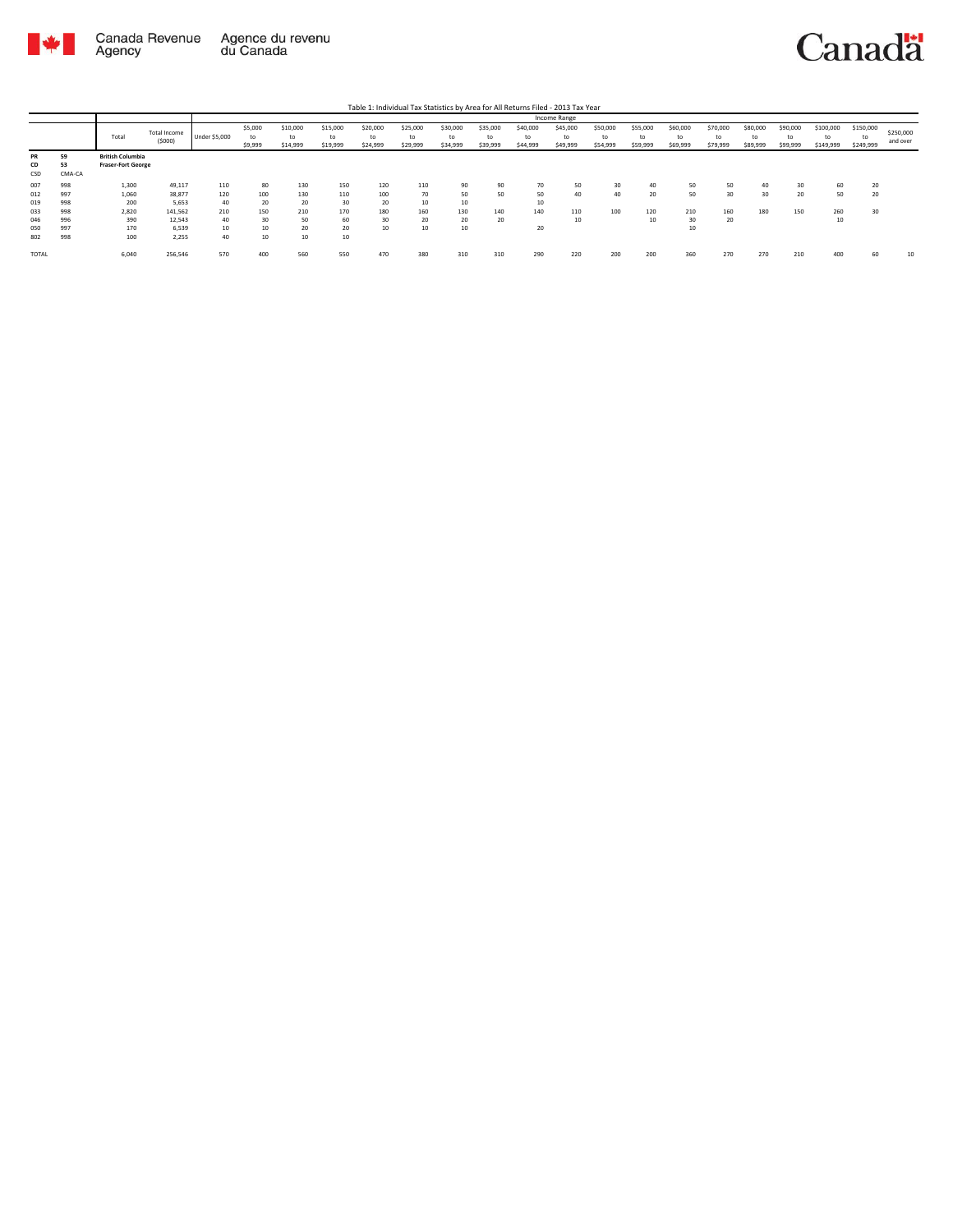

| Table 1: Individual Tax Statistics by Area for All Returns Filed - 2013 Tax Year |  |
|----------------------------------------------------------------------------------|--|
|                                                                                  |  |

|                 |                    |                                               |                        |                      |                          |                            |                            |                            |                            |                            |                            |                            | Income Range               |                            |                            |                            |                            |                            |                            |                              |                              |                       |
|-----------------|--------------------|-----------------------------------------------|------------------------|----------------------|--------------------------|----------------------------|----------------------------|----------------------------|----------------------------|----------------------------|----------------------------|----------------------------|----------------------------|----------------------------|----------------------------|----------------------------|----------------------------|----------------------------|----------------------------|------------------------------|------------------------------|-----------------------|
|                 |                    | Total                                         | Total Income<br>(5000) | <b>Under \$5,000</b> | \$5,000<br>to<br>\$9,999 | \$10,000<br>to<br>\$14,999 | \$15,000<br>to<br>\$19,999 | \$20,000<br>to<br>\$24,999 | \$25,000<br>to<br>\$29,999 | \$30,000<br>to<br>\$34,999 | \$35,000<br>to<br>\$39,999 | \$40,000<br>to<br>\$44,999 | \$45,000<br>to<br>\$49,999 | \$50,000<br>to<br>\$54,999 | \$55,000<br>to<br>\$59,999 | \$60,000<br>to<br>\$69,999 | \$70,000<br>to<br>\$79,999 | \$80,000<br>to<br>\$89,999 | \$90,000<br>to<br>\$99,999 | \$100,000<br>to<br>\$149,999 | \$150,000<br>to<br>\$249,999 | \$250,000<br>and over |
| PR<br>CD<br>CSD | 59<br>55<br>CMA-CA | <b>British Columbia</b><br><b>Peace River</b> |                        |                      |                          |                            |                            |                            |                            |                            |                            |                            |                            |                            |                            |                            |                            |                            |                            |                              |                              |                       |
| 003             | 998                | 1,900                                         | 124,852                | 200                  | 90                       | 100                        | 110                        | 110                        | 70                         | 60                         | 50                         | 60                         | 50                         | 60                         | 50                         | 80                         | 70                         | 110                        | 160                        | 390                          | 100                          |                       |
| 005             | 996                | 1,150                                         | 58,618                 | 90                   | 70                       | 100                        | 80                         | 70                         | 70                         | 70                         | 70                         | 50                         | 60                         | 30                         | 30                         | 80                         | 70                         | 50                         | 50                         | 90                           | 30                           |                       |
| 010             | 998                | 3,940                                         | 203,440                | 500                  | 230                      | 210                        | 300                        | 260                        | 210                        | 190                        | 160                        | 140                        | 120                        | 110                        | 130                        | 250                        | 250                        | 190                        | 170                        | 350                          | 150                          | 30                    |
| 021             | 996                | 4,370                                         | 240,177                | 380                  | 200                      | 300                        | 320                        | 310                        | 240                        | 230                        | 240                        | 200                        | 190                        | 170                        | 160                        | 260                        | 230                        | 220                        | 160                        | 360                          | 170                          | 40                    |
| 023             | 997                | 430                                           | 18,497                 | 50                   | 20                       | 40                         | 40                         | 40                         | 20                         | 30                         | 20                         | 10                         | 10                         | 20                         | 10                         | 20                         | 20                         | 20                         | 10                         | 30                           | 20                           |                       |
| 040<br>801      | 997<br>998         | 5,610                                         | 335,113                | 700                  | 300                      | 380                        | 410                        | 330                        | 260                        | 240                        | 220                        | 220                        | 210                        | 200                        | 180                        | 320                        | 290                        | 240                        | 190                        | 590                          | 260                          | 80                    |
| 807             | 999                | 230                                           | 998                    | 190                  |                          |                            | 10                         |                            |                            |                            |                            |                            |                            |                            |                            |                            |                            |                            |                            |                              |                              |                       |
| 808             | 999                | 100                                           | 2,385                  | 30                   | 10                       |                            | 10                         |                            |                            |                            |                            |                            |                            |                            |                            |                            |                            |                            |                            |                              |                              |                       |
| 812             | 999                | 120                                           | 1.245                  | 80                   | 10                       |                            | 10                         |                            |                            |                            |                            |                            |                            |                            |                            |                            |                            |                            |                            |                              |                              |                       |
| <b>TOTAL</b>    |                    | 17,850                                        | 985,324                | 2,220                | 930                      | 1,160                      | 1,290                      | 1,130                      | 870                        | 830                        | 770                        | 670                        | 650                        | 600                        | 570                        | 1,010                      | 920                        | 830                        | 740                        | 1,810                        | 720                          | 160                   |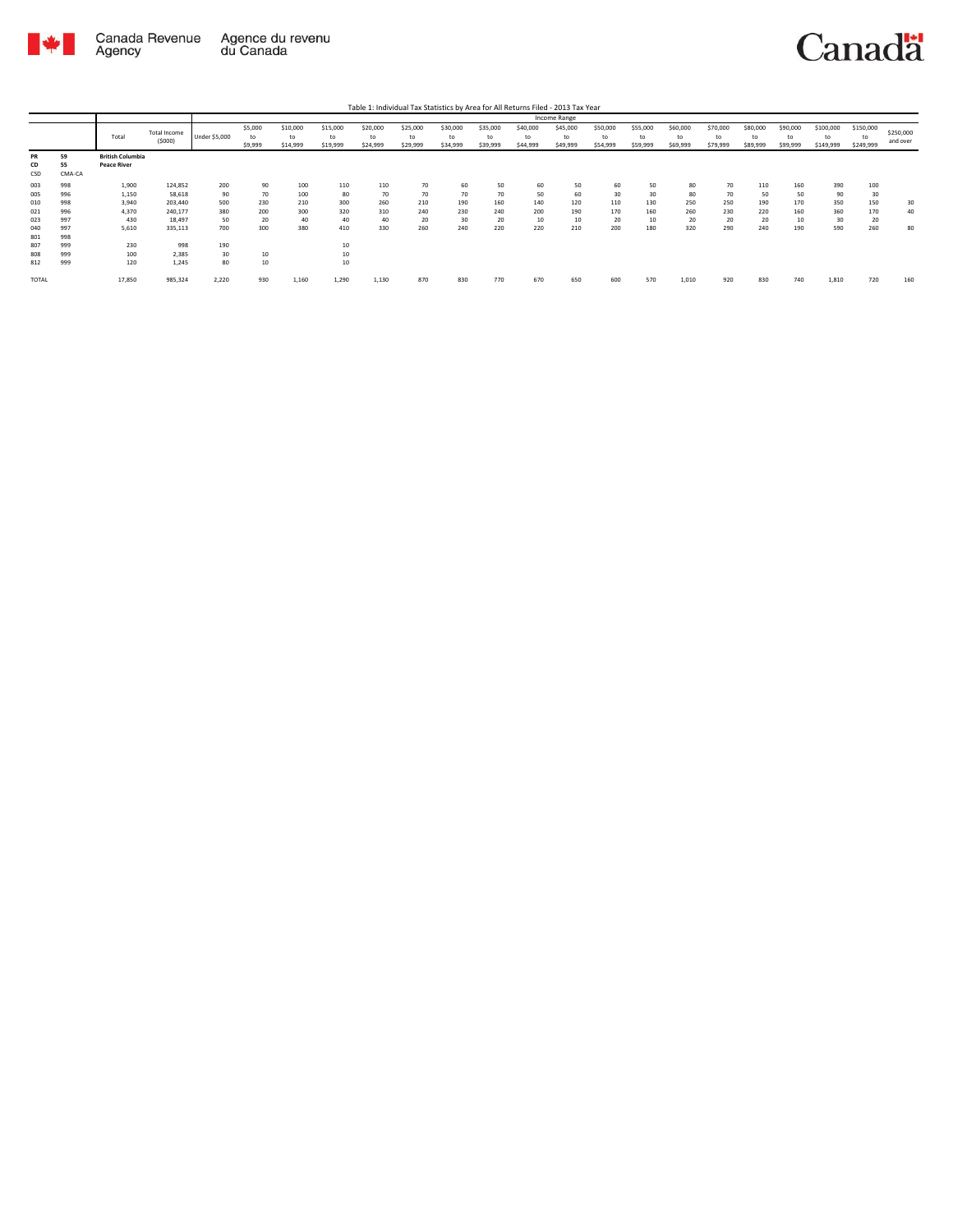

|                        |                    |                                    |                        |               |                          |                            |                            | Table 1: Individual Tax Statistics by Area for All Returns Filed - 2013 Tax Year |                            |                            |                            |                            |                            |                            |                            |                            |                            |                            |                            |                        |                        |                       |
|------------------------|--------------------|------------------------------------|------------------------|---------------|--------------------------|----------------------------|----------------------------|----------------------------------------------------------------------------------|----------------------------|----------------------------|----------------------------|----------------------------|----------------------------|----------------------------|----------------------------|----------------------------|----------------------------|----------------------------|----------------------------|------------------------|------------------------|-----------------------|
|                        |                    |                                    |                        |               |                          |                            |                            |                                                                                  |                            |                            |                            |                            | Income Range               |                            |                            |                            |                            |                            |                            |                        |                        |                       |
|                        |                    | Total                              | Total Income<br>(5000) | Under \$5,000 | \$5,000<br>to<br>\$9,999 | \$10,000<br>to<br>\$14,999 | \$15,000<br>to<br>\$19,999 | \$20,000<br>to<br>\$24,999                                                       | \$25,000<br>to<br>\$29,999 | \$30,000<br>to<br>\$34,999 | \$35,000<br>to<br>\$39,999 | \$40,000<br>to<br>\$44,999 | \$45,000<br>to<br>\$49,999 | \$50,000<br>to<br>\$54,999 | \$55,000<br>to<br>\$59,999 | \$60,000<br>to<br>\$69,999 | \$70,000<br>to<br>\$79,999 | \$80,000<br>to<br>\$89,999 | \$90,000<br>to<br>\$99,999 | \$100,000<br>\$149,999 | \$150,000<br>\$249,999 | \$250,000<br>and over |
| <b>PR</b><br>CD<br>CSD | 59<br>57<br>CMA-CA | <b>British Columbia</b><br>Stikine |                        |               |                          |                            |                            |                                                                                  |                            |                            |                            |                            |                            |                            |                            |                            |                            |                            |                            |                        |                        |                       |
| 022<br>802             | 998<br>999         | 590                                | 26,212                 | 100           | 30                       | 40                         | 60                         | 40                                                                               | 40                         | 40                         | 20                         | 30                         | 30                         | 30                         | 20                         | 30                         | 20                         | 20                         | 10                         | 30                     | 10                     |                       |
| 803                    | 998                | 40                                 | 1,432                  |               |                          |                            |                            |                                                                                  |                            |                            |                            |                            |                            |                            |                            |                            |                            |                            |                            |                        |                        |                       |
| 804                    | 999                | 40                                 | 503                    | 20            |                          |                            |                            |                                                                                  |                            |                            |                            |                            |                            |                            |                            |                            |                            |                            |                            |                        |                        |                       |
| 813                    | 998                | 60                                 | 744                    | 30            |                          |                            |                            |                                                                                  |                            |                            |                            |                            |                            |                            |                            |                            |                            |                            |                            |                        |                        |                       |
| <b>TOTAL</b>           |                    | 720                                | 28,891                 | 150           | 50                       | 50                         | 70                         | 50                                                                               | 40                         | 40                         | 30                         | 30                         | 30                         | 30                         | 30                         | 30                         | 20                         | 20                         | 20                         | 40                     | 10                     |                       |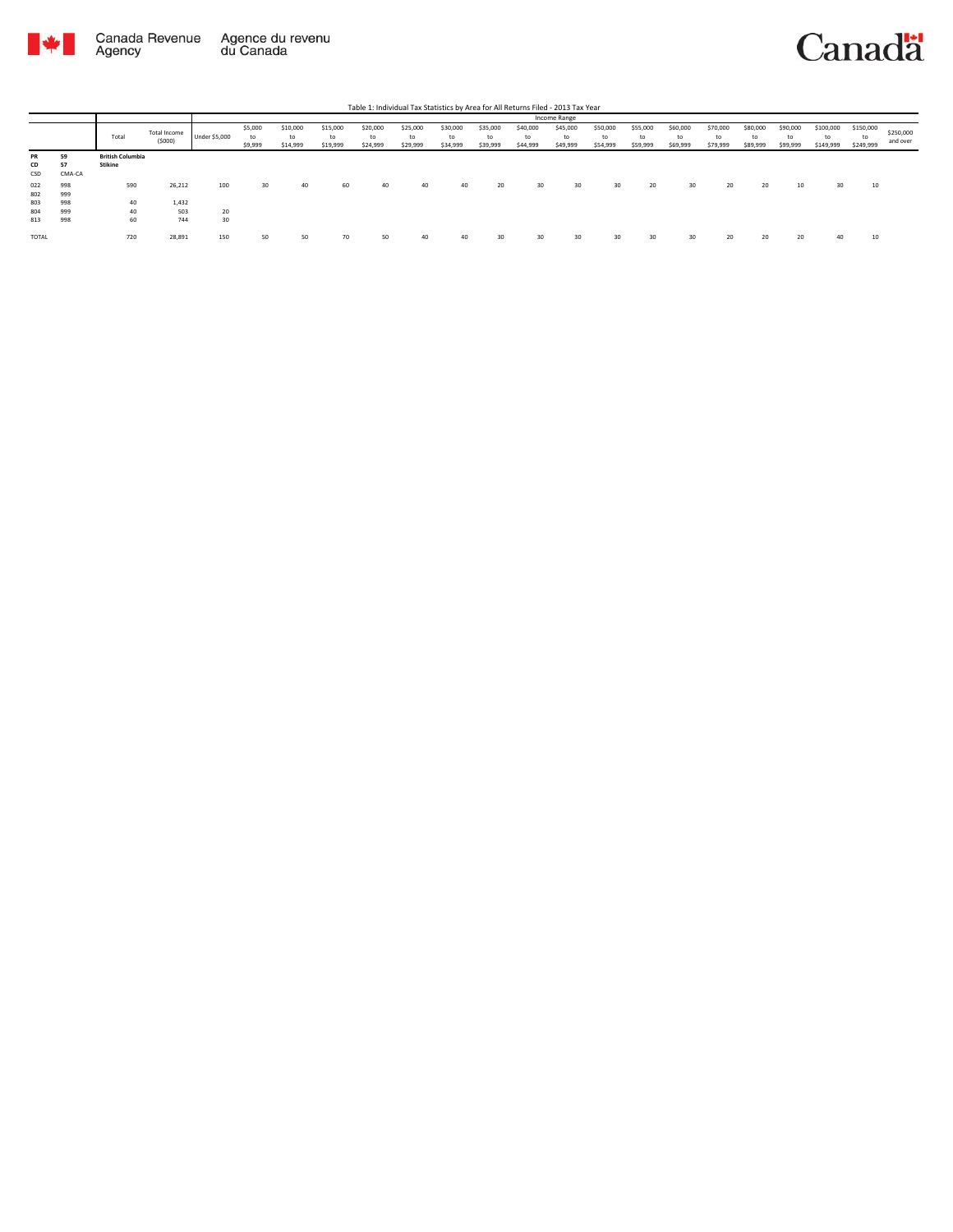

|                 |                    |                                                    |                        |               |                          |                            |                            |                            | Table 1: Individual Tax Statistics by Area for All Returns Filed - 2013 Tax Year |                            |                            |                            |                            |                            |                            |                            |                            |                            |                            |                              |                        |                       |
|-----------------|--------------------|----------------------------------------------------|------------------------|---------------|--------------------------|----------------------------|----------------------------|----------------------------|----------------------------------------------------------------------------------|----------------------------|----------------------------|----------------------------|----------------------------|----------------------------|----------------------------|----------------------------|----------------------------|----------------------------|----------------------------|------------------------------|------------------------|-----------------------|
|                 |                    |                                                    |                        |               |                          |                            |                            |                            |                                                                                  |                            |                            |                            | Income Range               |                            |                            |                            |                            |                            |                            |                              |                        |                       |
|                 |                    | Total                                              | Total Income<br>(5000) | Under \$5,000 | \$5,000<br>to<br>\$9,999 | \$10,000<br>to<br>\$14,999 | \$15,000<br>to<br>\$19,999 | \$20,000<br>to<br>\$24,999 | \$25,000<br>to<br>\$29,999                                                       | \$30,000<br>to<br>\$34,999 | \$35,000<br>to<br>\$39,999 | \$40,000<br>to<br>\$44,999 | \$45,000<br>to<br>\$49,999 | \$50,000<br>to<br>\$54,999 | \$55,000<br>to<br>\$59,999 | \$60,000<br>to<br>\$69,999 | \$70,000<br>to<br>\$79,999 | \$80,000<br>to<br>\$89,999 | \$90,000<br>to<br>\$99,999 | \$100,000<br>to<br>\$149,999 | \$150,000<br>\$249,999 | \$250,000<br>and over |
| PR<br>CD<br>CSD | 59<br>59<br>CMA-CA | <b>British Columbia</b><br><b>Northern Rockies</b> |                        |               |                          |                            |                            |                            |                                                                                  |                            |                            |                            |                            |                            |                            |                            |                            |                            |                            |                              |                        |                       |
| 007<br>810      | 998<br>999         | 4.290<br>60                                        | 259,204<br>1,294       | 560<br>30     | 220                      | 250                        | 240                        | 220                        | 230                                                                              | 200                        | 180                        | 160                        | 140                        | 150                        | 150                        | 260                        | 220                        | 190                        | 160                        | 480                          | 240                    | 50                    |
| TOTAL           |                    | 4,340                                              | 260,498                | 580           | 220                      | 250                        | 250                        | 220                        | 230                                                                              | 200                        | 190                        | 160                        | 140                        | 150                        | 150                        | 260                        | 230                        | 200                        | 160                        | 480                          | 240                    | 50                    |